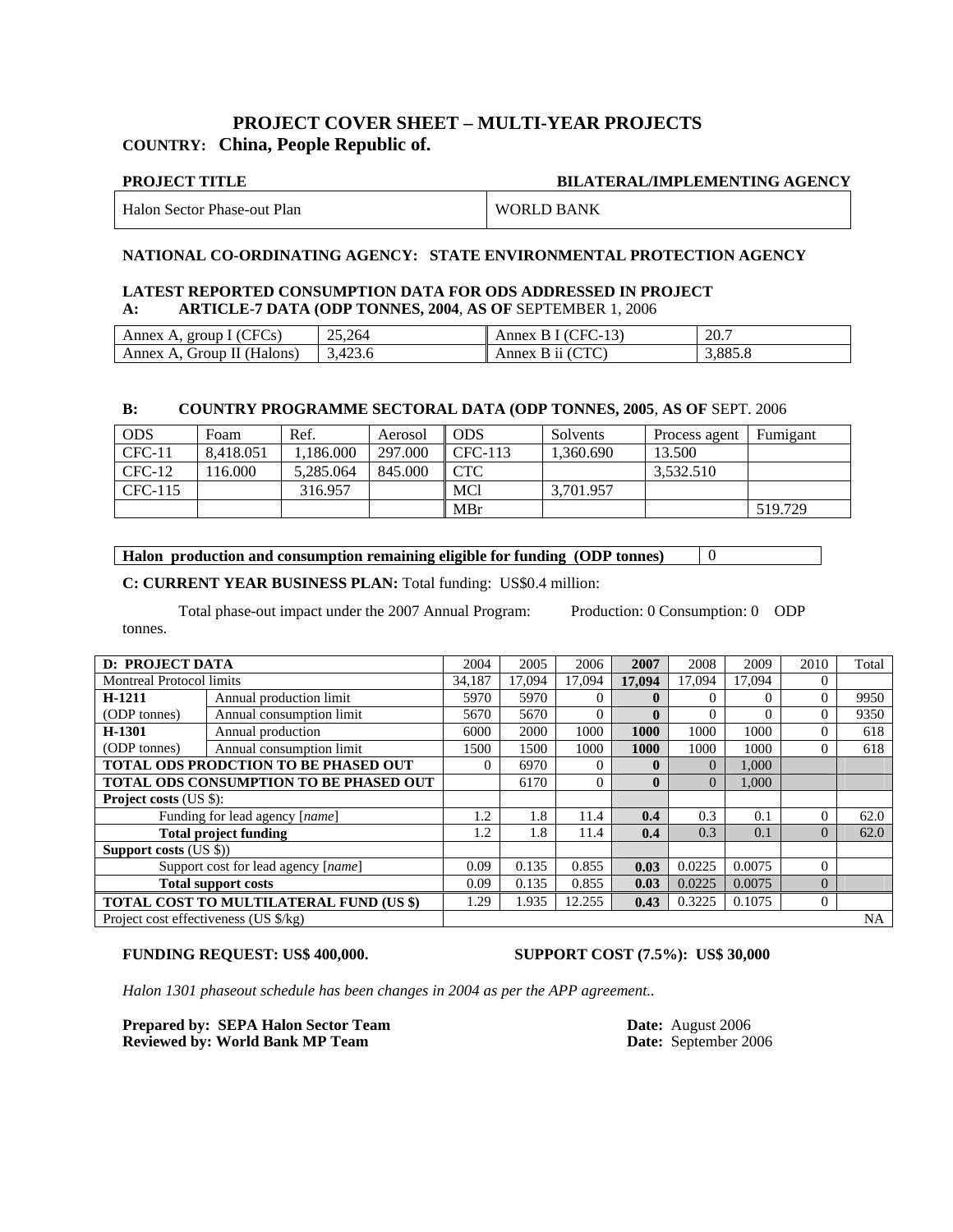# **THE HALON SECTOR**

**2007 ANNUAL PROGRAM** 

**September 11, 2006** 

**State Environmental Protection Administration**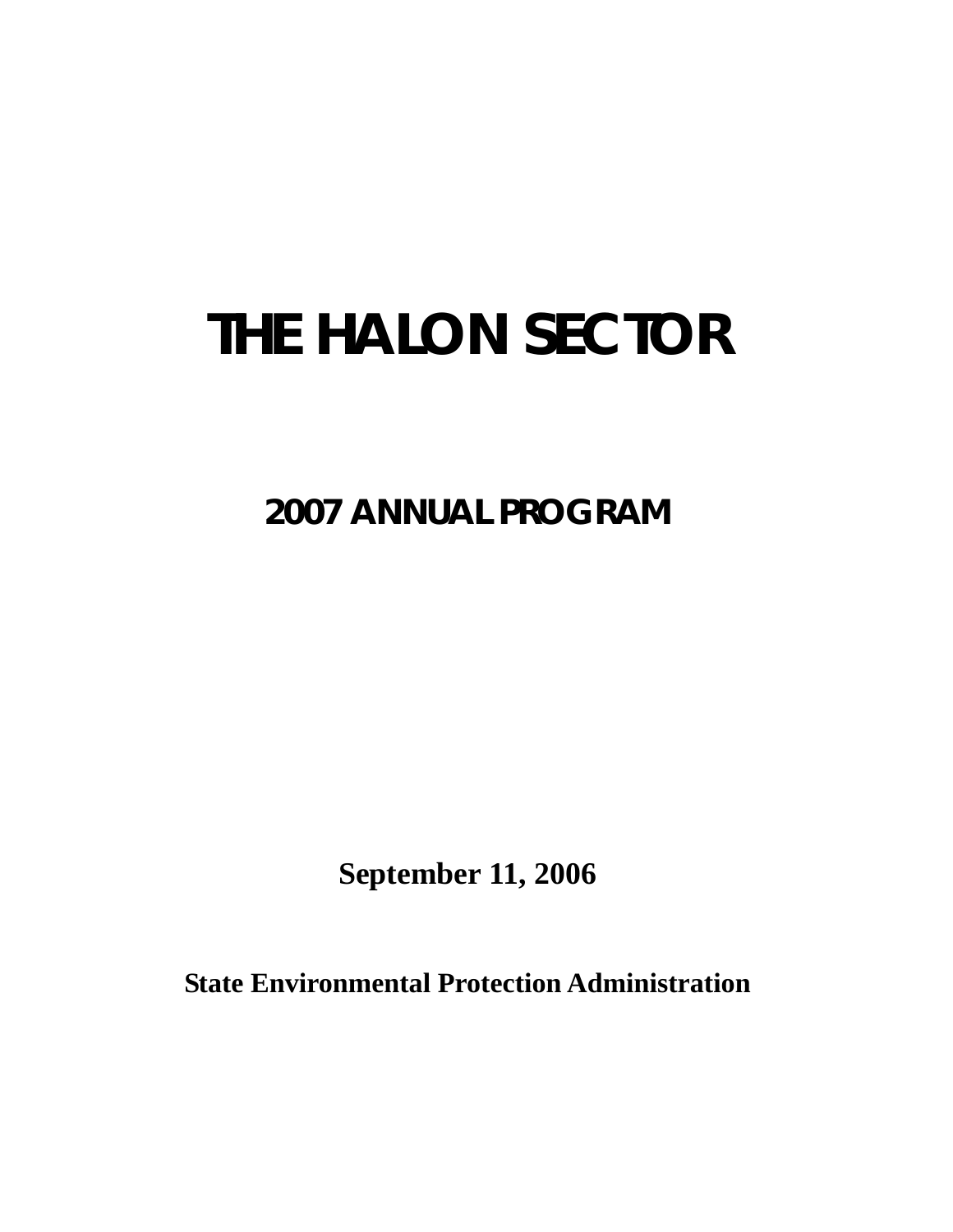## **Data Sheet**

| Country                                                                   | China                          |
|---------------------------------------------------------------------------|--------------------------------|
| Year of plan                                                              | 2007                           |
| # of years completed                                                      | 9                              |
| # of years remaining under the plan                                       | 3                              |
| Ceiling of Halon 1211 and halon 1301<br>consumption of the 2006 Annual    | Halon 1211:<br>0MT             |
| Program                                                                   | Halon 1301:<br>100MT           |
| Ceiling of Halon 1211 and Halon                                           | Halon 1211:<br>0 <sub>MT</sub> |
| 1301 consumption of 2007 Annual<br>Program                                | Halon 1301:<br>100 MT          |
| Ceiling of halon 1211 and halon 1301                                      | Halon 1211:<br>0 <sub>MT</sub> |
| production of 2006 Annual Program                                         | Halon 1301:<br>100 MT          |
| Ceiling of halon 1211 and halon 1301<br>Production of 2007 Annual Program | Halon 1211:<br>0 <sub>MT</sub> |
|                                                                           | Halon 1301:<br>100 MT          |
| Funding requested for<br>2007<br>the<br>Annual program                    | \$0.4 million                  |

| National<br>agency                | Implementing |  | operating   State Environmental Protection Administration |
|-----------------------------------|--------------|--|-----------------------------------------------------------|
| International implementing agency |              |  | The World Bank                                            |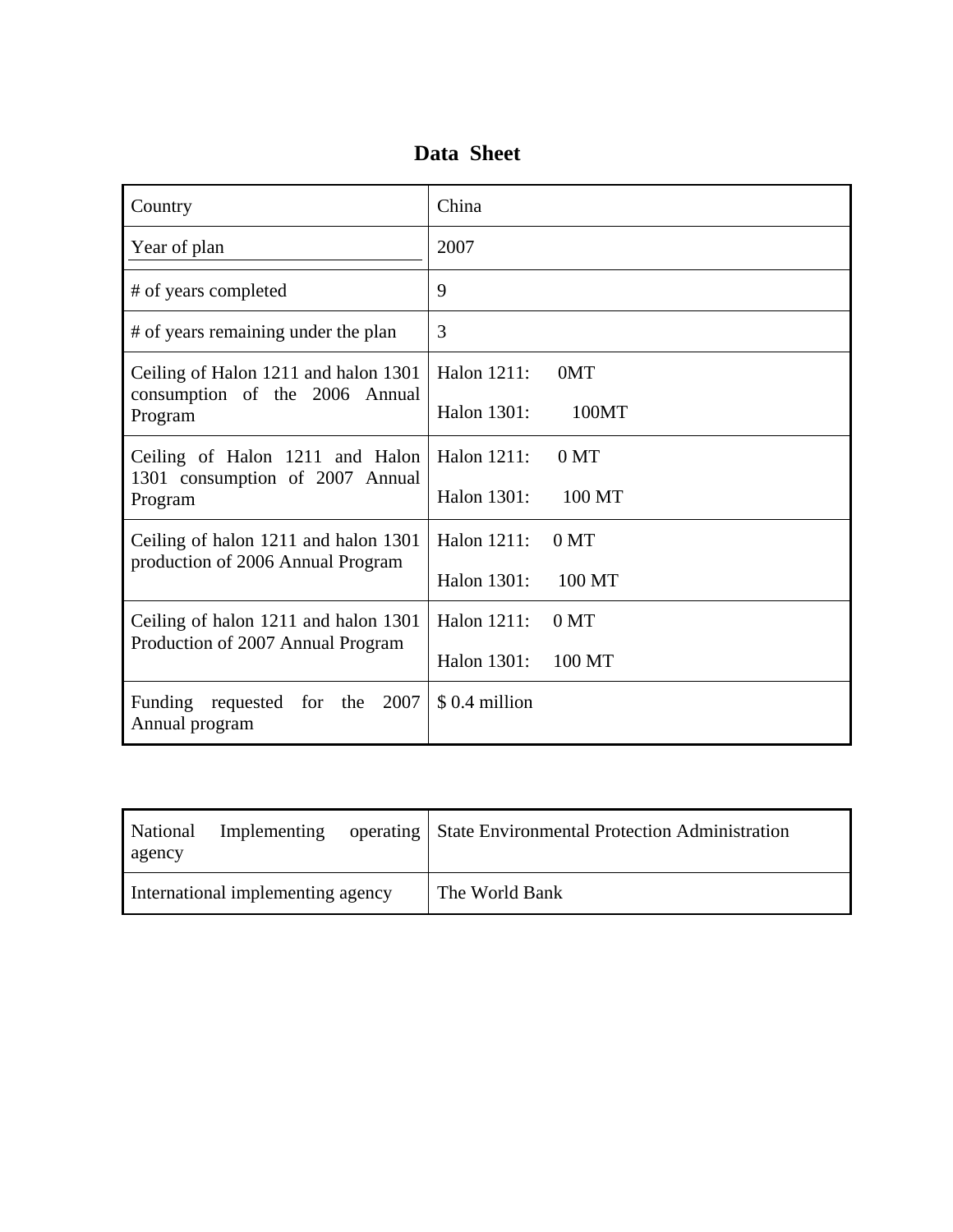## TABLE OF CONTENTS

#### BACKGROUND

- PART A IMPLEMENTATION STATUS OF PREVIOUS ANNUAL PROGRAMS 1998-2005 ANNUAL PROGRAM 2006 ANNUAL PROGRAM
- PART B 2007 ANNUAL PROGRAM
	- 1) OBJECTIVES
	- 2) POLICY INSTRUMENTS
	- 3) ENTERPRISE-LEVEL ACTIVITIES
	- 4) TECHNICAL ASSISTANCE ACTIVITIES
	- 5) HALON RECYCLING AND BANKING

#### TABLES

- TABLE 1 Summary of grant fund allocation on halon 1211 phaseout activities
- TABLE 2 Production and Consumption of Halons under the Sector Plan
- TABLE 3 Halon 1301 phase-out targets under the Sector Plan
- TABLE 4 Testing, component and design standards developed under the program
- TABLE 5 Conversion of the fire protection industry to change away from the manufacturing of halon 1211 fire equipment
- TABLE B I 2007 Annual Program—Enterprises' level Activities
- TABLE BII 2007 Annual Program--Technical Assistance Activities
- TABLE BIII 2007 Annual Program --Proposed Performance Indicators

#### ANNEXES

- ANNEX I Halon Sector Phaseout Plan, January 1, 1998 to January 1, 2010
- ANNEX II Closure of Halon Production
- ANNEX III Phaseout Activities of Halon Extinguisher Manufacturers
- ANNEX IV Phaseout Activities of Halon System Manufacturers
- ANNEX V Technical Assistance Activities
- ANNEX VI Special Initiatives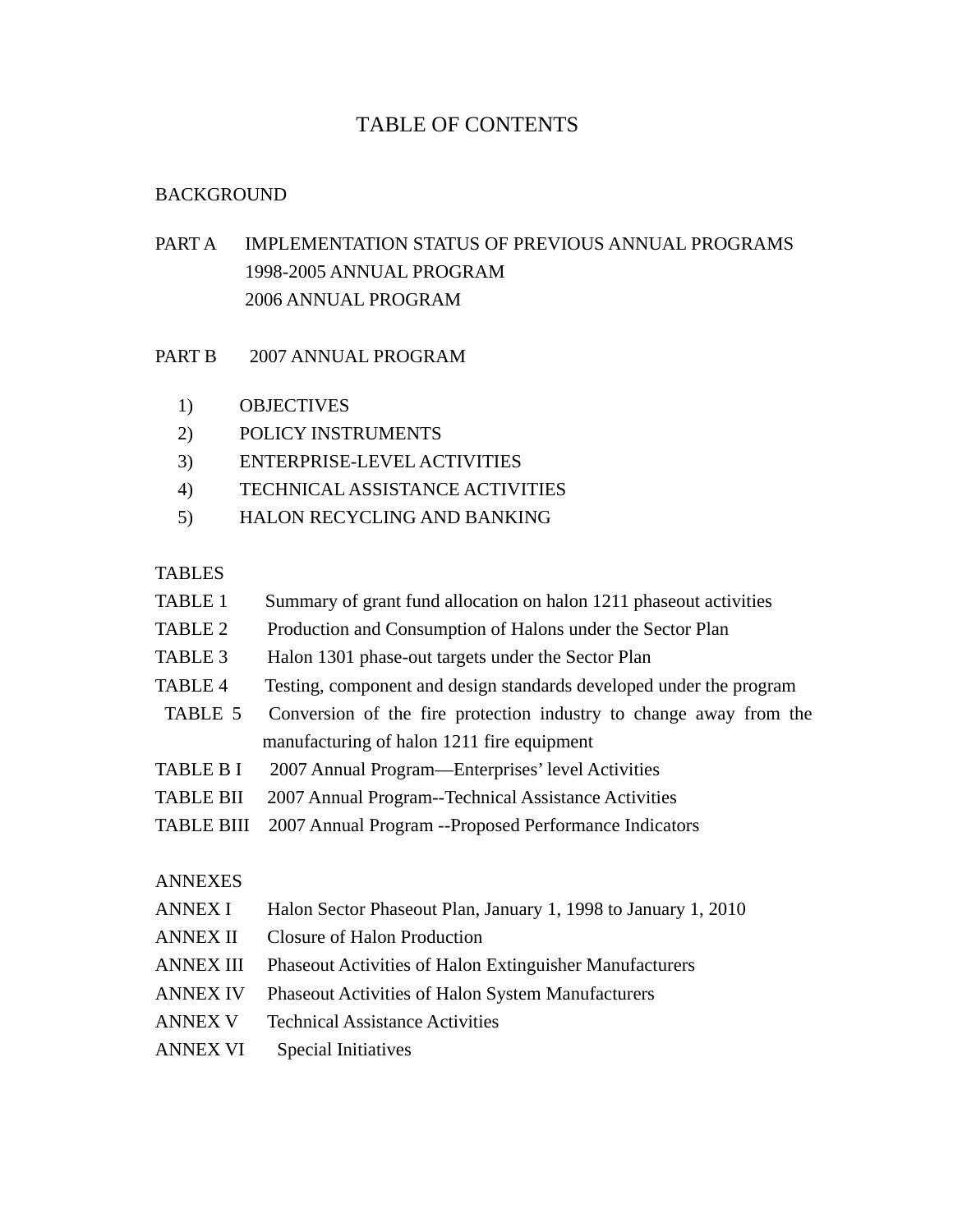By July 31, 2006

## **The Halon Sector 2007 Annual Program**

#### BACKGROUND

1. In accordance with the Executive Committee's approval of the Sector Plan for Halon Phaseout in China (UNEP/Ozl.Pro/ExCom/23/68) and the CFC/CTC/Halon Accelerated Phaseout Plan in China (UNEP/Ozl.Pro/Excom/44/73) (hereinafter referred to as "APP"), China is hereby requesting release of the tenth tranche of US\$0.4 million for implementation of the year 2007 Annual Program. With this funding, China's halon 1211 production and consumption will remain as 0 MT in 2007. The halon 1301 production and consumption will remain as per the agreed maximum of 100 MT in 2007. Details of the annual program are in Part B. As per the phase-out target of halon 1301, China agrees to phase-out the production and consumption of halon 1301 in compliance with APP instead of the China Halon Sector Strategy. Details are in Table 3.

2. Table 1 below provides an overview over total MLF funding approved and disbursements until july 31, 2006.

|         |          |            |                      |                  | $D_y$ July $J_1$ , $2000$ |  |  |  |
|---------|----------|------------|----------------------|------------------|---------------------------|--|--|--|
| Annual  | Proj ID# | <b>MLF</b> | <b>Disbursements</b> |                  |                           |  |  |  |
| Program |          | funding    | From Bank            | Committed        | Disbursed                 |  |  |  |
|         |          |            | to China             | <b>MLF</b> funds |                           |  |  |  |
| 1998 AP | PRC/     | 12,400,000 | 12,400,000           | 9,045,846        | 9,045,846                 |  |  |  |
| 1999 AP | PRC/     | 9,700,000  | 9,700,000            | 6,262,560        | 6,262,560                 |  |  |  |
| 2000 AP | PRC/     | 10,600,000 | 10,600,000           | 12,160,331       | 12,103,991                |  |  |  |
| 2001 AP | PRC/     | 4,500,000  | 4,500,000            | 1,928,552        | 1,926,052                 |  |  |  |
| 2002 AP | PRC/     | 3,700,000  | 3,700,000            | 7,079,999        | 5,997,190                 |  |  |  |
| 2003 AP | PRC/     | 5,900,000  | 5,900,000            | 2,620,742        | 2,580,742                 |  |  |  |
| 2004 AP | PRC/     | 1,200,000  | 1,200,000            | 2,798,714        | 604,354                   |  |  |  |
| 2005 AP | PRC/     | 1,800,000  | 1,440,000            | 843,050          | 141,050                   |  |  |  |
| 2006 AP | PRC/     | 11,400,000 | 400,000              | 4,147,036        | 2,910,636                 |  |  |  |
| 2007 AP |          |            |                      |                  |                           |  |  |  |
| 2008 AP |          |            |                      |                  |                           |  |  |  |
| 2009 AP |          |            |                      |                  |                           |  |  |  |
| Total   |          | 61,200,000 | 49,840,000           | 46,886,830       | 41,572,421                |  |  |  |

**Table 1: MLF Funding and disbursement** 

3. In the approval of the 2006 Annual Program for the Halon Sector, the Government of China and the World Bank were requested to consider a cumulative audit of the halon sector as part of the 2006 annual program. As the halon 1211 production stopped by January 1, 2006, phaseout activities should be close to completion. A review has been undertaken and the AP includes an overview over the halon 1211 activities undertaken. The total MLF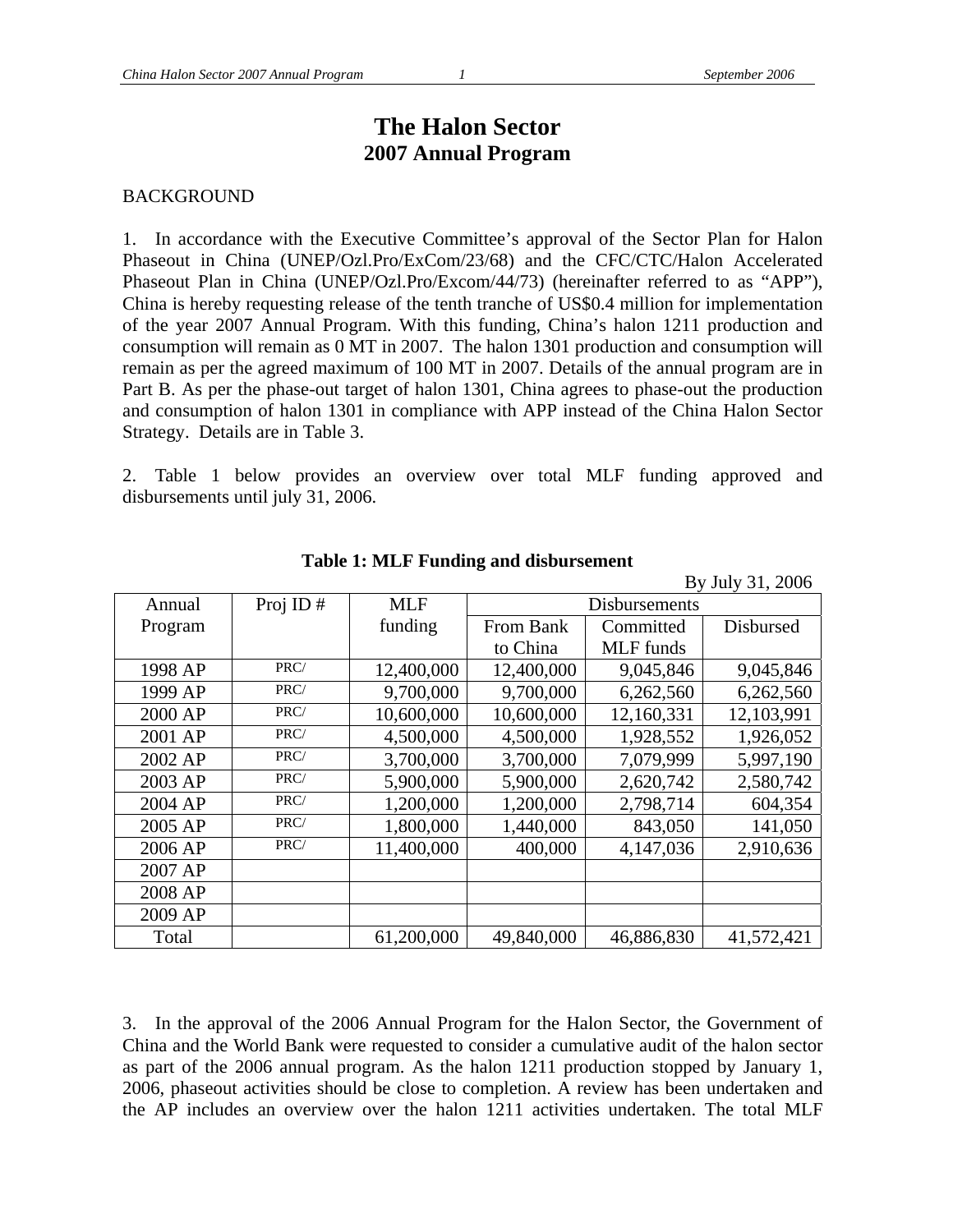funding used for the halon 1211 phaseout activities is shown in the table 2.

| Table 2: | Summary of grant fund allocation on halon 1211 phase out activities |
|----------|---------------------------------------------------------------------|
|----------|---------------------------------------------------------------------|

|         |                |               |           |                | By July 31, 2006 |
|---------|----------------|---------------|-----------|----------------|------------------|
|         | Production     | Consumption   | <b>TA</b> | Halon          | Subtotal         |
|         | Phaseout       | Phaseout      | (in USD)  | Recycling and  | (in USD)         |
|         | (in USD)       | $(in$ USD $)$ |           | <b>Banking</b> |                  |
|         |                |               |           | (in USD)       |                  |
| 1998 AP | 4,605,879      | 3,609,338     | 830,629   | $\overline{0}$ | 9,045,846        |
| 1999 AP | 2,900,375      | 1,423,888     | 688,297   | 0              | 6,262,560        |
|         | 1,250,000      |               |           |                |                  |
| 2000 AP | 3,149,553      | 1,711,629     | 251,900   | 780,000        | 12,160,331       |
|         |                | 6,050,000     | 85,000    |                |                  |
|         |                |               | 132,249   |                |                  |
| 2001 AP | 1,392,926      | 385,310       | 15,0316   | $\overline{0}$ | 1,928,552        |
|         |                |               |           |                |                  |
| 2002 AP | 1,482,000      | 301,942       | 824,057   | $\overline{0}$ | 7,007,999        |
|         | 4,400,000      |               |           |                |                  |
| 2003 AP | 816,000        | 1,578,005     | 166,737   | $\overline{0}$ | 2,620,742        |
|         |                |               | 60,000    |                |                  |
| 2004 AP |                | 372,144       | 134,370   | $\theta$       | 718,714          |
|         |                |               | 212,200   |                |                  |
| 2005 AP | $\overline{0}$ | 660,000       | 183,050   | $\overline{0}$ | 843,050          |
| 2006 AP | 3,582,000      | $\theta$      | 45,036    | $\theta$       | 3,627,036        |
| Total   | 23,578,733     | 16,092,256    | 3,763,841 | 780,000        | 44,214,830       |

4. The Executive Committee of the MLF also encouraged the government of China to limit its halon 1301 production for the purpose of feedstock to the level allowed under the agreement to avoid any future unintentional consumption, which would violate the agreement with the Executive Committee and seek more effective to use more effective non-ODS chemicals if possible. The Government of China has reviewed the request and has the following comments:

- The use of Ozone Depleting Substances as feedstock is not controlled by the Montreal Protocol and as such not by the Agreement.
- SEPA is developing a monitoring and verification mechanism for the use of ODS as feedstock applications and the annual uses will be monitored by the Government and reported to the Ozone Secretariat as part of its annual Art 7. data reporting.
- As the production for feedstock is not controlled by the Montreal Protocol, China does not have the legal authority to neither prevent nor limit such uses of halon as feedstock.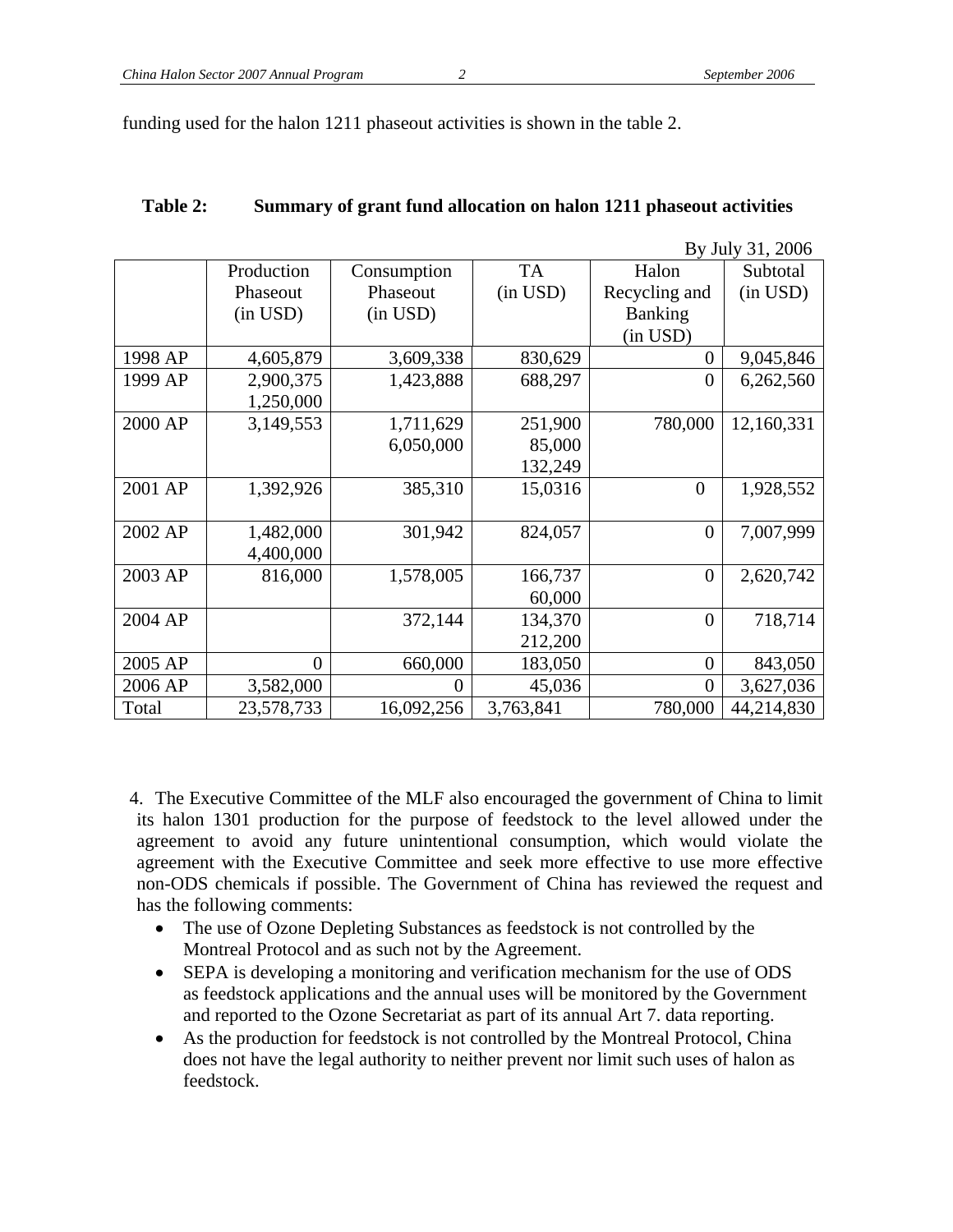• It would be the responsibility of the companies to assess the feasibility and costeffectiveness of using non-ODS substitutes. It would be up to the companies to identify alternative and more cost effective technologies and make the production changes at own cost.

5. China has informed the companies using halon 1301 as feedstock and the halon 1301 producer on the request from the Executive Committee.

6. The agreement between the Executive Committee and China includes a condition regarding expected number of CO2 fire extinguishers to be put on the market during the project as substitute for halon 1211 fire extinguishers when the project would be completed. It was agreed that "after full conversion at least 3.59 million extinguishers produced in China will, in 2005, be either CO2 extinguishers or equivalent fire extinguishers using a technology at least as expensive". Any shortcomings would evoke a penalty of US\$ 3.08 per unit shortfall of CO2 or equivalent fire extinguishers. With the approval of the Accelerated Phaseout Plan, it was agreed that any penalty would be waived, but the amount could be used for the capacity building. A total of 2.255 million CO2 extinguishers were produced in 2004 and investigation on CO2 extinguisher production of 2005 is still ongoing.

7. The following provide an overview on the implementation status of the Halon Sector Plan. Detailed information on the halon 1211 program is found Part A.

8. After the approval of the China Halon Sector Strategy at the 23rd meeting of the ExCom and release of funds for the first (1998) Annual Program, China began implementation of the Halon Sector Strategy. Since the start of the program, China has developed supporting policies and regulations. Out of the initial number of 14 Halon-1211 production plants, all the 14 have been closed and dismantled their production lines completely by the end of June 2006. Only one halon 1301 producer in China continues to retain its production capacity. Actual production has consistently remained within the program limits.

9. Out of a total of 72 halon 1211 fire-fighting extinguisher manufacturers originally identified as potential beneficiaries, 14 enterprises have signed contracts to close their extinguisher production, and 47 enterprises have signed contracts to convert their manufacturing lines for fire extinguishers from halon to non-ODS fire extinguishers. All the 61 enterprises have completed their closure/conversions projects. Additional four halon 1211 fire-fighting extinguisher manufacturers operating without valid MPS licenses were identified and located in 2001. They were accordingly shut down in 2001 by administrative measure without any funding. Out of a total of 22 originally identified halon 1211 fire fighting systems manufacturers, 14 enterprises have signed contracts to convert their manufacturing of halon fire extinguishing systems from halon to non-ODS extinguishing systems; 12 of these have been completed, and the contracts for the other two were terminated by SEPA due to legal and financial issues. Based on review of the status of licensed halon 1211 fire equipment companies, it has been found that the remaining eligible 11 halon 1211 fire-fighting extinguisher manufacturers and the remaining 8 eligible halon 1211 fire extinguishing system manufacturers has either closed down or merged with other companies. When the projects for the above-mentioned halon 1211 enterprises were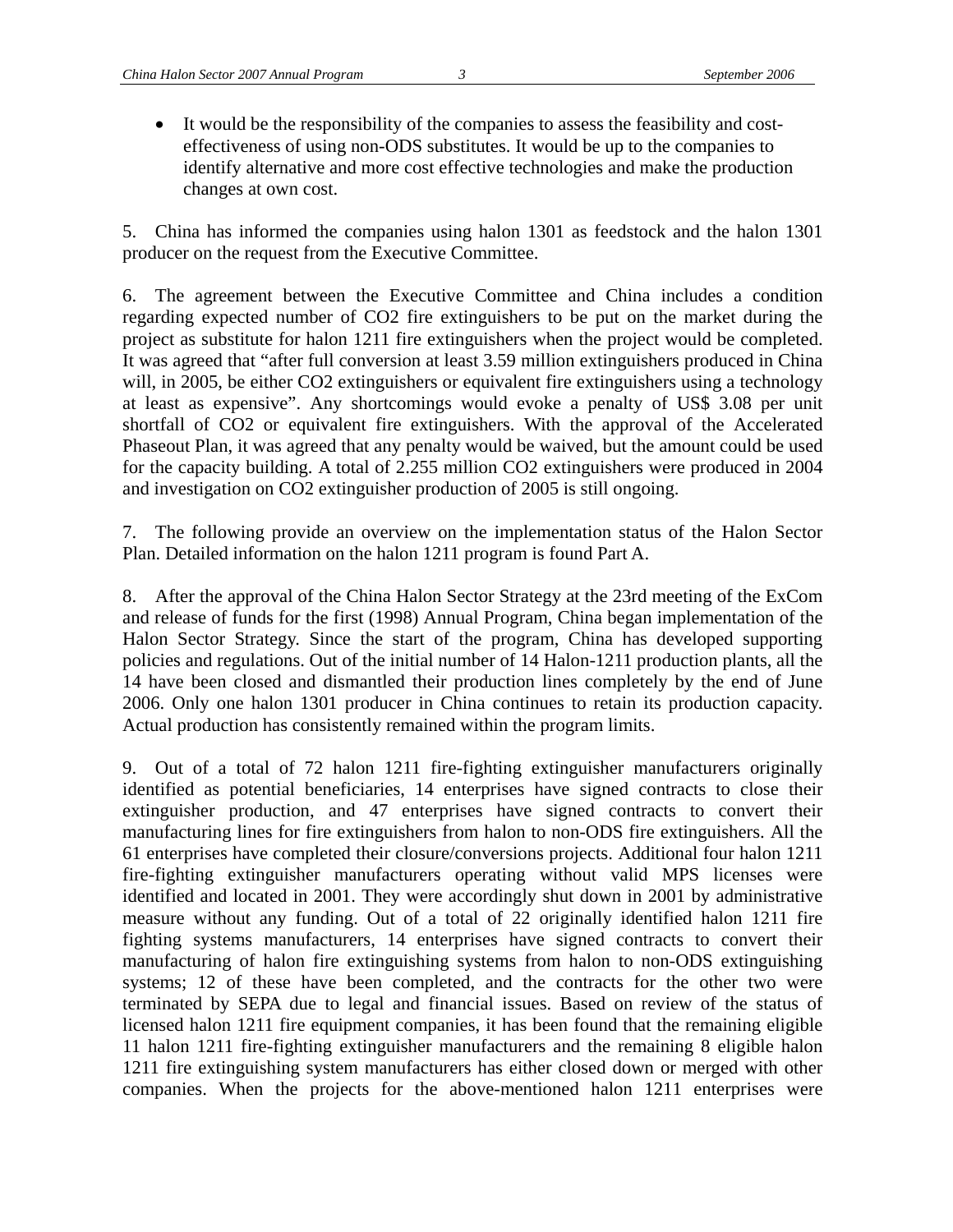completed, closed down or terminated, their halon 1211 manufacturing and sales licenses were withdrawn by MPS accordingly. As addressed in the following, halon 1301 fire fighting extinguishing system manufacturers will be addressed from 2006 and onward.

10. A total of 63 technical assistance activities have been planned as of the 2006 annual program. These TA activities include activities for strengthening implementation capacity for the Sector Plan, and preparing standards to ensure quality and reliability of halon substitute fire extinguishers and fire extinguishing systems. 44 out of 63 TA activities have been completed, 8 are ongoing and 11 cancelled of various reasons.

11. The national halon 1211 production level allowed for 2006 is 0 MT. Compared to the actual production level of 11,644 MT in 1997, the baseline year for the halon sector, a total reduction of 11,644 MT has been made. The ceiling allowed for halon 1301 production for 2006 is 100 MT, a reduction of 518 MT from 1997 baseline level of 618 MT. It is estimated that at least a total production of 55,185 tons of halon 1211 of 2,729 tons of halon 1301 have been prevented from 1998 to 2004 through the halon phase-out program. A detailed implementation status is provided in Part A.

12. Despite the higher costs of halon 1301 substitutes, the reduction in demand for halon 1301 can be assigned to the policies introduced and availability of new substitutes such as inert gases and HFC-227ea now available in China. Some of the chemical producers have invested in the development of HFC-227ea production facilities and has started production and sale of HFC-227ea. The introductions of new, but more costly substitutes, are supported by a number of TA activities and new standards and design codes.

13. As far as the other halons are concerned, halon 1202 is generated as a by-product during the production of halon 1211. According to information provided by the larger halon 1211 producers, the amount of halon 1202 generated averages between 20 and 30 kg per ton of halon 1211 produced. This halon 1202 is neither vented, nor sold, but is recycled into halon 1211 production. The ban on sales of halon 1202 in the market has been promulgated by the Ministry of Public Security (MPS) in February 1998. Based on its regulations and monitoring measures, China is confident that there is no halon 1202 sold in the market. China has never produced halon 2402, and has never had plans to do so. In accordance with national regulations, a new halon 2402 production facility would require a new production license, and such a license can no longer be obtained because of the ban on setting up new halon production facilities or expanding existing halon production facilities effective on November of 1997.

14. These phaseout results have been achieved through close cooperation between the State Environmental Protection Administration (SEPA), the Ministry of Public Security (MPS), China National Chemical Construction Corporation (CNCCC), and the concerned enterprises. The experience from the implementation has confirmed the necessity of strong policy enforcement and monitoring of the halon phaseout program. Because of the number and geographical distribution of the enterprises involved, the success of the program depends to a large extent on the cooperation and support from provincial and local Environmental Protection Bureaus and Fire Fighting Bureaus. Training and public awareness therefore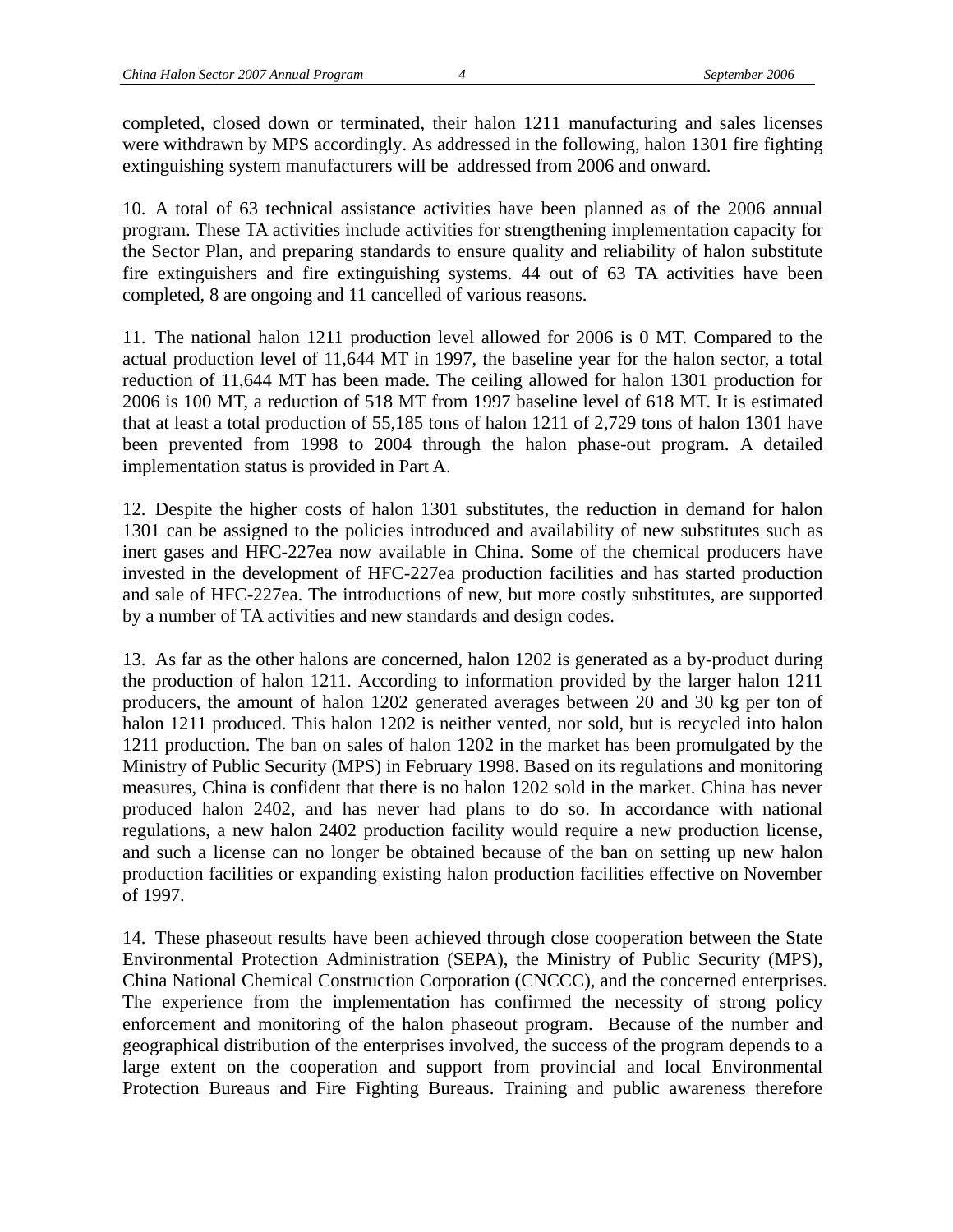continue to be key elements in the halon sector plan implementation.

15. The rapid reduction of halon 1211 makes it imperative and important for fostering the supply of alternative fire extinguishing agents and fire fighting equipment in order to maintain the national fire protection and fire fighting capability. Special initiatives have been taken up to strengthen the supply of light-weight high pressure CO2 cylinders, ABC powder, and vegetable protein foam. A halon bank (Guangdong Halon Recycling Center) was established in Guangdong. Details of these initiatives are provided in Part A.

16. The production and consumption of halons in China since the start of the Halon Sector Plan is shown in Table 3 below. Consumption in this table was determined in accordance with the ExCom approval conditions as total annual production plus imports, minus exports. As indicated above, China has reported that no other halons were produced in China, including halon 1202 and halon 2402.

17. Starting from 2003 halon 1301 is also used as feedstock for producing pesticide, pesticide intermediate and pharmaceutical intermediate. As per the Montreal Protocol, controlled production of halon 1301 is defined as actual production minus amount used as feedstock. Hence, the annual production as per this agreement is defined as total annual production minus amount used as feedstock in the same year. The status of the use of halon 1301 as a feedstock has been confirmed and verified by SEPA. A total of 162.9 tons of halon 1301 were procured from ZCRI in 2004 and 277.02 tons in 2005 and used as feedstock in 2004 and 2005. The demand for halon 1301 as feedstock has increased rapidly since 2003..

18. All production and consumption data as of the year of 2005 has been verified by an annual international audit commissioned by the World Bank.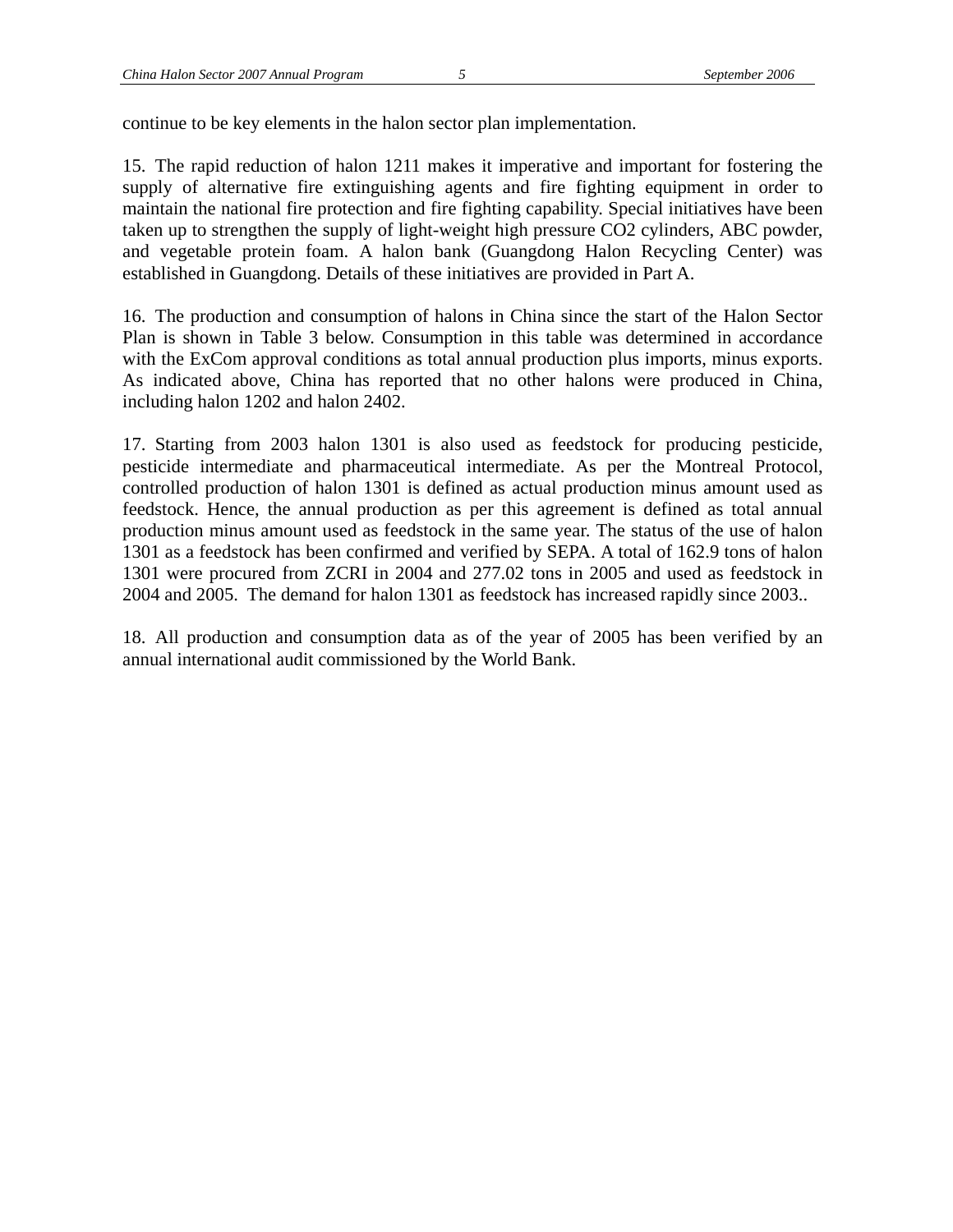|            | <b>Halon 1211</b> |        |                  | <b>Halon 1301</b> |                |            |           |             |
|------------|-------------------|--------|------------------|-------------------|----------------|------------|-----------|-------------|
|            | Production        |        |                  | Consumption       |                | Production |           | Consumption |
|            | Planned           | Actual | Planned          | Actual            | Planned        | Actual     | Planned   | Actual      |
| 1997       | 9,950             | 11,644 | <b>NA</b>        | 10,849            | 618            | 618        | <b>NA</b> | <b>NA</b>   |
| (baseline) |                   |        |                  |                   |                |            |           |             |
| year)      |                   |        |                  |                   |                |            |           |             |
| 1998       | 7,960             | 7,842  | 7,160            | 7218              | 618            | 450        | 300       | $-152^{17}$ |
|            |                   |        |                  |                   |                |            |           |             |
| 1999       | 5,970             | 5,965  | 5,370            | 5,280             | 618            | 484        | 300       | 304         |
|            |                   |        |                  |                   |                |            |           |             |
| 2000       | 3,980             | 3,978  | 3,580            | $3,650^{27}$      | 618            | 428        | 300       | $377^{27}$  |
|            |                   |        |                  |                   |                |            |           |             |
| 2001       | 3,317             | 3,117  | 3,117            | 2,832             | 618            | 213        | 300       | 180         |
| 2002       | 2,654             | 2,469  | 2,654            | 2,284             | 600            | $\theta$   | 150       | $-36$       |
| 2003       | 1,990             | 1,884  | 1,890            | 1,692             | 600            | $\theta$   | 150       | $-26$       |
| 2004       | 1,990             | 1,068  | 1,890            | 833               | 200            | 22         | 150       | $-26$       |
| 2005       | 1,990             | 1,276  | 1,890            | 1,046             | 200            | 165        | 150       | 131         |
| 2006       | $\theta$          |        | $\Omega$         |                   | 100            |            | 100       |             |
| 2007       | $\Omega$          |        | $\theta$         |                   | 100            |            | 100       |             |
| 2008       | $\boldsymbol{0}$  |        | $\boldsymbol{0}$ |                   | 100            |            | 100       |             |
| 2009       | $\Omega$          |        | $\theta$         |                   | 100            |            | 100       |             |
| 2010       | $\theta$          |        | $\boldsymbol{0}$ |                   | $\overline{0}$ |            | $\theta$  |             |

#### **Table 3: Annual Production and Consumption of Halons under the Sector Plan (ODS MT)**

<sup>1/</sup> The negative consumption of Halon 1301 in 1998 ( $-152$  MT) reflects the export of 602 MT, which included part of the stock (328MT) from the previous year's production. Therefore, the total

 $2^{\prime}$  Remedial action for the excess consumption in 2000 was taken by appropriately reducing consumption quota in 2001.

#### **Table 4: Halon 1301 phase-out targets under the Sector Plan**

| In ODS tones       |                                                          | 2004 | 2005 | 2006 | 2007 | 2008 | 2009 | 2010           |
|--------------------|----------------------------------------------------------|------|------|------|------|------|------|----------------|
|                    | Max allowable<br>halon 1301<br>production                | 200  | 200  | 100  | 100  | 100  | 100  | $\Omega$       |
| <b>APP</b>         | Max allowable<br>halon 1301<br>consumption<br>and export | 150  | 150  | 100  | 100  | 100  | 100  | $\Omega$       |
| China<br>Halon     | <b>Halon 1301</b><br>production                          | 600  | 600  | 150  | 150  | 150  | 150  | $\Omega$       |
| Sector<br>Strategy | Halon 1301<br>consumption                                | 150  | 150  | 100  | 100  | 100  | 100  | $\overline{0}$ |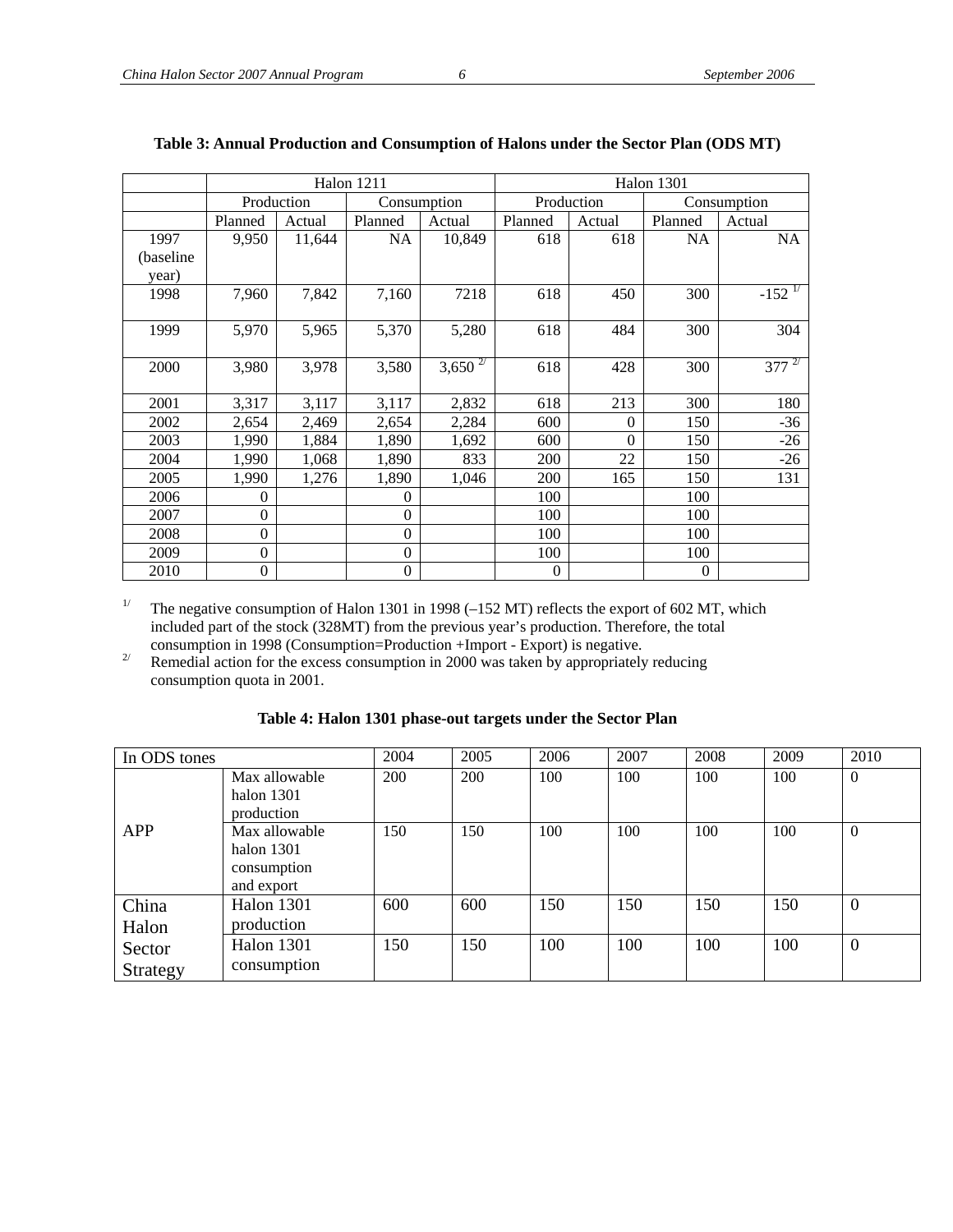## **Part A**

## **Implementation Status of Previous Annual Programs**

#### **1998-2005 Annual Programs**

- 1. *Phaseout targets and objectives.* As described in Table 1, production and consumption of halons has been reduced annually under the halon sector agreement. While production has consistently been retained below the agreement levels, the consumption of halons (production adjusted for net export) exceeded the targets twice (for 1998 and 2000) as exports of halons turned out to be lower than expected. This was only discovered when the final export figure became available to SEPA in the beginning of the following year. These developments were promptly reported to the ExCom, and corrective measures were taken as follows:
	- (a) Reduction of excess consumption from the next year's consumption limit (for 2000);
	- (b) Confiscation of excess production to not allow its consumption within the following year (described in detail in the 2001 annual program); and
	- (c) Strengthening the controls on the national consumption target from 2001 onwards by limiting the initial total national production quota to the consumption target for the year. Any additional production quota (for export) can only be requested retroactively, so that an enterprise requesting such additional quota would have to provide documentation to prove that the export has already taken place.
- 2. The consumption data for 2001, 2002, 2003, 2004 and 2005 confirms the effectiveness of this arrangement.
- 3. *Implementation of policy instruments.* The production quota regulations became effective in December 1997. National annual halon production quotas are issued to individual producers for halon 1211 and halon 1301.
- 4. The quota system is the main tool for the implementing the halon phaseout and is supported and enforced fully by Ministry of Public Security (MPS). The production data reported by the producers is periodically verified by SEPA and MPS. MPS has simultaneously strengthened its enforcement of the regulation on use of halon 1211 fire extinguishers, which has further reduced the demand for halon 1211. As described above, the halon quotas are now administratively split up into production quotas for domestic consumption and for export. Utilization of the export component is only allowed retroactively, and requires proof of export orders having been carried out. Licensing is another important control measure. Only licensed enterprises are allowed to produce and/or sell halon and/or halon containing products. After a halon closure/conversion project is completed, the enterprise's production license for halon and/or halon containing products is withdrawn by MPS.
- 5. There is also a ban on production and sale of halon and/or halon-containing products to enterprises that have been funded and completed projects under previous annual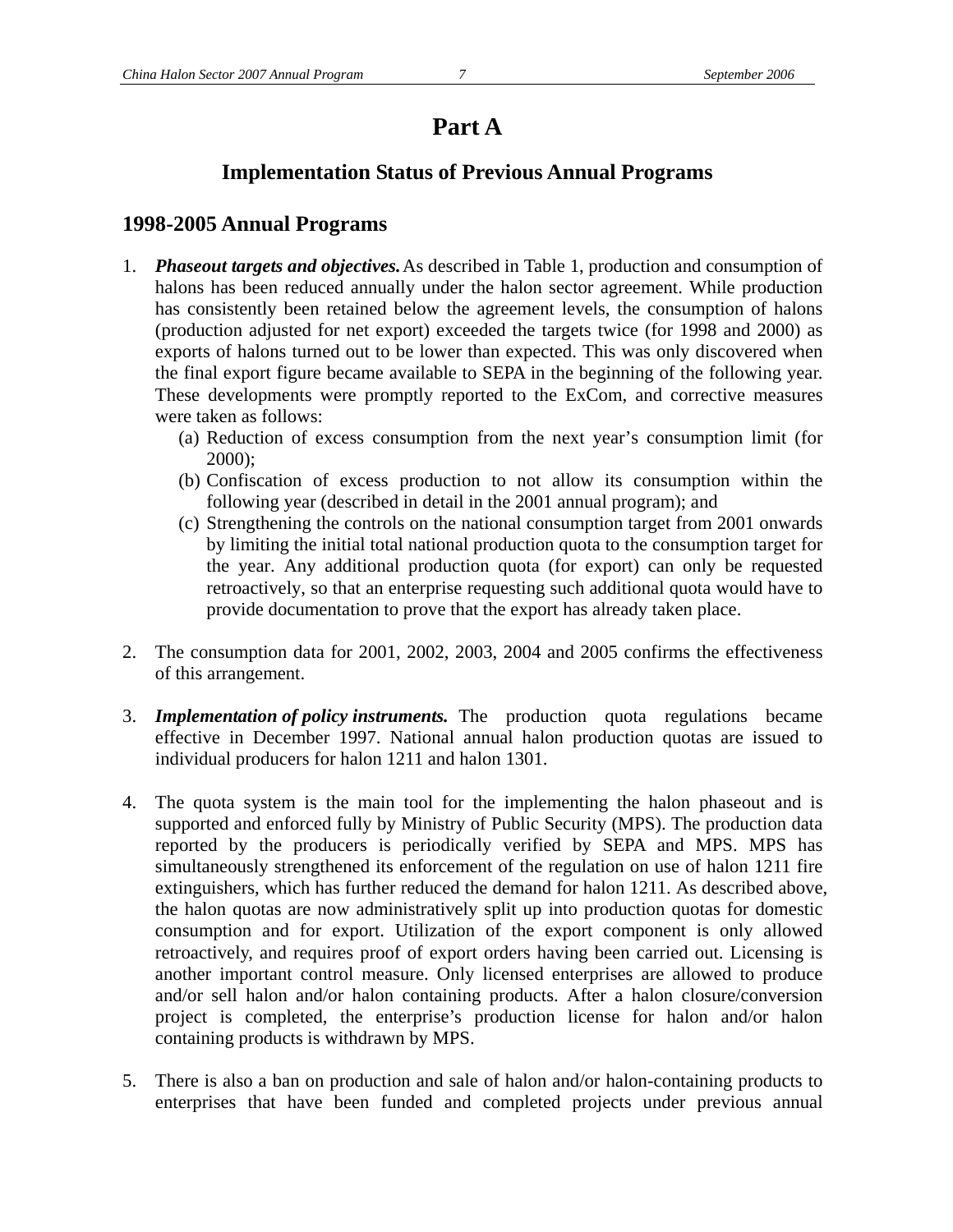programs. When the conversion is completed and the project is commissioned by MPS and SEPA, the license to produce and sell halon fire extinguishers and systems are withdrawn.

- 6. In order to support the implementation of the halon phaseout, revision of existing and development of new standards for substitute technologies played a very important role. Standards were developed as a substantial part of the technical assistance program. The table below gives an overview over the standards and design codes revised and new developed to facilitate halon phaseout.
- 7. The two main institutes for development of standards and testing are Shanghai Fire Research Institute and Tianjin Fire Research Institute. The Shanghai main working area is testing of fire extinguishers and Tianjin Fire Research Institute expertise is in fire extinguishing agents and fire fighting systems. Both Institutes are semi-governmental institute under Ministry of Public Security

**Table 5: Testing, component and design standards developed under the program** 

|                                          | New standards                                |                                              | Revision of |                                       |  |
|------------------------------------------|----------------------------------------------|----------------------------------------------|-------------|---------------------------------------|--|
| Number of standards<br>developed/revised | Developed                                    | Issued by MPS, MC Revision<br>and/or GAQSIQ* | completed   | Issued by MPS,<br>MC and/or<br>GAQSIQ |  |
| 15                                       | $12(3 \text{ not yet} \mid 10$<br>completed) |                                              |             |                                       |  |

GAQSIQ: General Administration of Quality Supervision, Inspection and Quarantine MC: Ministry of Construction P.R. China

8. The development of revisions of existing and development of new standards and design standards include laboratory and testing work to evaluate new alternatives, evaluate testing methods to ensure repeatability, accuracy etc. A technical group is established to follow the work and review the technical reports and draft standards. When the draft standard method is ready, it is submitted to the National Standard Committee who conducts a final review and adopts the proposed standard as a national standard. Annex V include the name and standard number of the national standards developed and issued. When the work is completed, the contractor for the TA submit the draft standards, a report on the work carried out and a PCR to the Halon Team at SEPA who commission and accept the project and the completion report.

#### **Enterprise-level phaseout activities**

9. *Closure of 1211 halon production facilities.* The halon 1211 reached its maximum production level in 1997 with a production of 11,644 MT (34,932 ODP tons). By December 2005, all the halon 1211 production facilities listed in the Halon Sector Plan have been closed down and dismantled at a cost of close to US\$ 20 million.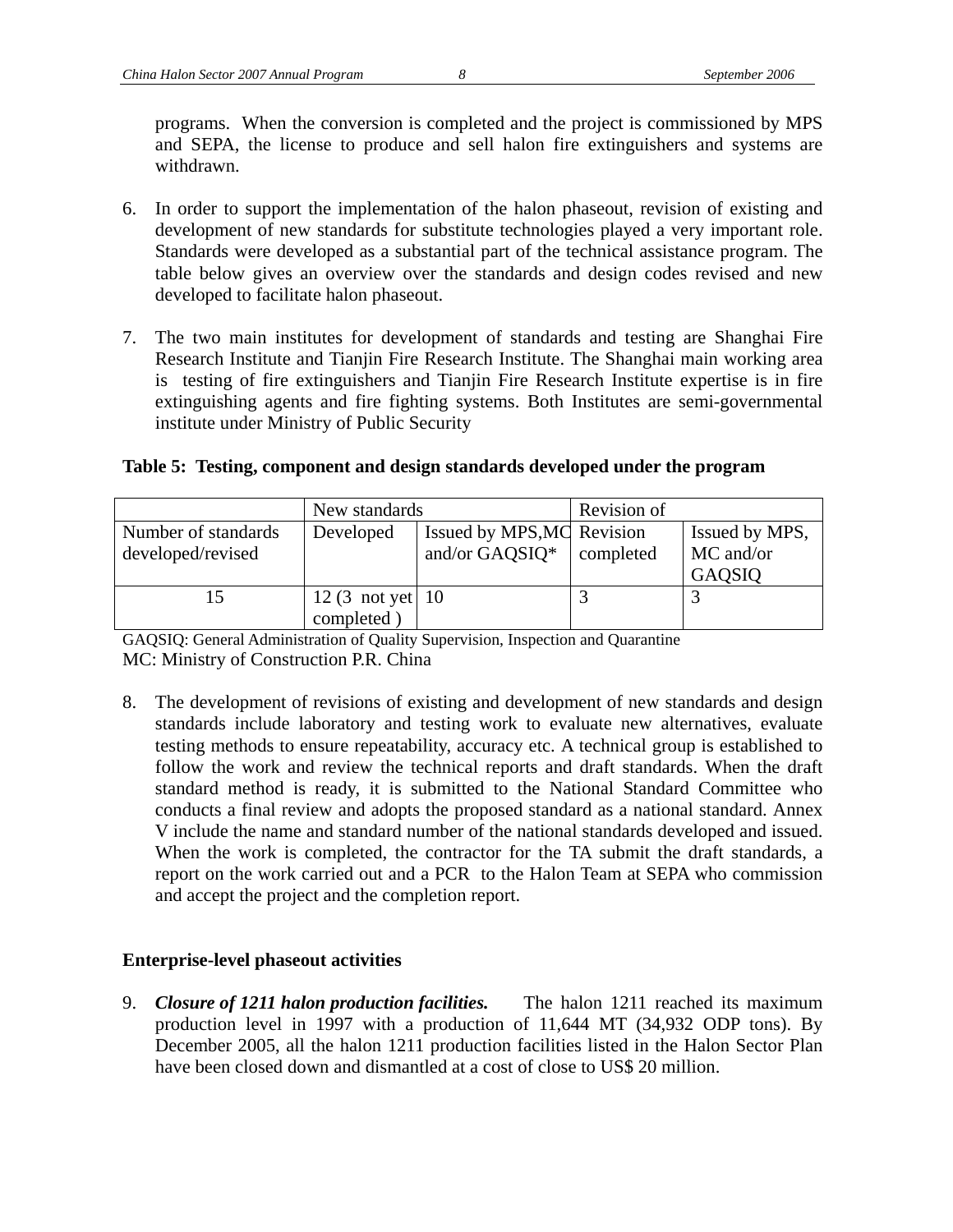- 10. The selection of halon 1211 producers for quota reduction and closure contracts were in the first couple of years of the program based on bidding where the producers offering the lowest halon production phaseout cost per tons would be the winners. When only a few producers were left, nobody was willing to reduce or stop the halon production and reduction and quota reduction contracts were based on prorated production reduction contract dictated by SEPA as mandated by the quota regulation system.
- 11. Full closure contracts were signed with bid winning halon producers in various annual programs. Their production facilities were dismantled and halon-producing equipment was completely dismantled and disposed. Partial closure contracts (quota reduction contracts) were also signed with some bid winners and their production quota, and in some cases, capacity was reduced accordingly. Details by year are provided in Annex II.
- 12. In order to ensure substitute fire extinguishing agents for halon 1211, projects for setting up additional ABC powder production capacity (HAL-99-SI-01) at one of the previous halon 1211 producers and AFFF production capacity (HAL-02-SI-03) at a producer with domestic developed foam technology are established. For further details, see the section on special initiatives.
- 13. *Closure and conversion of halon 1211 fire equipment manufacturers.* China has conducted an assessment of the number of contracts that have already been signed in the first three years for closure and conversion of equipment manufacturers to review whether the pace of conversion is appropriate, given the projected availability of halon 1211 in the next three years. This assessment has been concluded. The contracts were signed under each annual program with fire extinguisher and fire extinguishing system manufacturers for reducing halon 1211 consumption to match the declining supply of halon 1211. Of the 72 halon fire extinguisher manufacturers and 22 halon 1211 system manufacturers with production license from Ministry of Public Security, 61 extinguisher and 14 system manufacturers were funded under the Sector Plan. In addition to the 72 companies, four fire extinguisher manufactures were found producing based on licenses from the provincial government. Their licenses were withdrawn and the companies changed to other substitutes at their own cost. Some of the extinguisher manufacturers selected closure and the other selected conversion. 61 extinguisher manufacture closure and conversion activities have been completed on schedule and were commissioned by SEPA and MPS. Details are provided in Annex III.

|  |                            |  |  |  |  |  | Table 6: Conversion of the fire protection industry to change away from the manufacturing of |  |
|--|----------------------------|--|--|--|--|--|----------------------------------------------------------------------------------------------|--|
|  | halon 1211 fire equipment. |  |  |  |  |  |                                                                                              |  |

| Total # of companies | Funded under the Halon Sector Plan | Closed/converted |            |                 |
|----------------------|------------------------------------|------------------|------------|-----------------|
|                      | Subtotal                           | Closure          | Conversion | without funding |
| 76 Fire extinguisher | 6 I                                | 14               |            |                 |
| manufacturers        |                                    |                  |            |                 |
| 22 halon 1211 fire   | 14                                 |                  | 14         |                 |
| extinguishing system |                                    |                  |            |                 |
| manufacturers        |                                    |                  |            |                 |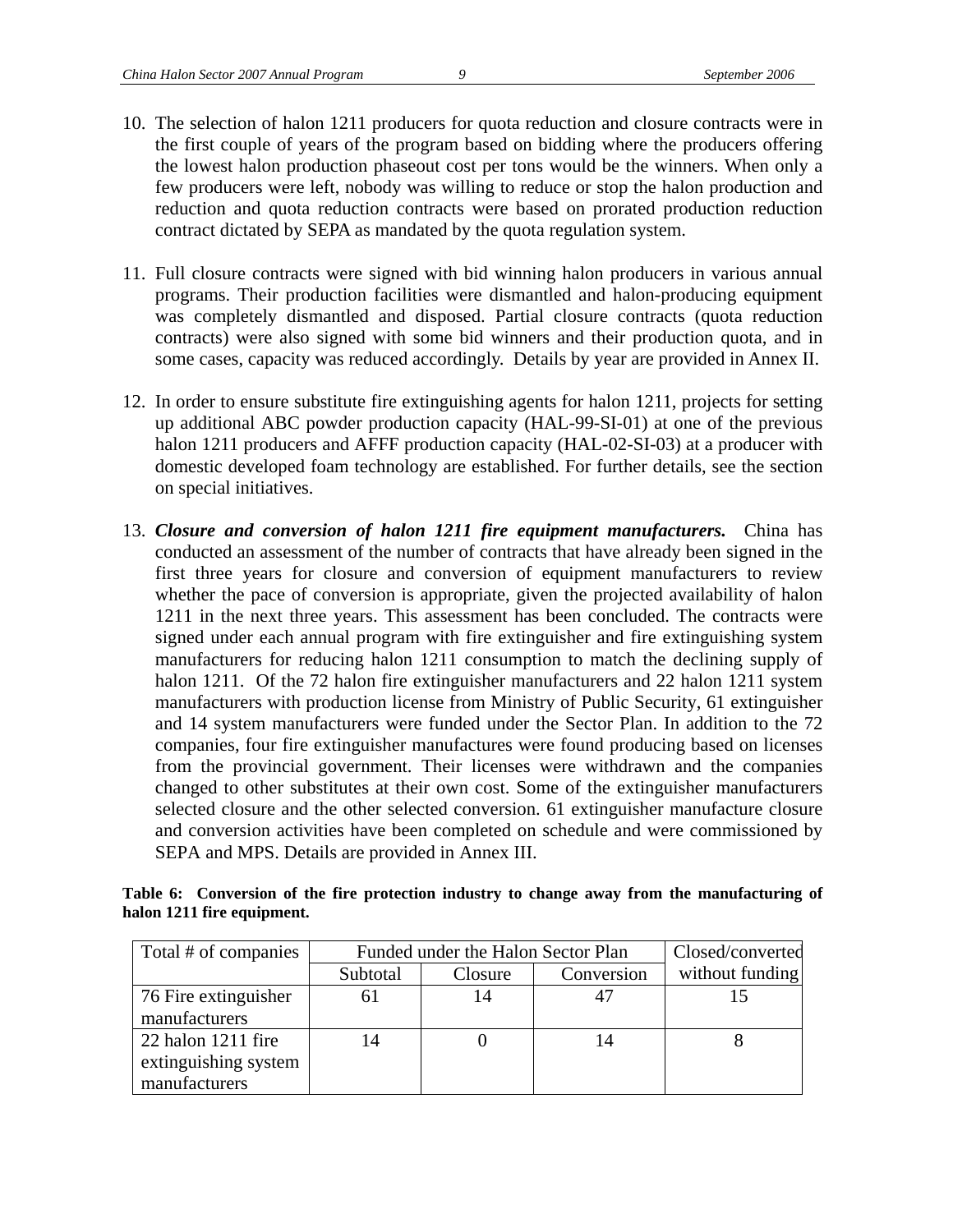14. Supply of CO2 cylinders for CO2 fire extinguishers turned out to be a challenge. The quality of CO2 cylinders produced by small fire extinguishing companies did not meet the national and international standard for high pressure cylinders. In addition, the cost of setting up production CO2 cylinder production lines by smaller fire equipment companies would be too high and not be financial viable. In order to overcome the problem, China decided to support the set up a production facility for light weight high pressure CO2 cylinder production facility (HAL-00-SI-04) and to support some of the larger producers of CO2 cylinders and fire extinguishers (HAL-05-SI-03). The use of light weight cylinders are now rapidly increasing. The activities are described in the section on special initiatives.

#### **Technical assistance (TA) activities**

15. All activities under TA projects of 1998 to 2005 have been completed except two in 2002, two in 2003, two in 2004 and one in 2005, which are still ongoing. Details of all these activities are in Annex V (A-E).

#### **Halon Recycling and Banking**

- 16. Both due to the significant amount of halon 1211 stored in millions of halon 1211 fire extinguishers and the stop of halon 1211 production, halon recovery and recycling will be an important issue during the coming years. Based on the last 9 year of halon 1211 domestic consumption, a total of about 35,000 MT has been put into the market. The total amount of halon 1211 stored in fire extinguishers and systems might be significant. The Chinese sector standard for halon 1211 fire extinguisher requires that ten year old extinguisher should be retired from the market. Hence significant number of halon fire extinguishers will be retired over the coming years and large amount of halon 1211 will have to be recovered in order to avoid venting.
- 17. A number of studies and demonstration projects have been carried out in order to address the issue of collection and recycling of halons:
	- a. Halon Overall Management Plan and Banking study carried out in 1998-2000 estimated the amount of halon 1211 available for recycling and how to organize on a national scale. (HAL-98-TA-6)
	- b. Development of disposal standard for disposal of halon 1211 fire extinguishers (HAL-99-TA-6)
	- c. Demonstration projects in provinces and municipalities of Liaoning, Guangdong, Beijing and Shanghai, (HAL-98-TA-5, HAL-98-TA-8, HAL-99- TA-8, HAL-02-TA-8)
	- d. A halon recycling center was established in Guangdong province. (HAL-99- TA-9 and Special initiative HAL-00-SI-03).
- 18. Halon recovery and recycling are seen as one of the key elements of successful implementation of the Halon Sector Plan and eliminating the production of halon 1211. The Sector Plan stipulated setting up of provincial and regional collection centers for halon extinguishers and regional halon 1211 recycling centers. As part of the 1998 Annual Program, as study on a proposal for an overall halon management plan were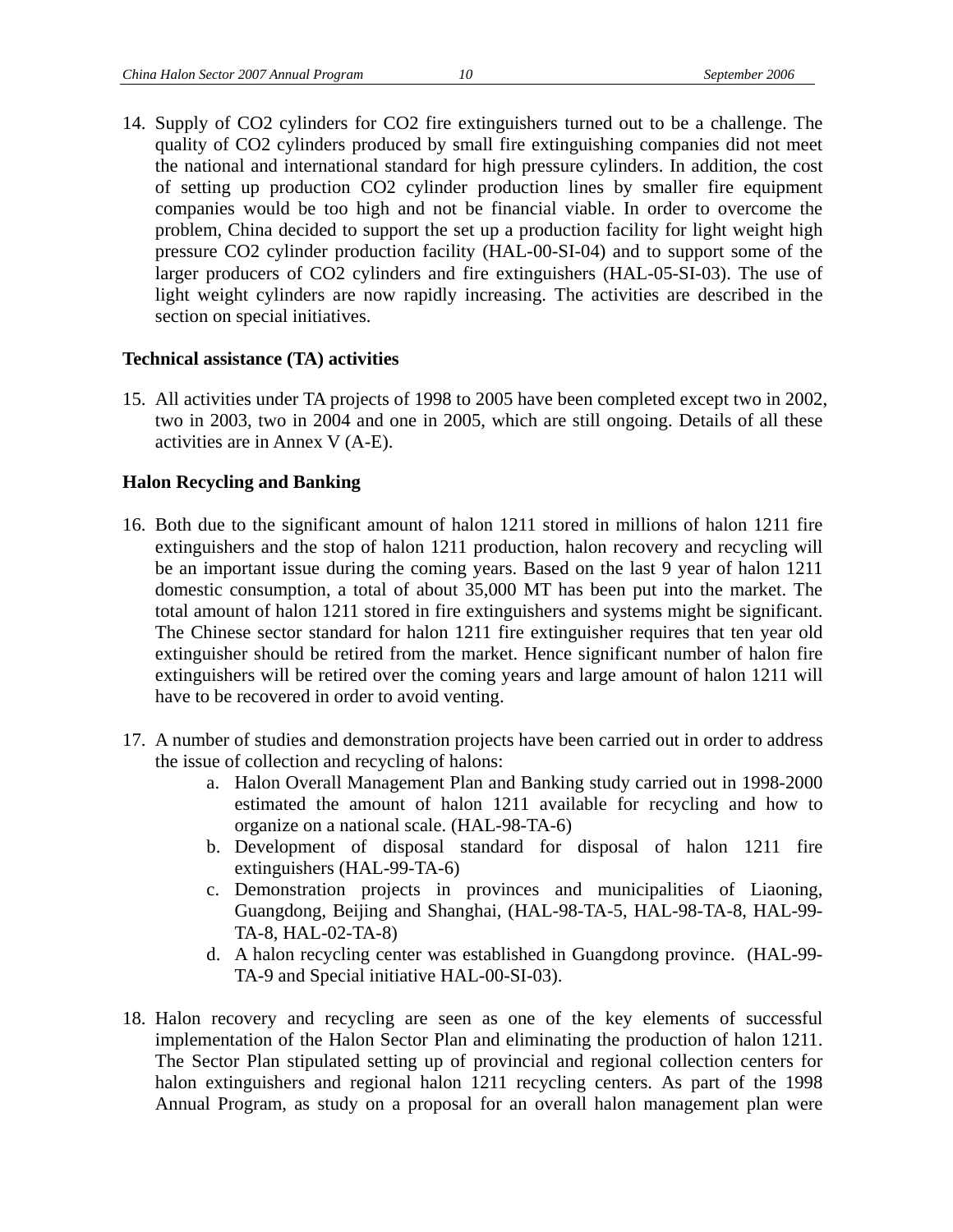initiated and carried out by Shanghai Fire Research Institute. A final plan was developed and submitted to the SEPA and MPS. The Plan included setting up collection centers and recycling facilities and were presented and discussed with the HTOC at a workshop in Beijing in November 1999.

- 19. Four demonstration projects were initiated from 1998 to 2004. Two in the cities of Beijing and Shanghai and two in the provinces of Liaoning and Guangdong. Among these projects various activities were carried out such as survey for halon extinguisher and system production and applications, development and issue of local policy and regulation for production, sale, maintenance and management of halon products, use of various means to publicize the knowledge of ozone protection to promote public awareness, establishment of a monopoly on sales and maintenance of halon fire equipment. Through above activities, halon phaseout work in these provinces and cities was greatly promoted.
- 20. *Establishment of Guangdong Halon Recycling Center***.** The Panyu Shengjie Firefighting Equipment Co., Ltd. was selected as the beneficiary to set up a halon recycling center for Guangdong Halon Bank with an annual recycling capacity as 500 MT. The center is able to recycle both halon 1211 and halon 1301The grant contract was signed in August 2000 and the project has been completed and commissioned in July 2004. The halon Recycling Center started operation and recycled small quantities of halon 1211.
- 21. Unfortunately, it was found that the halon 1211 in some extinguishers was mixed with other chemicals. As the recycling equipment can only remove water contents and particles, but not separate halon from other chemicals, the operation stopped. The recycling center is now adding a distillation column to its facility so that it can separate contaminates from halon 1211. It is expected that the halon recycling center will be operational after the distillation column was added.
- 22. Halon 1211 is now in shortage in other part of the world and Chinese recycled/reclaimed halon 1211 could be the main source for the foreseeable future. It seems therefore that the halon 1211 recycling center could be commercial viable. The recycling center will set up a website through which the international buyers can reach it. The halon recycling center will be in normal operation in 2007.
- 23. MPS and SEPA are presently reviewing the halon management plan developed in 1998 to 2000 and updating them in order to avoid unnecessary venting of halon 1211. China will ensure that halon 1211 is recovered and reused in essential places or stored for future uses through strict monitoring. The possibility for converting surplus halon 1211 into other useful chemicals is under consideration.

#### **Special Initiatives**

24. Another main objective of the Halon Sector Plan is to ensure that the level of fire protection capability in China is not compromised as a result of halon phaseout activities, and that adequate quantities of suitable quality substitutes are available. Special initiatives have been implemented under various annual programs to achieve this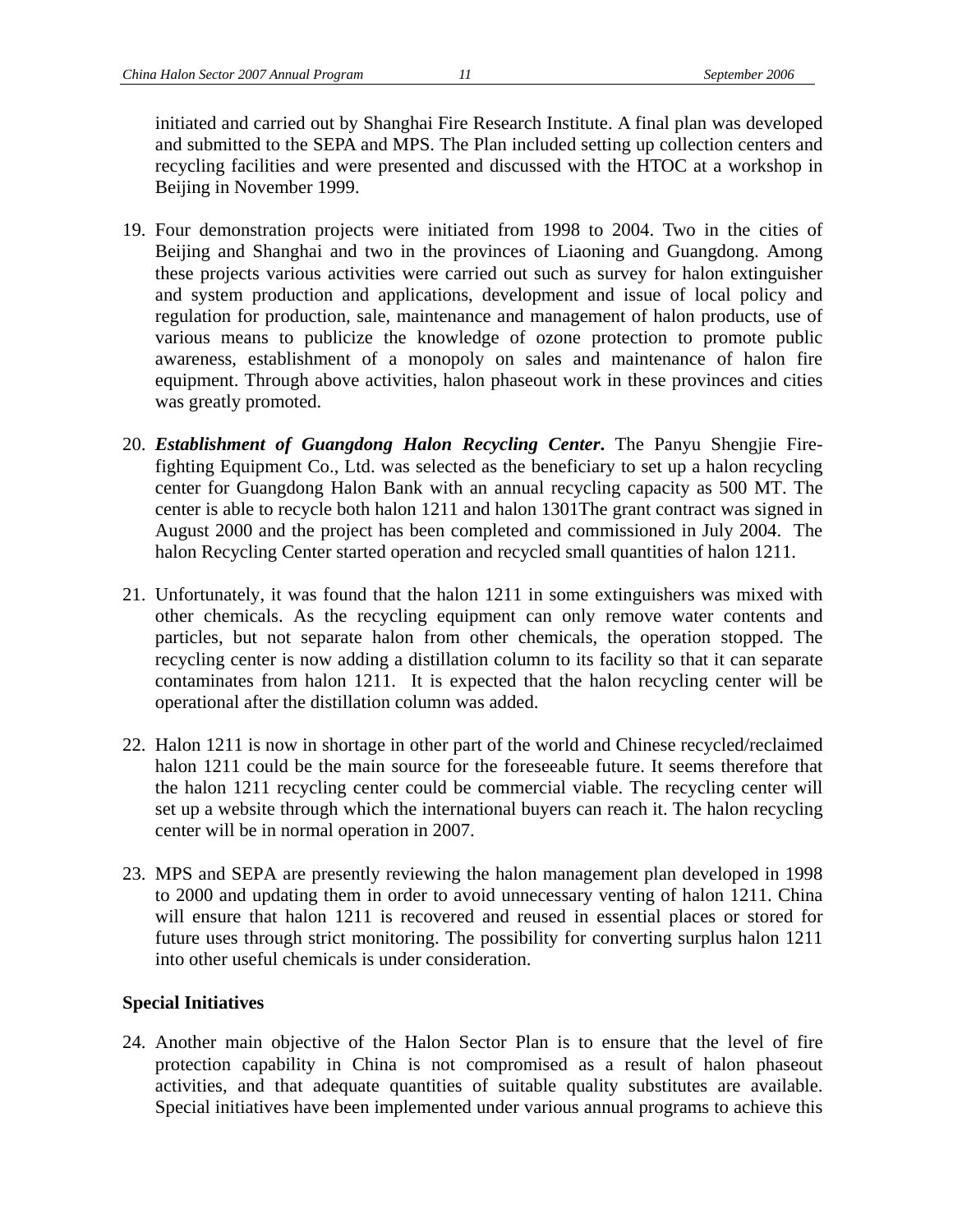objective. The special initiatives undertaken so far are summarized in Annex VI and described below. In addition, some fire equipment companies and chemical producers have at own costs introduced new halon substitutes for both halon 1211 and halon 1301 into the Chinese market.

- 25. *ABC dry chemical powder.* To maintain the required level of fire fighting capacity in China and promote the use of ABC powder, the Foshan Electro-chemical General Plant was selected to establish an ABC dry powder production line with an annual capacity of 3000 MT. The grant contract was signed in May 1999 and the project has been completed and commissioned in November 2001. Commercial production has already started, and the production of ABC powder was 1544.75 MT in 2002, 3013.9 MT in 2003 and 3406.85MT in 2004. Foshan Electro-chemical General Plant expanded the capacity from 3000mt/y to 10,000mt/y using their owe money in 2004.
- 26. *Light weight high pressure CO2 cylinders.* Weifang Dongming Fire-fighting Equipment Co., Ltd. was selected as the beneficiary for producing light weight  $CO<sub>2</sub>$ cylinders with a capacity of 600,000 units per year. The contract was signed in November 2000, completed at the beginning of 2004, and commissioned by SEPA in September 2004. The commercial production started in 2004. The production of cylinder for CO2 fire extinguishers was 379,051 units in 2005.
- 27. *Halon banking (Establishment of Guangdong Halon Recycling Center)*. The Panyu Shengjie Fire-fighting Equipment Co., Ltd. was selected as the beneficiary to set up a halon recycling center for the Guangdong Halon Bank with an annual recycling capacity of 500 MT. The grant contract was signed in August 2000, and completed and commissioned in July 2004.
- *28. Establishing the laboratory for plant-protein based foam.* The Dalian Honsen Hi-tech Co. Ltd. was selected as the beneficiary to establish a test laboratory for plant-proteinbased foam. The contract was signed in August 31, 2000. The project has been completed & commissioned in October 2002.
- 29. *National conference.* A national halon conference was held in November, 2000, and was attended by various institutions and entities related to halon phaseout activities. The conference provided a valuable opportunity to look back on experiences and lessons, look forward to future tasks, and to share the lessons of successful experience.
- 30. *Development of 3,600 MT plant-protein foam fire fighting agent production line.* Dalian Honsen Hi-tech Co., Ltd. was selected as the beneficiary to set up the production line of 3,600 MT/y Honsen L119 plant-protein based foam. The contract was signed in October 2003. While the overall designed plant capacity is larger at 10,000 MT, the special initiative will only support this limited capacity in keeping with the requirement in the agreement between China and the Excom " China understands, consistent with Executive Committee rules, that it has a responsibility to ensure that it will not use Fund resources to build aggregate capacity for the production of substitute chemicals or substitute extinguishers that exceeds that capacity (for Halon 1211, 17,800 tons; for Halon 1301, 1000 tons; and for halon fire extinguisher production capacity of 7.71 million units." They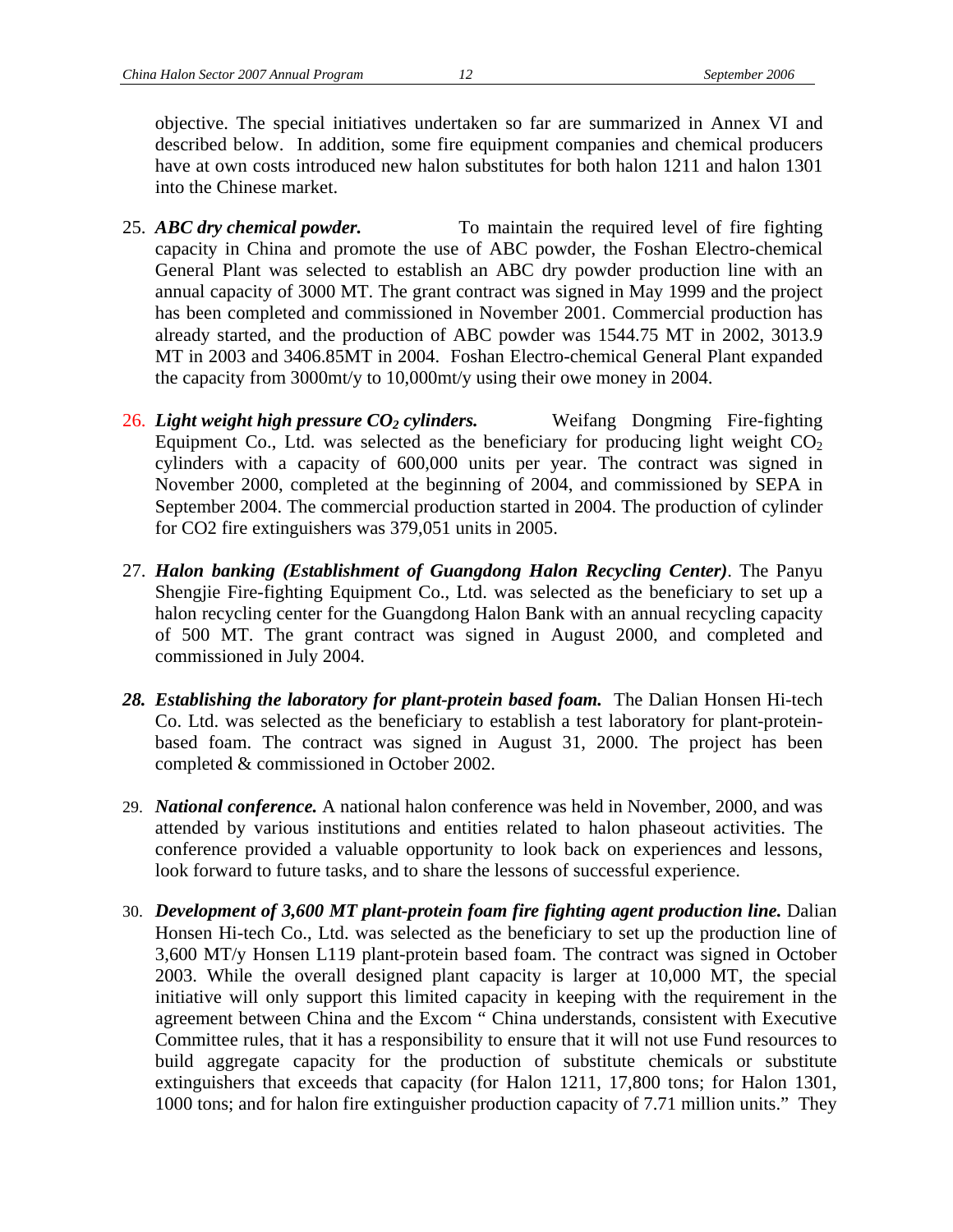have finished the installation of equipment in August, 2006. The pilot production is expected to start by the end of September, 2006 in Dalian.

- 31. *Survey for CO2 extinguisher production.* A new special initiative project was added into the 2003 annual program. This project focused on obtaining the information of exact production capacity and sales of  $CO<sub>2</sub>$  extinguisher and other extinguishers with clean fire extinguishing agent in China during 1998-2002. Shanghai Fire Research Institute finished the survey in September 2003. The project was commissioned in May, 2005.
- 32. *Establishment of a national/trade standard of hexafluorapane extinguishing agent and its testing methodology.* This project aims to establish a national/trade standard of HFC-236fa extinguishing agents and establish testing method of HFC-236fa extinguishing agents. The TOR of the project has been agreed by World Bank. The bidding was finished and the evaluation report was submitted to WB in Aug. 2004. Tianjin Fire Research Institute has been selected to carry out the project. The contract was signed in August 2005. The draft standard has been circulated for comments and the project is expected to be completed in 2007.
- 33. *Development of Hexafluoropropane Fire Extinguishers.* Hexafluoropropane (HFC-236fa) is a halon 1211 substitute, it has a good fire extinguishing performance, its ODP is 0 and it is already marketed internationally by abroad companies. This project aims to develop a portable Hexafluoropropane fire extinguishers as one of halon substitutes and to give out the parameters such as the kind and mass or pressure of propellant, fill density, designing data of the cylinder, operating temperature rages, effective discharge time, bulk range and class of fire. The TOR of the project has been agreed by the World Bank. The bidding process was finished and the evaluation report was submitted to WB in Aug. 2004. Shanghai Fire Research Institute has been selected to carry out the project. The contract was signed in August 2005.The project is going on.
- 34. *Expansion of the production of CO2 extinguisher.* In order to encourage the extinguisher producers to produce clean extinguishers to replace Halon extinguishers, SEPA will use some of the funds from the Halon sector plan to encourage the CO2 extinguisher producers to expand their capacity of CO2 extinguisher production. Contracts have been signed with three CO2 fire extinguisher manufactures. This activity is based on the survey of CO2 extinguishing producers conducted in 2003.
- 35. The implementation status of the special initiative projects are summarized in Annex VI.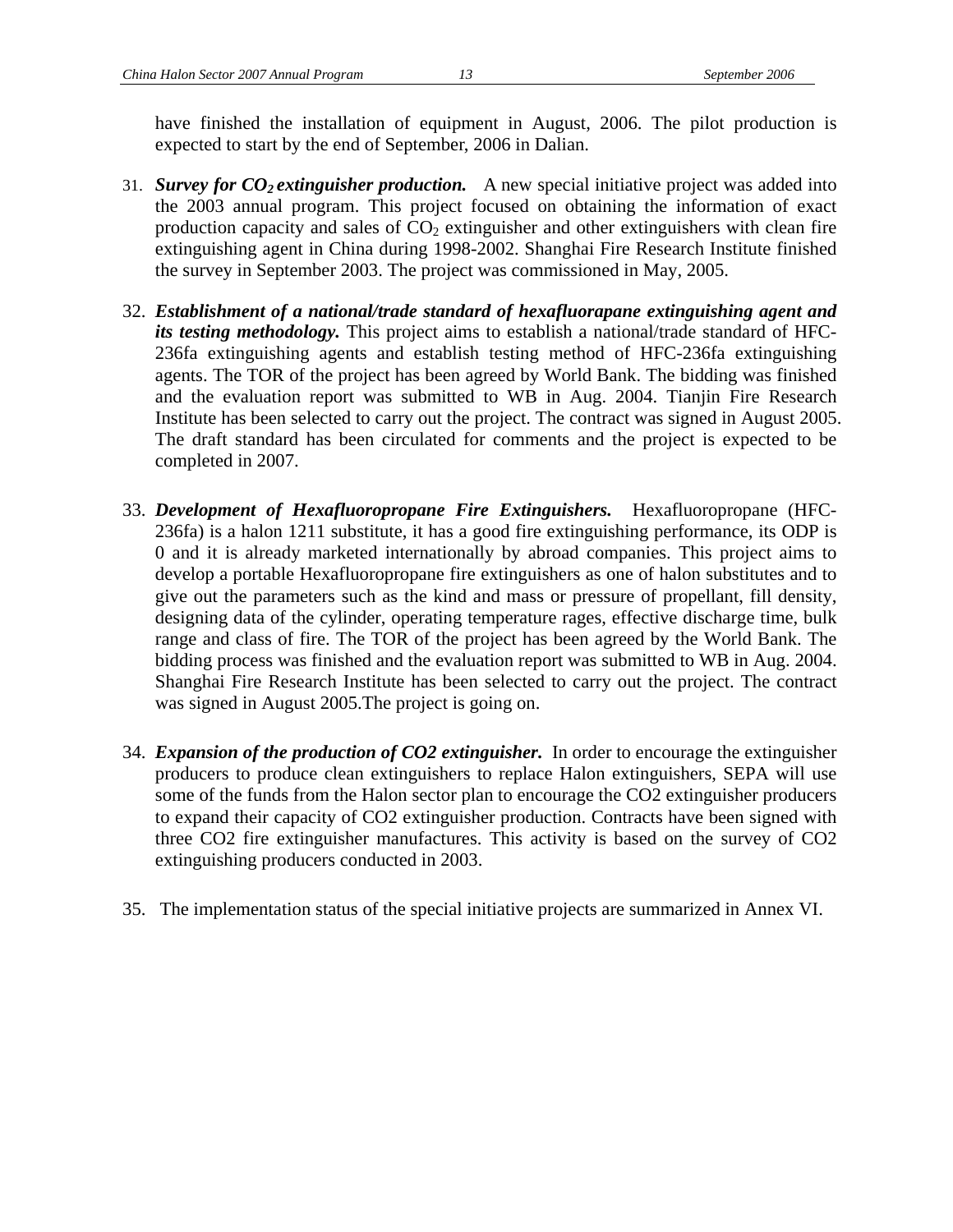#### **2006 Annual Program**

- 36. *Phaseout targets and objectives.* The phaseout target is (see Annex I) to reduce halon 1211 production and consumption to 0 MT; to maintain halon 1301 production and consumption to a maximum of 100 MT as per the revised APP phase-out schedule. Production quotas have been issued consistent with these ceilings.
- 37. *Implementation of policy instruments.* The quota system continued to be the main tool for the implementing the halon phaseout and is supported fully by MPS. A catalogue of ban on production and sale for the phased out products including halon extinguishers and agents was issued by SETC. The deadline for halon and halon extinguisher production is in line with the sector plan timetable. Like previous years, a ban on sales and production of Halon for the commissioned project enterprises was issued.

#### **Enterprise-level phaseout activities**

- 38. *Closure of halon production.* Two complete closure contracts were signed with the remaining two halon 1211 producers and one quota reduction contract was signed with the halon 1301 producer. The national targets for halon production level in 2006 are in Annex II.
- 39. *Closure & conversion of halon 1301 system manufacturers.* China has conducted a survey on the halon 1301 consumption amount by all the remaining halon 1301 fire fighting system manufacturers. The survey shows that out of 22 halon 1301 system manufacturers in the halon sector plan with production license from MPS, there are only 12 left. A training workshop for halon 1301 fire fighting system manufacturers was held in September 2006. Contracts for 2006 AP will be signed by the end of October 2006.

#### **Technical assistance activities**

- 40. *Training of Personnel Involved in Phaseout Activities* 2005 halon performance Audit training was carried out in March 15-16, 2006. Enterprise training was held in September 2006.
- 41. *Performance Audit for 2005 Annual Program* As in previous years, CNAO conducts a performance audit for halon sector plan activities in 2005 to ensure the effective implementation of the annual program. The audit has been completed.
- 42. *Investigation and Verification on feedstock application of halon 1301.* A new TA project was added into the 2006 annual program. This project focused on two points. The first one is to verify that the related enterprises do have the facilities which use halon 1301 as feedstock. The second one is to investigate and verify through site inspection the use of halon 1301 as feedstock in terms of products, production capacity, halon 1301 used in 2005 and first six months of 2006. Based on the preliminary work carried out, it seems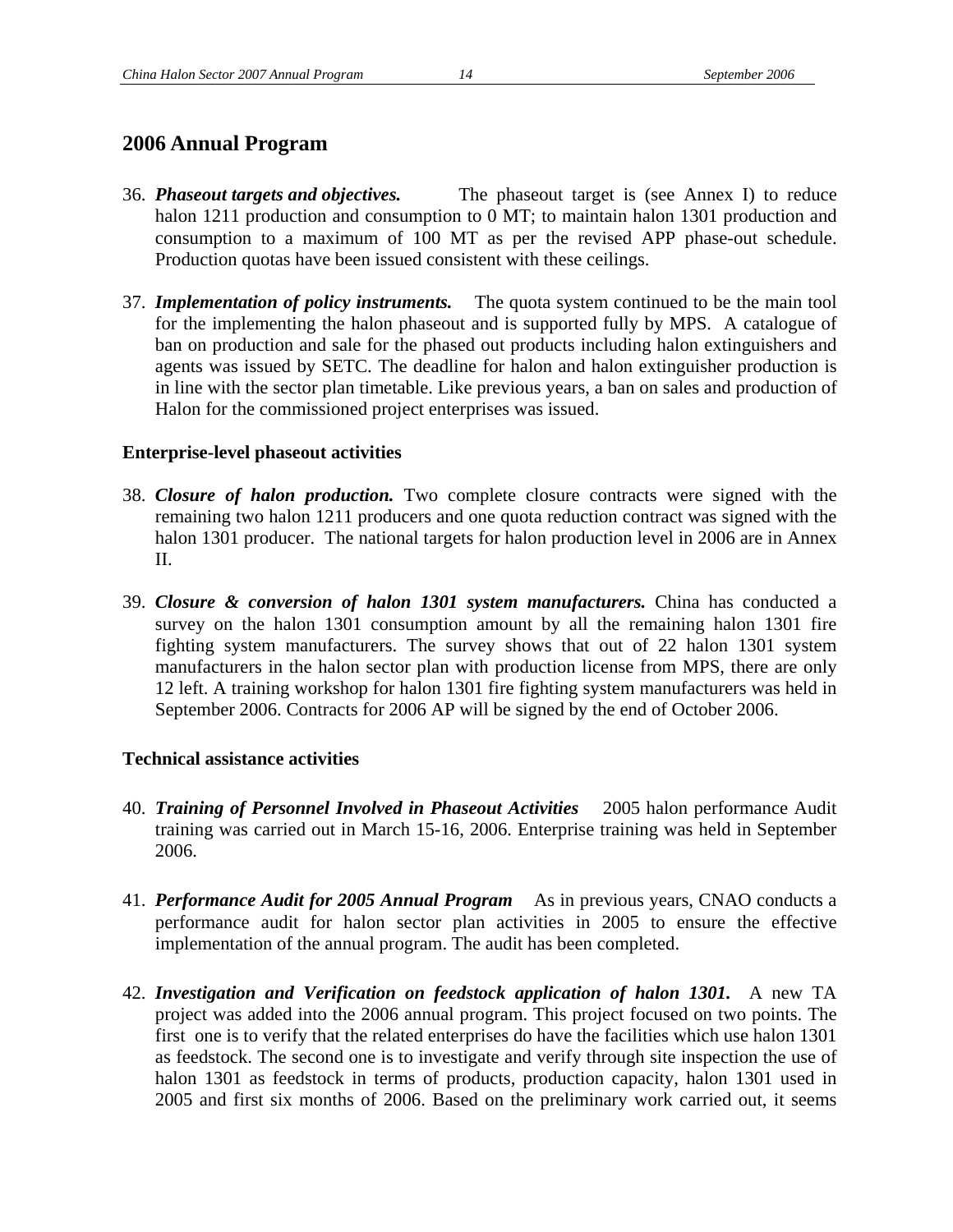possible to establish a reasonable ratio between halon 1301 use as feedstock and the products produced.

- 43. To meet the need of halon phaseout in China, based on MPS proposal, following TA projects will be added in 2006 AP:
- 44. *Study on Testing technology and testing equipment for superfine dry powder extinguishing agent.* Superfine dry powder extinguishing agent is a new and efficient solid extinguishing agent, which was developed in recent years. The agent can extinguish A, B and C class fires with more efficiency and has no impact on atmospheric Ozone. It is one of the ideal halon alternative agents. The standard GA578-2005 Superfine Dry Powder Extinguishing Agent has been issued in 2005. Since the establishment of testing technology and testing equipment plays an important role on implementing standards effectively, the project shall focus on studying testing technology and testing equipment for superfine dry powder extinguishing agent to implement the standard better and ensure the product quality. The project is to establish a testing technology and testing equipment.
- 45. *Requirements and approval procedure for installation of gaseous extinguishing system (fire product type approval standard for gaseous systems).* This project supports a study on the market admittance standard for halon alternative gaseous extinguishing systems. The work includes relevant product standard, design code, approval procedures for newly installed systems, inspection procedures for installed systems as well as requirement for the enterprise quality control.
- 46. *Study on the condition evaluation method and the requirement of disposal technology for halon system* In application field some halon 1211 and halon 1301 systems are in poor maintenance condition and with potential serious safety problems. According to relevant safety codes and product quality standard, the project is to study the condition of existing halon system (including alarm and control system combined), develop the condition evaluation standard and the requirement for mandatory disposal, and the disposal technology requirement for cylinder, middle or high pressure valves and halon agents.
- 47. The implementation statuses of 2006 technical assistant projects are summarized in Annex VII.

#### **Halon Recycling and Banking**

- 48. During the implementation period from 1998 to 2005, China mainly focused on the phaseout activities of halon production/consumption and related activities. With the reduction of halon 1211 production to 0 and halon 1301 production to only 100mt by Jan. 1, 2006, starting from 2006, halon recycling and banking has become the most important issue of successful implementation of the Halon Sector Plan.
- 49. SEPA and MPS discussed formally the halon banking issue during the first half of 2006. Two decisions were made after discussion: one is to start-up operation of halon bank Guangdong branch as soon as possible, the other one is to update the overall plan for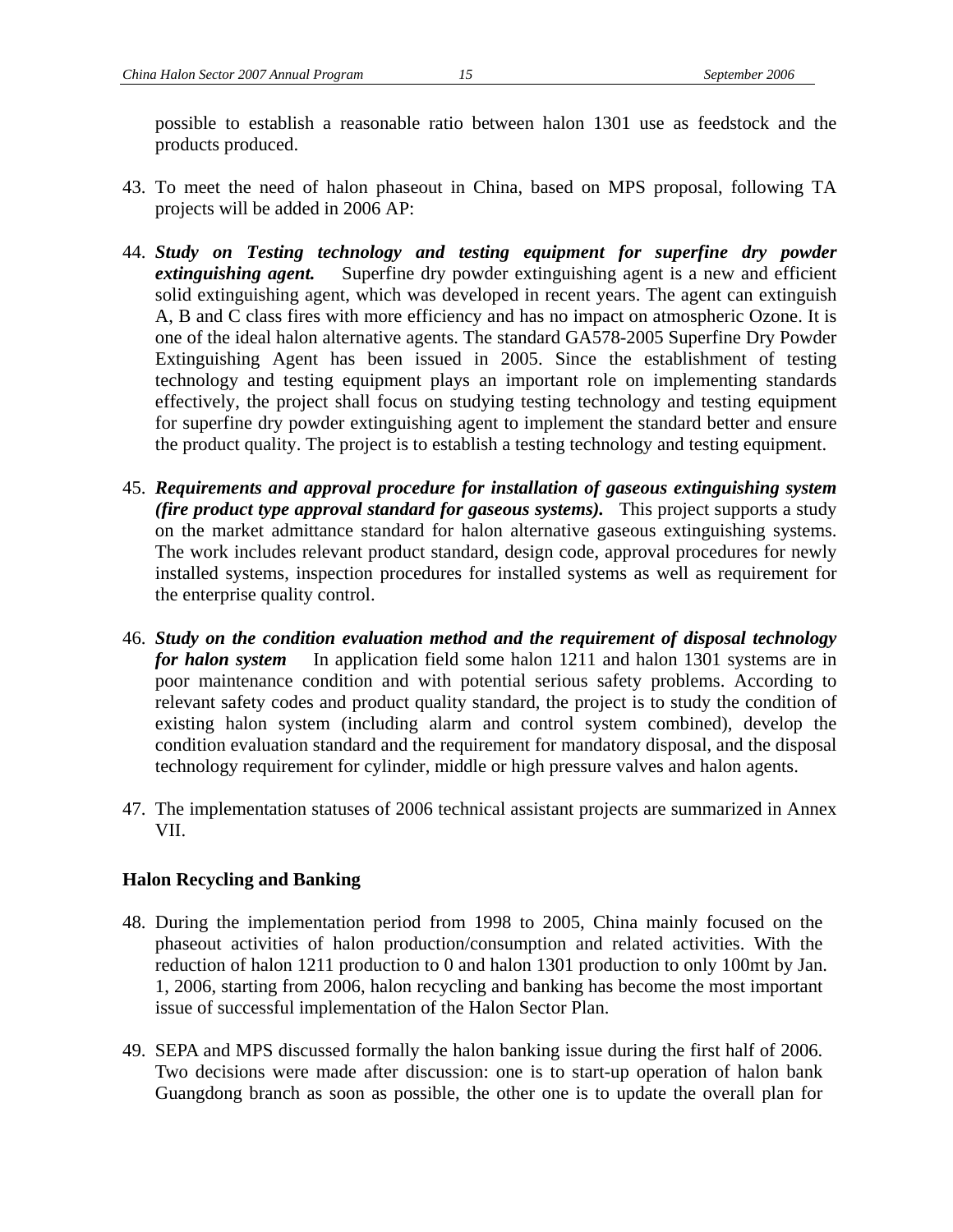China halon banking and management.

- 50. *Operation of Halon Bank Guangdong Branch.* The draft new TOR is finished and now is under review of SEPA and MPS. With the approval of SEPA and MPS, the TOR will be provided to the Bank for review. The main outputs of the activities are as follows:
	- a) Establishing organization structure of the branch and start-up operation.
	- b) Establishing the MIS system for halon recycling and refilling at branch level.
	- c) Monitoring and supporting the set up of distillation section for contaminated recycled halon so that the recycled halon can meet the national standard..
	- d) Issuing local necessary policies on halon recycling and refilling.
	- e) Compiling management and operational plan for halon recycling and refilling.
	- f) Establishing local certificate system, including certificate for recycled halon, collecting station, etc.
	- g) Set up a couple of collecting stations basing on actual situation.
	- h) Related training and propaganda through various media. Share experiences and lessons with other branches.

*51. Overall Plan for China Halon Banking.* The draft Plan is under reviewing of SEPA and MPS. A workshop is planned to discuss and evaluate the feasibility of the Plan. Participants for the workshop will include person from SEPA, MPS, China Certification Center for Fire Products, related fire institutes, consultants etc. The main contents of the Overall Plan including the following:

- a) Policies needed for halon recycling, refilling and reuse.
- b) Establishing certificate system, including certificate and labeling on recycled halon, certificate on qualification of recycling center and maintenance & refilling center.
- c) Establishing China halon banking, including central bank, branches, recycling centers and collecting stations.
- d) Establishing MIS system for halon recycling and reclaiming management at national level.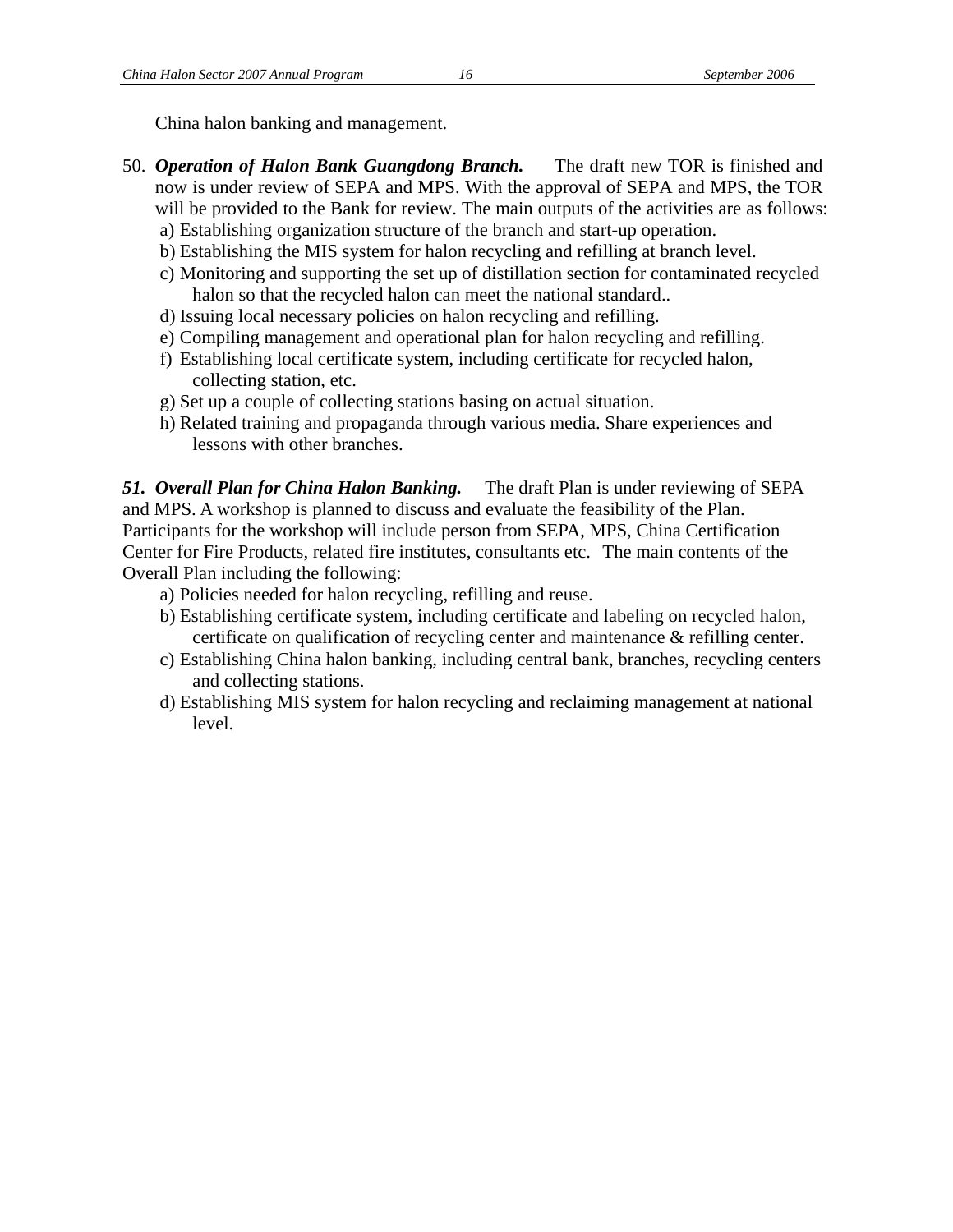## **PART B**

## **2007 ANNUAL PROGRAM**

#### **Objectives**

1. The phaseout target for the 2007 annual program is (a) to remain halon 1211 production and consumption as 0 MT and (b) to remain halon 1301 production and consumption at a maximum of 100 MT. The 2007 program will also continue actions to ensure that the fire fighting capacity is not undermined as the result of an insufficient supply of substitutes of satisfactory quality.

2. China is requesting the release of the approved amount of US\$ 0.4 million for the 2007 annual program as agreed in the overall Halon Sector Phaseout Plan. To achieve these goals, the following activity is envisioned:

a. US\$0.4 million to be used for technical assistance activities in order to support the halon phaseout program and ensure that existing fire protection requirements can be met.

3. Additional activities might be added and funded through unallocated balance from 2006 annual program.

#### **Policy instruments during the year**

4. *Policies to be continued.* In 2007, the following policies and measures will continue to be implemented by the Government. These policies are considered necessary for the success of a total halon phaseout in China.

5. *A new ODS regulation* "ODS management regulation" has been under development since 2004. After several discussions and revisions through workshops with related departments, authorities of legal system and other stakeholders, the first draft of the National ODS Regulation was finalized in March 2006 and then was circulated among national ministries and local authorities for comments. This draft consists of six chapters covering the management and monitoring of ODS production, consumption, use, sale, import and export and the related legal liabilities. By July 2006, the first round of collecting comments and opinions has been completed. The draft has been revised in August 2006 and will be submitted to the meeting of the ministers of SEPA for review. Then, the draft will be submitted to the Regulation Department of the State Council for further review. At the same time, a hearing of witnesses will be conducted. After the review of the Regulation Department, the draft will be submitted to the meeting of the State Council for final approval. It is foreseen that this Regulation would be issued in 2007 and serve as a solid legal basis for sustainable ODS phase-out.

#### 6. *Other policy action taken are:*

- a. Production quota license system -- The system will be continuously implemented in 2007 to ensure halon production below agreed annual ceiling amount.
- b. The ban on new installations of halon extinguishers for non-essential uses and a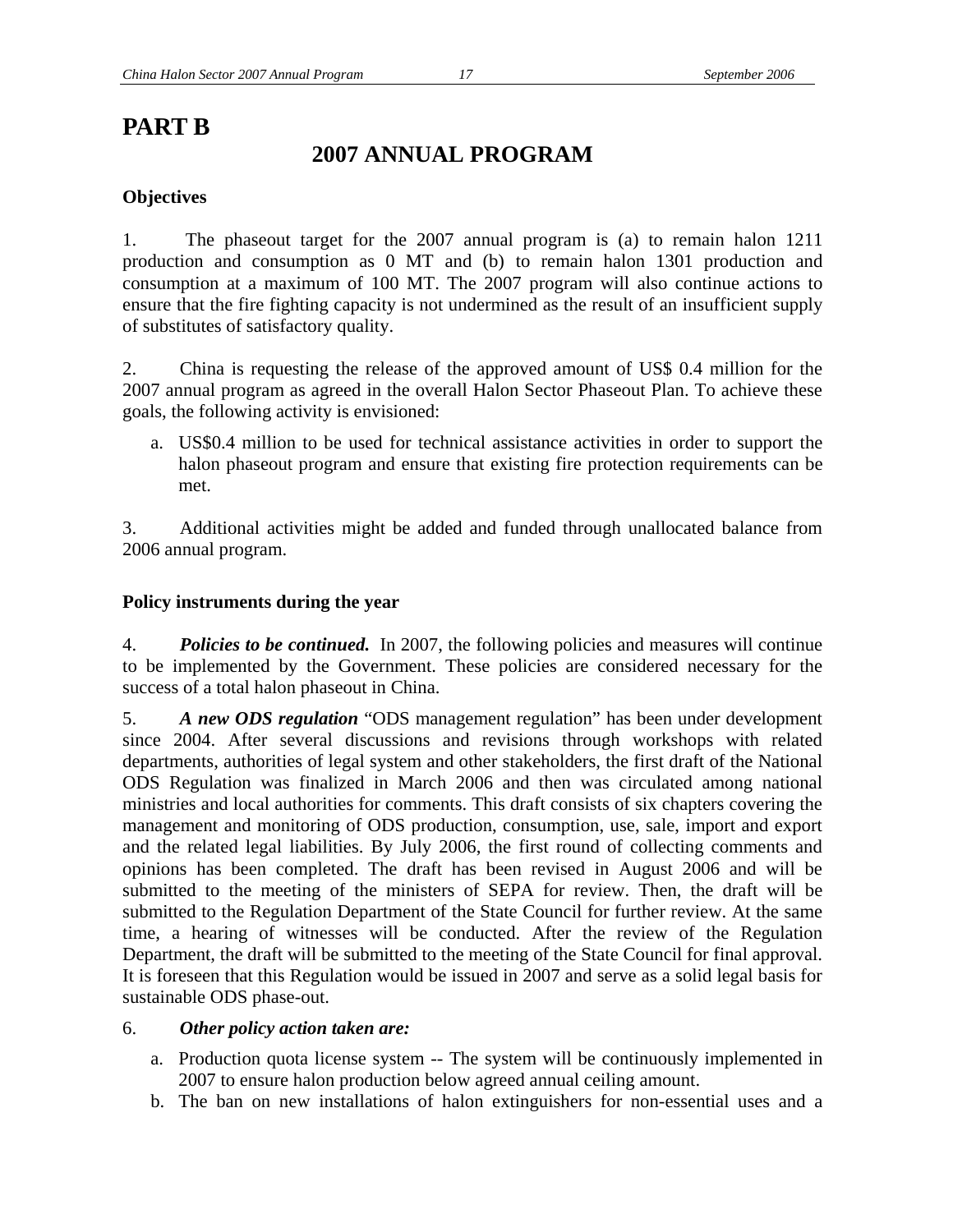gradual tightening of the definition of essential uses will continue.

7. In order to support local enforcement of the ban on non-essential uses of halons in the most effective manner, the Government will ensure that:

- a. SEPA/MPS will disseminate details of the ban to all prospective consumers through various channels (news media, bulletins, propaganda, etc.);
- b. Local fire bureaus and environmental protection bureaus will jointly inspect consumers on a regular basis. If any consumer is found to use the newly-installed halon fire extinguishers in non-essential areas, the consumer will be required to change to non-halon systems within a defined time.
- c. Joint inspection teams of the local fire bureaus and environmental protection bureaus will be required to submit regular reports to MPS and SEPA about the situation and measures in implementation of the ban.
- d. Stricter control the sales of halon will be enforced by making use of the output of projects for four demonstration centers (that is Beijing, Shanghai, Guangdong province and Liaoning province) and replicating the experience to other provinces in order to reach phaseout goals.

8. As usual MPS will withdraw production licenses for manufacturing halon and haloncontaining products from beneficiaries after their projects are completed.

9. China plans to issue policies needed for halon recycling, refilling and reuse.

10. China plans to establish certificate system, including certificate and labeling of recycled halon, certificate on qualification of recycling center and maintenance & refilling station.

#### **Enterprise-level activities**

11. *Closure & conversion of halon 1301 system manufacturers.* Any 1301 fire fighting system manufacturers which have not signed the conversion contracts in 2006 could apply for funds and sign phaseout contracts in 2007. The consumption phaseout activities will be on going and completed by the end of 2009.

#### **Technical assistance (TA) activities**

12. *Study on the test method and equipment for water mist fire extinguishing system and its components* Water mist fire extinguishing is one of halon replacement fire extinguishing systems, and its components quality is directly associated with the effect of fire extinguishing systems. In response to the implementation of *General technical specifications for components of water mist fire extinguishing system*, testing technique of components of water mist fire extinguishing system and testing equipment of are established, components of water mist fire extinguishing system for fire models on different fire scene to ensure the scientific and effective implementation of national standards.

#### 13. *Establishment of China engineering construction standard (national recommended*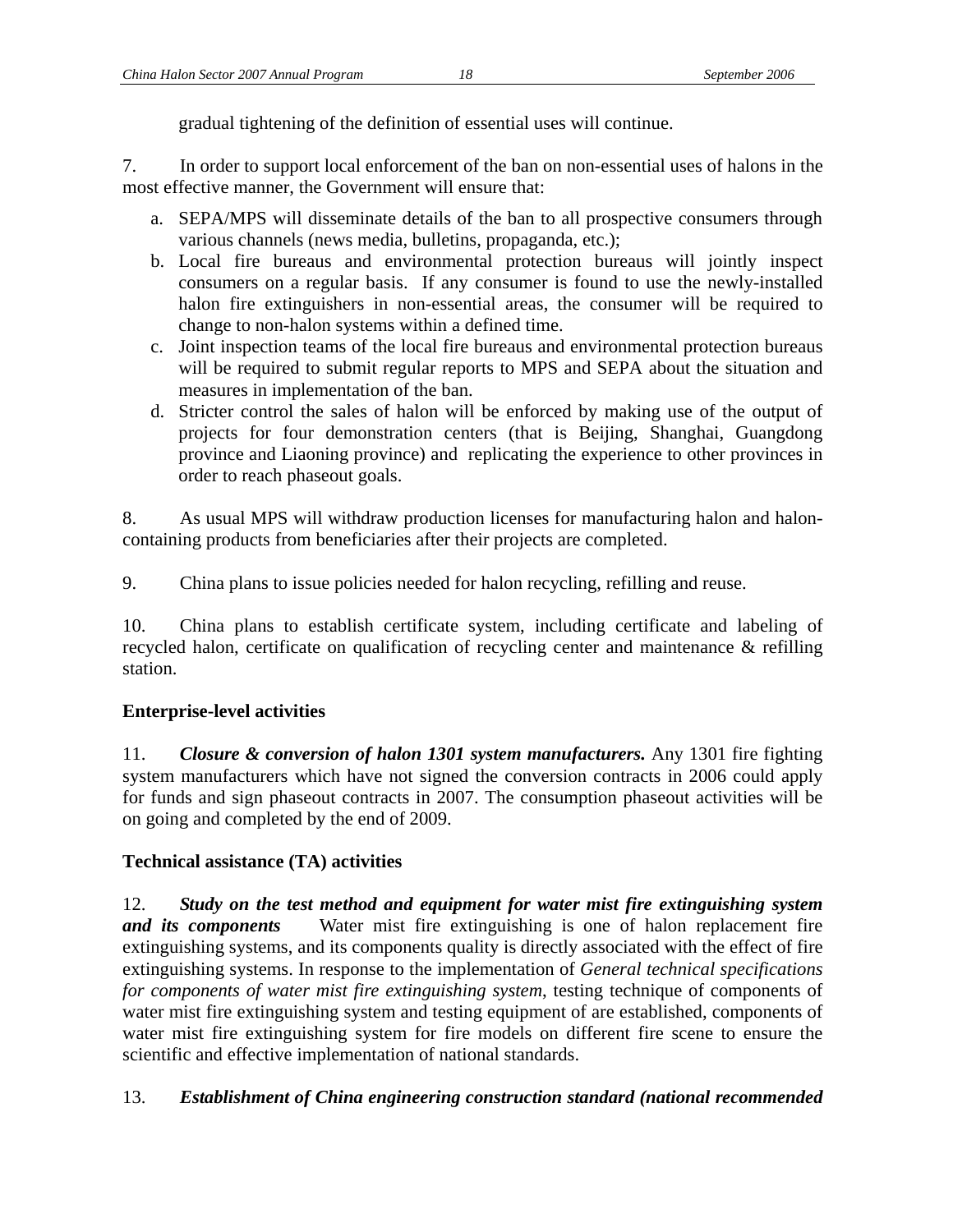*standard):Technical regulations for HFC-23 Fire Extinguishing system* HFC-23 fire extinguishing system is one of halon alternative fire extinguishing system, and is widely used in many places. The project will study and establish China Association for Engineering Construction Standardization *Technical Regulations for HFC-23 fire extinguishing system,* to decrease fire risks and protect life and property safety.

14. *Establishment of China Engineering Construction Standard (National Recommended Standard): Regulations for Design Construction and Acceptance of Dry powder fire Extinguishing Equipment* Dry powder extinguishing agent is one of accepted halon replacement agents, and is used in specific extinguishing systems or equipments. GA602-2006 *Dry powder fire extinguishing equipments* has been issued and implemented, in response to the implementation of the standard, this project will establish of CECS to standard and guide the use of dry-powder fire extinguishing equipments.

15. *The integrated control technology for automatic fire detection system and halon alternative system.* In actual engineering application the intergraded control between halon alternative systems and automatic fire detection systems does not work well in China. It is necessary to study the integrated control technology for various halon alternatives and automatic fire detection systems combined. The aim is to develop relevant engineering technical code for such product, provide technical references engineering design, construction and daily monitor and management.

16. *Training of Personnel Involved in Phaseout Activities* As in the previous year, it is considered necessary to train staff of local environmental protection bureaus, local fire fighting bureaus and halon enterprises in order to implement the phaseout plan effectively. Training will be also conducted to the enterprises to learn halon phaseout approach and take part in related phaseout activities. In addition, as the sector approach requires financial and performance audits, training has to be provided for audit agencies on the sector approach and the annual plan. Training workshops for the implementation of the ban on halon extinguisher uses in non-essential areas for local fire fighting bureaus are planned and will be held to maintain halon consumption phaseout achievements.

17. *Performance Audit for 2006 Annual Program.* As in previous years, CNAO will conduct a performance audit for sector plan activities in 2006 to ensure the effective implementation of the annual program.

18. Additional TA activities might be added during the year as needed.

#### **Halon recycling and banking**

19. In order to support the halon recycling and banking activities and prevent unnecessary emission of halon 1211, China plans to take the following actions:

> a) Start-up operation of halon bank Guangdong branch and start to establish the National Halon Bank in China to initiate halon recycle action nation wide. Some of the unallocated funds from 2006 annual program will be allocated to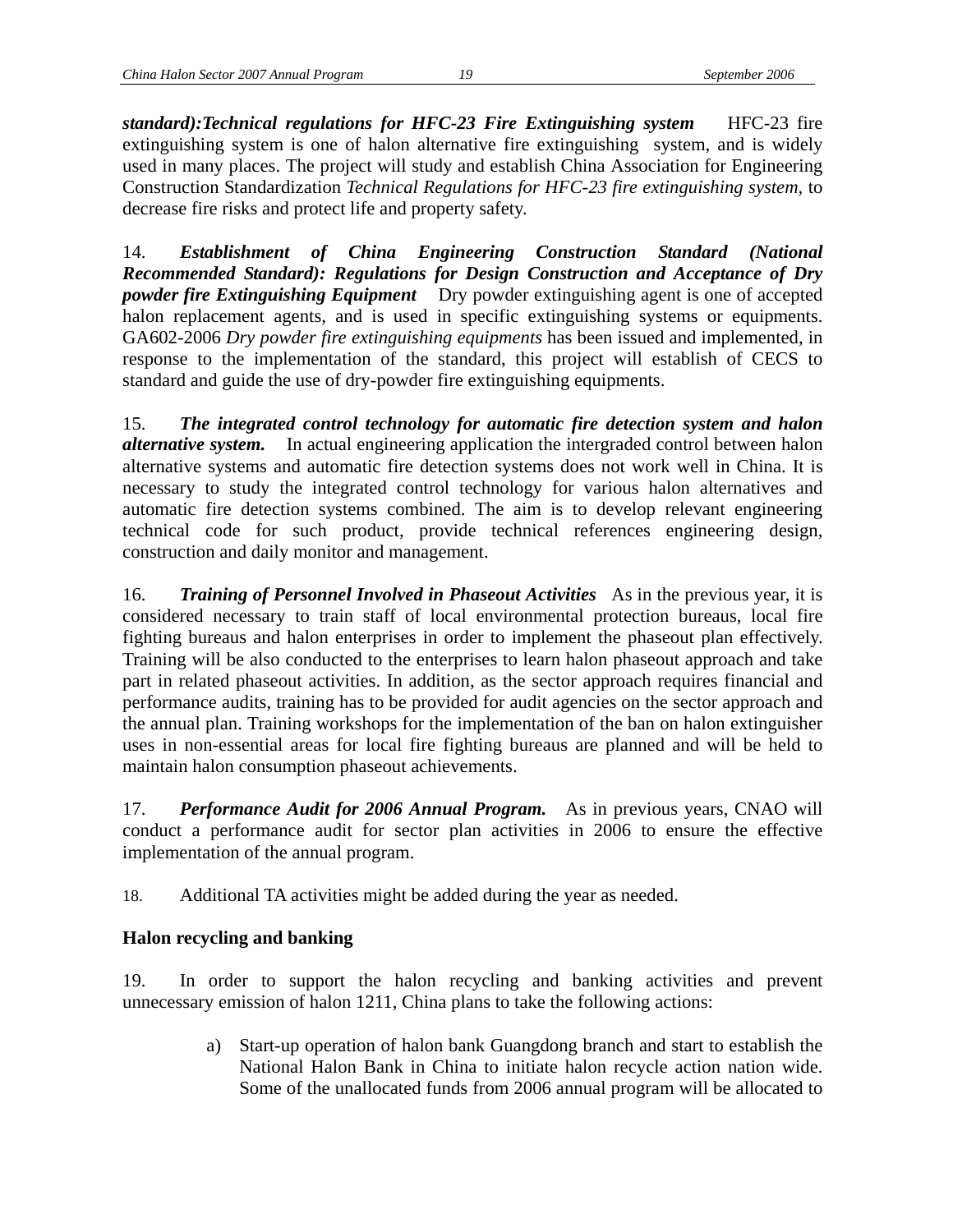the activities in accordance with the Bank's operational procedures.

- b) With the experiences from Guangdong branch operation, other new branches will be established based on the experiences and lessons learned.
- c) Halon 1211 fire extinguishers from non essential applications and more than 10 years old halon1211 fire extinguishers will be continue to be collected by recycling stations. In order to prevent leakage, halon 1211 from such obsolete fire extinguishers will be recovered and safely stored for essential uses as per Chinese criteria.
- d) One of the achievements from demonstration projects in 12 provinces and cities is that several thousand halon extinguishers have been collected. The halon banking will recover halon 1211 from the collected extinguishers.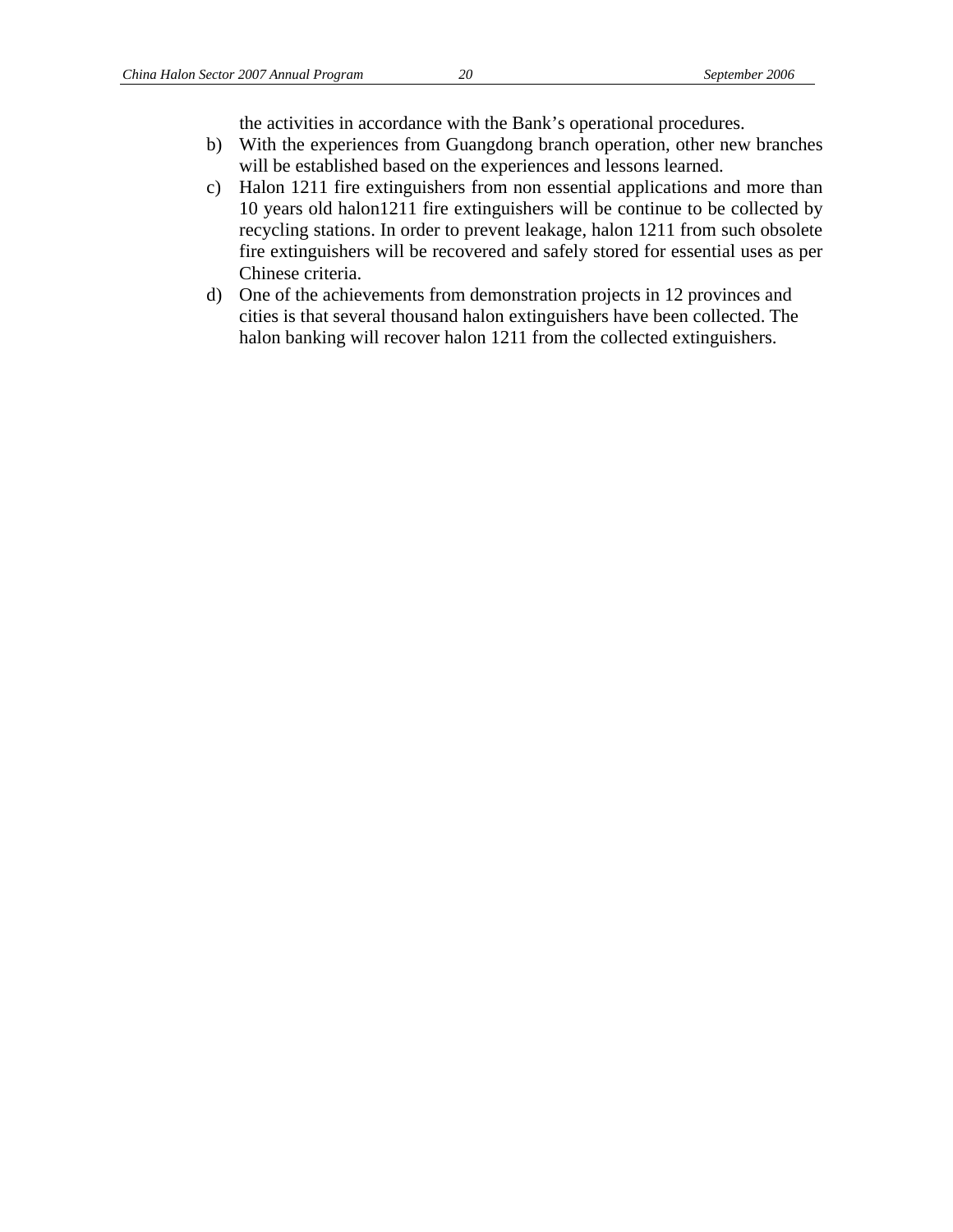| Halon phaseout targets & policy instruments                            |                                         |                                                                                                                                                                            |                                                                                                                                                                                                              |                  |                  |  |  |  |  |
|------------------------------------------------------------------------|-----------------------------------------|----------------------------------------------------------------------------------------------------------------------------------------------------------------------------|--------------------------------------------------------------------------------------------------------------------------------------------------------------------------------------------------------------|------------------|------------------|--|--|--|--|
|                                                                        | Start of program End of program<br>(MT) | (MT)                                                                                                                                                                       | Key Actions Required                                                                                                                                                                                         |                  | <b>Key Dates</b> |  |  |  |  |
| <b>Halon 1211</b><br>Production<br>ceiling                             | $\theta$                                | $\Omega$                                                                                                                                                                   | 1.TA activities to support introduction of<br>substitutes and alternatives to help<br>phaseout                                                                                                               |                  | 1. Jan-Dec. 2007 |  |  |  |  |
| Export<br>Consumption<br>ceiling                                       | $\overline{0}$                          | $\Omega$                                                                                                                                                                   | 1. Financial support for introduction of<br>substitutes and alternatives<br>2. TA activities                                                                                                                 | 1. Jan-Dec. 2007 |                  |  |  |  |  |
| <b>Halon 1301</b><br>Production<br>ceiling                             | 100                                     | 100                                                                                                                                                                        | 1. Production quota and TA activities to<br>support introduction of substitutes.                                                                                                                             | 1. Jan-Dec. 2007 |                  |  |  |  |  |
| Export                                                                 | 20                                      | 20                                                                                                                                                                         |                                                                                                                                                                                                              |                  |                  |  |  |  |  |
| Consumption<br>ceiling                                                 | 100                                     | 100                                                                                                                                                                        | 1. Conversion of halon 1301 system to non-1. Jan-Dec. 2007<br>halon system<br>2. Financial<br>assistance<br>to fire<br>system<br>manufacturers and TA activities to support<br>introduction of alternatives. |                  |                  |  |  |  |  |
|                                                                        |                                         |                                                                                                                                                                            | <b>Continuation of policy instruments</b>                                                                                                                                                                    |                  |                  |  |  |  |  |
| Policy<br><b>Instruments</b>                                           |                                         |                                                                                                                                                                            | <b>Actions Required</b>                                                                                                                                                                                      | <b>Key Dates</b> |                  |  |  |  |  |
| 1. Production<br>quota license<br>system                               | producer.                               | 1. Reduction production contracts will be signed.<br>2. Annual production quota issued to the one halon 1301<br>3. Production reporting by producer and monitored by SEPA. | 1. By end of 2006<br>2. First quarter of 2007<br>3. Through 2007                                                                                                                                             |                  |                  |  |  |  |  |
| 2. The ban on<br>halon extinguisher<br>uses in non-<br>essential areas | 1.<br>channels.<br>2.                   | Promotional campaign on the ban, through various<br><b>Environmental Protection Bureaus.</b>                                                                               | 1. Through 2007<br>Joint supervision of ban by local Fire Fighting Bureaus and 2. Through 2007                                                                                                               |                  |                  |  |  |  |  |

## **Table BI. 2007 Annual Program**

| <b>Enterprise-level Activities</b>                              |                                           |                 |            |             |                    |                                                                      |  |  |  |  |  |
|-----------------------------------------------------------------|-------------------------------------------|-----------------|------------|-------------|--------------------|----------------------------------------------------------------------|--|--|--|--|--|
|                                                                 | Funding                                   | $#$ of existing | $#$ of     | # of        |                    |                                                                      |  |  |  |  |  |
|                                                                 | Requested                                 | enterprises     | enterprise | enterprises | <b>Key Actions</b> | <b>Key Dates</b>                                                     |  |  |  |  |  |
|                                                                 | (US\$ mill)                               |                 | targeted   | at end of   | Required           |                                                                      |  |  |  |  |  |
|                                                                 |                                           |                 |            | 2007        |                    |                                                                      |  |  |  |  |  |
| 1. Reduction of<br>halon 1301<br>production                     | $\Omega$                                  |                 | 0          |             |                    |                                                                      |  |  |  |  |  |
| Closure/Conversio<br>n of halon 1301<br>system<br>manufacturers | Funding from<br>unallocated of<br>2006 AP | 12              | $5-9$      | $3 - 7$     |                    | 1. Contracts to be<br>signed in 2006<br>2. Completed in 24<br>months |  |  |  |  |  |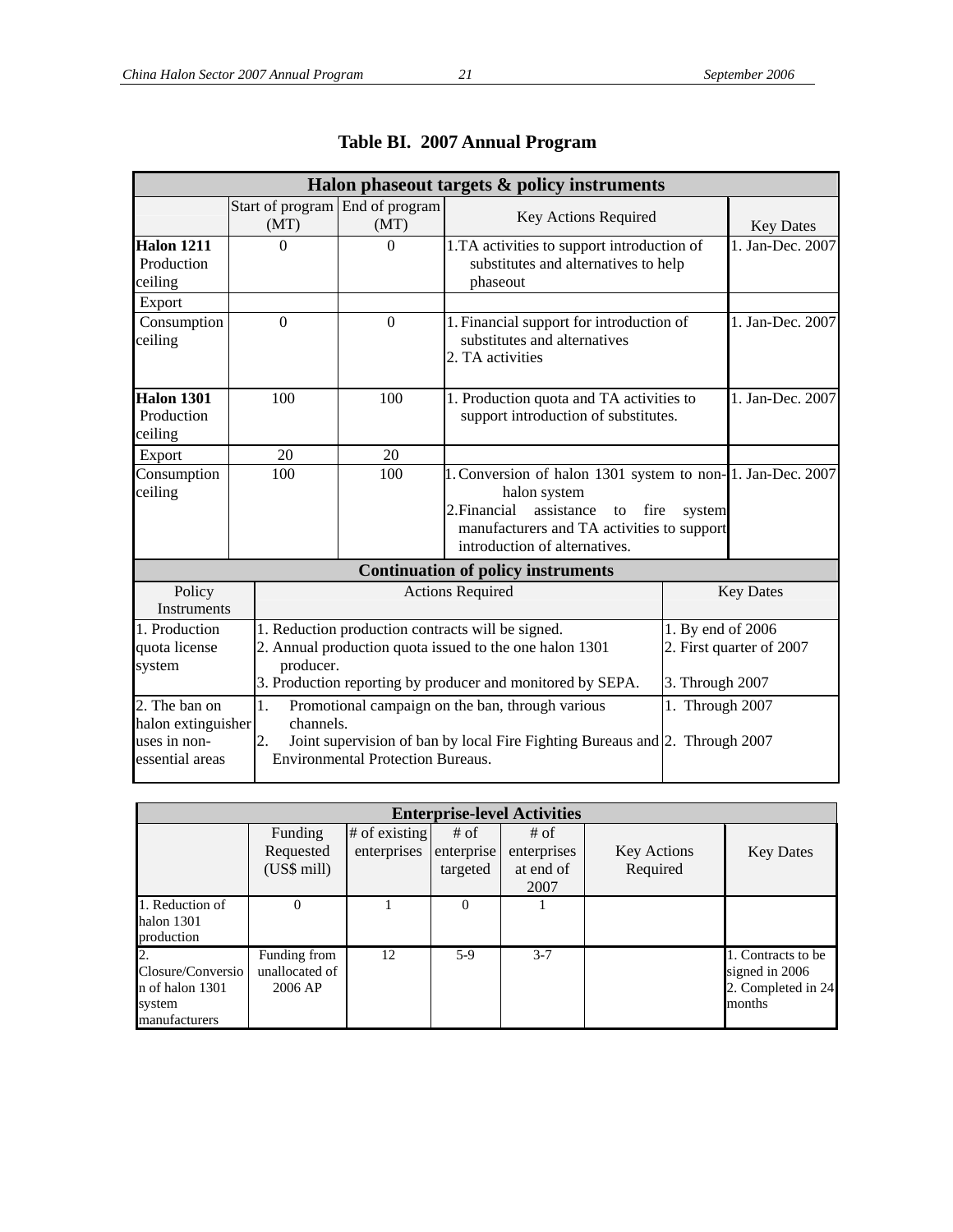| TECHNICAL ASSISTANCE ACTIVITIES                                                                                                                                                                                                      |                                                        |                                                                           |                                                                                                              |  |  |  |  |  |  |
|--------------------------------------------------------------------------------------------------------------------------------------------------------------------------------------------------------------------------------------|--------------------------------------------------------|---------------------------------------------------------------------------|--------------------------------------------------------------------------------------------------------------|--|--|--|--|--|--|
| Activities                                                                                                                                                                                                                           | MLF funding<br>requested<br>(US\$ million)             | <b>Actions Required</b>                                                   | <b>Key Dates</b>                                                                                             |  |  |  |  |  |  |
| Study on the test method and $\overline{0.15}$<br>1.<br>equipment for water mist fire<br>extinguishing system and its<br>components                                                                                                  |                                                        | Selection of qualified institutions to carry<br>out the project           | 1. Contract signed no<br>later than 3Q 2007.<br>2. Finish work within<br>18 months after<br>signing contract |  |  |  |  |  |  |
| 2. Establishment of China<br>engineering construction<br>standard (national recommended<br>standard):Technical regulations<br>for HFC-23 Fire Extinguishing<br>system                                                                | 0.05                                                   | Selection of qualified institutions to carry<br>out the project           | 1. Contract signed no<br>later than 3Q 2007.<br>2. Finish work within<br>18 months after<br>signing contract |  |  |  |  |  |  |
| 3. Establishment of China<br><b>Engineering Construction</b><br><b>Standard (National</b><br>Recommended Standard):<br><b>Regulations for Design</b><br>Construction and Acceptance of<br>Dry powder fire Extinguishing<br>Equipment | 0.05                                                   | Selection of qualified institutions to carry<br>out the project           | 1. Contract signed no<br>later than 3Q 2007.<br>2. Finish work within<br>18 months after<br>signing contract |  |  |  |  |  |  |
| 4. The integrated control technology<br>for automatic fire detection<br>system and halon alternative<br>system                                                                                                                       | 0.05<br>(Funding from<br>unallocated of<br>$2006 AP$ ) | Selection of qualified institutions to carry<br>out the project           | 1. Contract signed no<br>later than 3Q 2007.<br>2. Finish work within<br>24 months after<br>signing contract |  |  |  |  |  |  |
| 5. Training                                                                                                                                                                                                                          | 0.08                                                   | Training workshops will be carried out                                    | Training will be carried<br>out through the 2007.                                                            |  |  |  |  |  |  |
| 6. Performance Audit for 2006 Halon 0.07<br>sector performance                                                                                                                                                                       |                                                        | Training of the performance auditors from<br>CNAO and conduct the audits. | 1. Contract signed by<br>March 2007.<br>2. Complete by end of<br>June 2007                                   |  |  |  |  |  |  |
| <b>TOTAL</b>                                                                                                                                                                                                                         | \$0.4 million                                          |                                                                           |                                                                                                              |  |  |  |  |  |  |

## **Table BII: 2007 Annual Program-Technical Assistance Activities**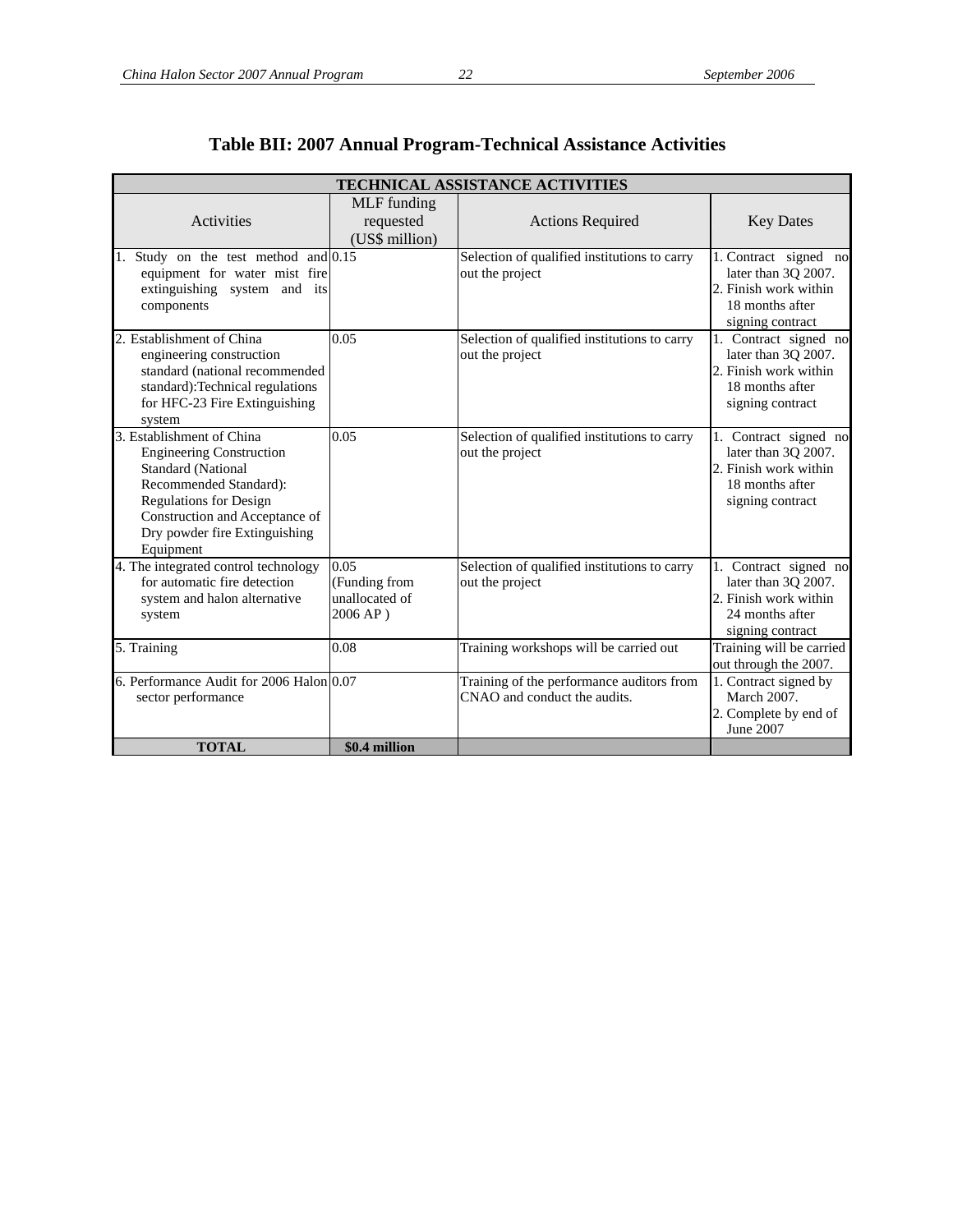|                                                                          |                                            |                                                                   | <b>Halon Phaseout Targets</b>             |                               |                        |  |                                                                                 |  |
|--------------------------------------------------------------------------|--------------------------------------------|-------------------------------------------------------------------|-------------------------------------------|-------------------------------|------------------------|--|---------------------------------------------------------------------------------|--|
| Halon sector                                                             |                                            |                                                                   | Start of program<br>(MT)                  |                               | End of program<br>(MT) |  | Performance Indicators                                                          |  |
| Halon 1211<br>Production ceiling                                         |                                            |                                                                   | $\theta$                                  |                               | $\Omega$               |  | • Production levels (national<br>aggregate halon 1211)                          |  |
| <b>Exports</b>                                                           |                                            |                                                                   |                                           |                               |                        |  |                                                                                 |  |
| Consumption ceiling                                                      |                                            | $\theta$                                                          |                                           |                               | $\theta$               |  | • Consumption levels (national<br>halon production plus import<br>minus export) |  |
| <b>Halon 1301</b><br>Production ceiling                                  |                                            |                                                                   | 100                                       |                               | 100                    |  | • Production levels (national<br>aggregate halon 1301<br>production)            |  |
| <b>Exports</b>                                                           |                                            |                                                                   | 20                                        |                               | 20                     |  |                                                                                 |  |
| Consumption ceiling                                                      |                                            | 100                                                               |                                           |                               | 100                    |  | • Consumption levels (production<br>plus imports minus exports)                 |  |
|                                                                          |                                            |                                                                   | <b>Continuation of Policy Instruments</b> |                               |                        |  |                                                                                 |  |
| Initiatives                                                              |                                            | <b>Performance Indicators</b>                                     |                                           |                               |                        |  |                                                                                 |  |
| Bidding system for TA projects                                           |                                            |                                                                   |                                           |                               |                        |  |                                                                                 |  |
| The ban on halon extinguisher uses in<br>non-essential areas             |                                            | Training workshops conducted throughout the year in key provinces |                                           |                               |                        |  |                                                                                 |  |
|                                                                          |                                            |                                                                   | <b>Enterprise-level activities</b>        |                               |                        |  |                                                                                 |  |
|                                                                          | Funding                                    |                                                                   | Existing                                  | $#$ of                        |                        |  |                                                                                 |  |
| Activities                                                               | requested<br>(US\$ mill)                   |                                                                   | Enterprises                               | enterprises at<br>end of 2007 |                        |  | Performance Indicators                                                          |  |
| Reduced Halon 1211<br>production                                         | 0                                          |                                                                   | $\overline{0}$                            | $\boldsymbol{0}$              |                        |  |                                                                                 |  |
| Reduction<br>$\sigma$ f<br>1301<br>halon<br>$\overline{0}$<br>production |                                            |                                                                   | $\mathbf{1}$<br>1                         |                               |                        |  |                                                                                 |  |
| Conversion of halon 1301 fire<br>extinguishing system<br>manufacturers   | Funding from<br>unallocated of<br>2006 AP) |                                                                   | 12                                        | $5-9$                         |                        |  |                                                                                 |  |

## **Table BIII: 2007 Annual Program - Proposed Performance Indicators**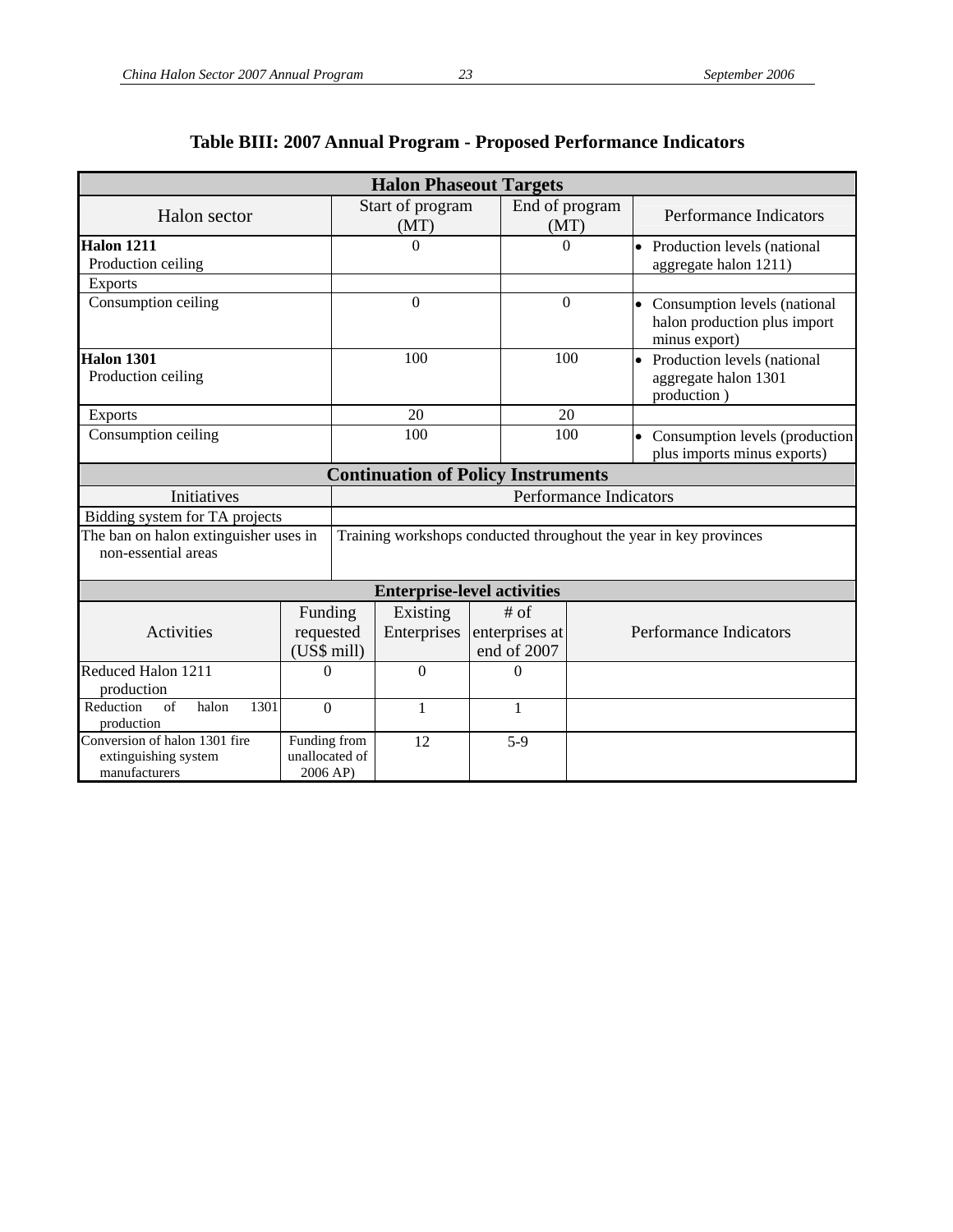|                                                                                                                                 | <b>Technical assistance activities</b>         |                                                                                 |  |  |  |  |  |  |  |  |
|---------------------------------------------------------------------------------------------------------------------------------|------------------------------------------------|---------------------------------------------------------------------------------|--|--|--|--|--|--|--|--|
| Activities                                                                                                                      | Amount in                                      | Performance Indicators                                                          |  |  |  |  |  |  |  |  |
|                                                                                                                                 | US\$ million                                   |                                                                                 |  |  |  |  |  |  |  |  |
| 1. Study on the test method and equipment for water mist fire<br>extinguishing system and its components                        | 0.15                                           | 1. Contract signed no later than 3Q<br>2007.<br>2. Finish work within 18 months |  |  |  |  |  |  |  |  |
|                                                                                                                                 |                                                | after signing contract                                                          |  |  |  |  |  |  |  |  |
| 2.Establishment of China engineering construction standard<br>(national recommended standard): Technical regulations for HFC-23 | 0.05                                           | 1. Contract signed no later than 3Q<br>2007.                                    |  |  |  |  |  |  |  |  |
| Fire Extinguishing system                                                                                                       |                                                | 2. Finish work within 18 months<br>after signing contract                       |  |  |  |  |  |  |  |  |
| 3. Establishment of China Engineering Construction Standard<br>(National Recommended Standard): Regulations for Design          | 0.05                                           | 1. Contract signed no later than 3Q<br>2007.                                    |  |  |  |  |  |  |  |  |
| Construction and Acceptance of Dry powder fire Extinguishing<br>Equipment                                                       |                                                | 2. Finish work within 18 months<br>after signing contract                       |  |  |  |  |  |  |  |  |
| 4. The integrated control technology for automatic fire detection                                                               | 0.05                                           | 1. Contract signed no later than 3Q                                             |  |  |  |  |  |  |  |  |
| system and halon alternative system                                                                                             | (Funding from<br>unallocated of 2006<br>$AP$ ) | 2007.<br>2. Finish work within 24 months<br>after signing contract              |  |  |  |  |  |  |  |  |
| 5. Training                                                                                                                     | 0.08                                           | Audit training and enterprise<br>training in 2007                               |  |  |  |  |  |  |  |  |
| 6. Audit for 2006 Halon Sector Performance                                                                                      | 0.07                                           | Complete by end of June 2007                                                    |  |  |  |  |  |  |  |  |
| <b>TOTAL for Phaseout Activities</b>                                                                                            | \$0.4million                                   |                                                                                 |  |  |  |  |  |  |  |  |

## **Table BIII: 2007 Annual Program - Proposed Performance Indicators (Contd.)**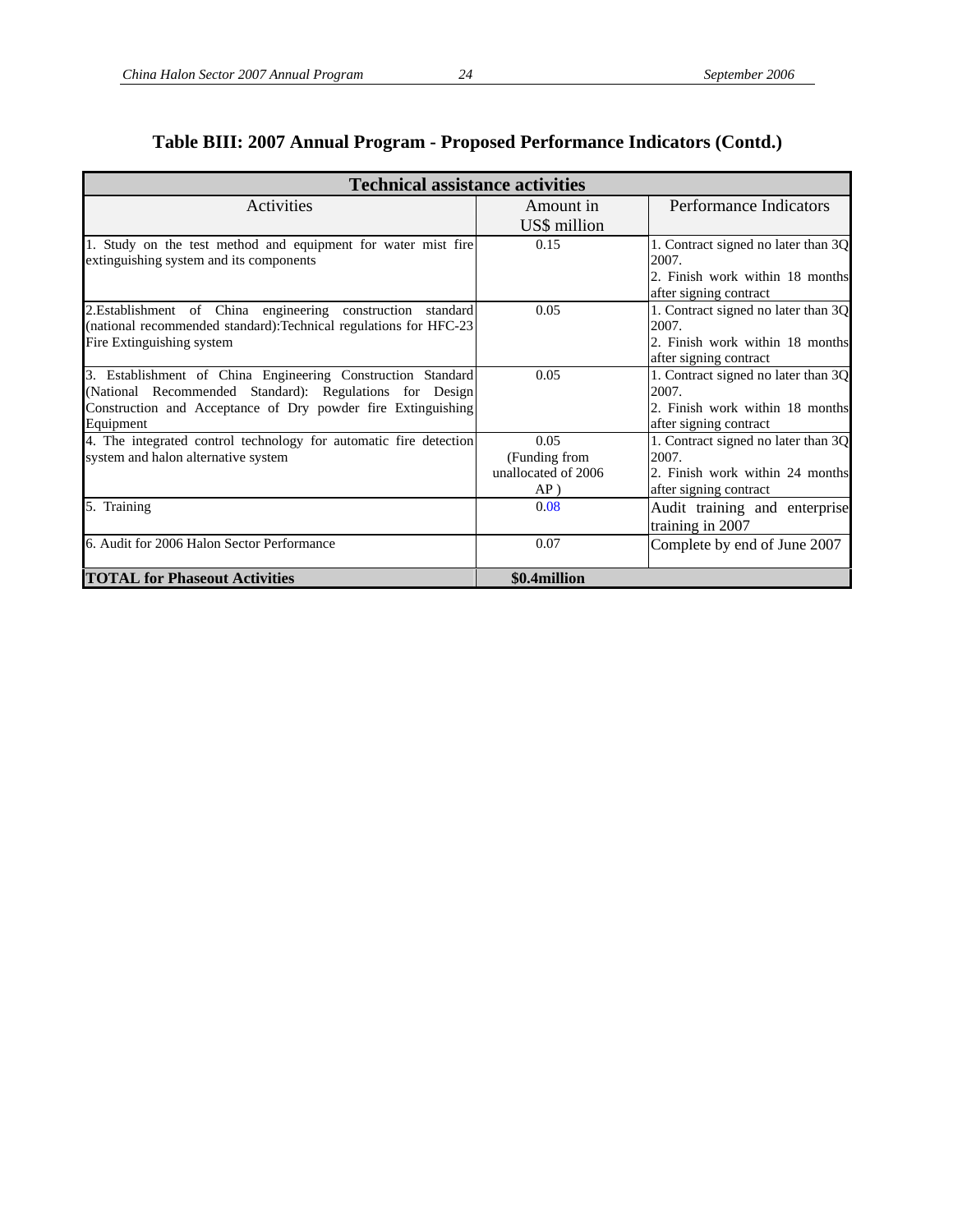| <b>CHINA</b>                                      |                                                                     |                                                              |          |                                                 |          |          |                    |                  |                |                            |                                                  |                      |          |          |       |
|---------------------------------------------------|---------------------------------------------------------------------|--------------------------------------------------------------|----------|-------------------------------------------------|----------|----------|--------------------|------------------|----------------|----------------------------|--------------------------------------------------|----------------------|----------|----------|-------|
|                                                   | Halon Sector Phaseout Action Plan, January 1,1998 to January 1,2010 |                                                              |          |                                                 |          |          |                    |                  |                |                            |                                                  |                      |          |          |       |
|                                                   |                                                                     | <b>First Stage</b>                                           |          | <b>Second Stage</b>                             |          |          | <b>Third Stage</b> |                  |                |                            | <b>Total</b><br><b>Funding</b><br><b>Request</b> |                      |          |          |       |
| Year                                              | Base line<br>production                                             | 1998                                                         | 1999     | 2000 2001 2002 2003 2004 2005                   |          |          |                    |                  |                | 2006 2007 2008 2009 2010   |                                                  |                      |          |          |       |
| <b>Halon 1211 (MT)</b>                            |                                                                     |                                                              |          |                                                 |          |          |                    |                  |                |                            |                                                  |                      |          |          |       |
| Production target<br>o.w. Export                  |                                                                     | 9,950 7,960 5,970 3,980 3,317 2,654 1,990 1,990 1,990<br>800 | 600      | 400                                             | 200      | $\Omega$ | 100                | 100              | $\Omega$       | $\overline{0}$<br>$\Omega$ | $\overline{0}$<br>$\boldsymbol{0}$               | $\Omega$<br>$\Omega$ | $\Omega$ | $\Omega$ |       |
| Import                                            |                                                                     | $\Omega$                                                     |          |                                                 | 0        |          |                    |                  |                | $\Omega$                   | $\Omega$                                         | $\theta$             | $\theta$ |          |       |
| <b>Domestic Consumption</b>                       |                                                                     |                                                              |          | 7,160 5,370 3,580 3,117 2,654 1,890 1,890 1,890 |          |          |                    |                  |                | $\Omega$                   | $\Omega$                                         |                      |          |          |       |
| Production phaseout target                        |                                                                     |                                                              |          | 1,990 1,990 1,990                               | 663      | 663      | 664                | $\boldsymbol{0}$ | $\Omega$       | 1,990                      | $\boldsymbol{0}$                                 | $\theta$             |          |          |       |
| Consumption phaseout target                       |                                                                     |                                                              |          | 1,790 1,790 1790                                | 463      | 463      | 764                | $\Omega$         |                | 0 1,990                    | $\Omega$                                         |                      |          |          |       |
| <b>Halon 1301 (MT)</b>                            |                                                                     |                                                              |          |                                                 |          |          |                    |                  |                |                            |                                                  |                      |          |          |       |
| Production target <sup>3/</sup>                   | 618                                                                 | 618                                                          | 618      | 618                                             | 618      | 600      | 600                | 200              | 200            | 100                        | 100                                              | 100                  | 100      | $\theta$ |       |
| o.w. Export                                       |                                                                     | 318                                                          | 318      | 318                                             | 318      | 450      | 450                | 50               | 50             | 20                         | 20                                               | 10                   | 10       |          |       |
| Import                                            |                                                                     | $\boldsymbol{0}$                                             | $\Omega$ |                                                 | $\Omega$ | $\Omega$ | $\overline{0}$     |                  | $\overline{0}$ | $\Omega$                   |                                                  |                      |          |          |       |
| <b>Domestic Consumption</b>                       |                                                                     | 300                                                          | 300      | 300                                             | 300      | 150      | 150                | 150              | 150            | 100                        | 100                                              | 100                  | 100      |          |       |
| Production phaseout target                        |                                                                     | $\overline{0}$                                               | $\Omega$ | $\theta$                                        | $\Omega$ | 150      | $\overline{0}$     | 400              | $\overline{0}$ | 100                        | $\overline{0}$                                   | $\Omega$             | $\Omega$ | 100      |       |
| Consumption phaseout target                       |                                                                     | $\Omega$                                                     |          |                                                 | $\Omega$ | 150      | $\overline{0}$     |                  | $\Omega$       | 50                         |                                                  |                      |          | 100      |       |
| Required funding from<br><b>MLF</b><br>$(\$'000)$ |                                                                     | 12400                                                        | 9700     | 10600                                           | 4500     | 3700     | 5900               | 1200             | 1800           | 11400                      | 400                                              | 300                  | 100      |          | 62000 |

## **ANNEX I: Halon Phaseout Action Plan, January 1, 1998 to January 1, 2010**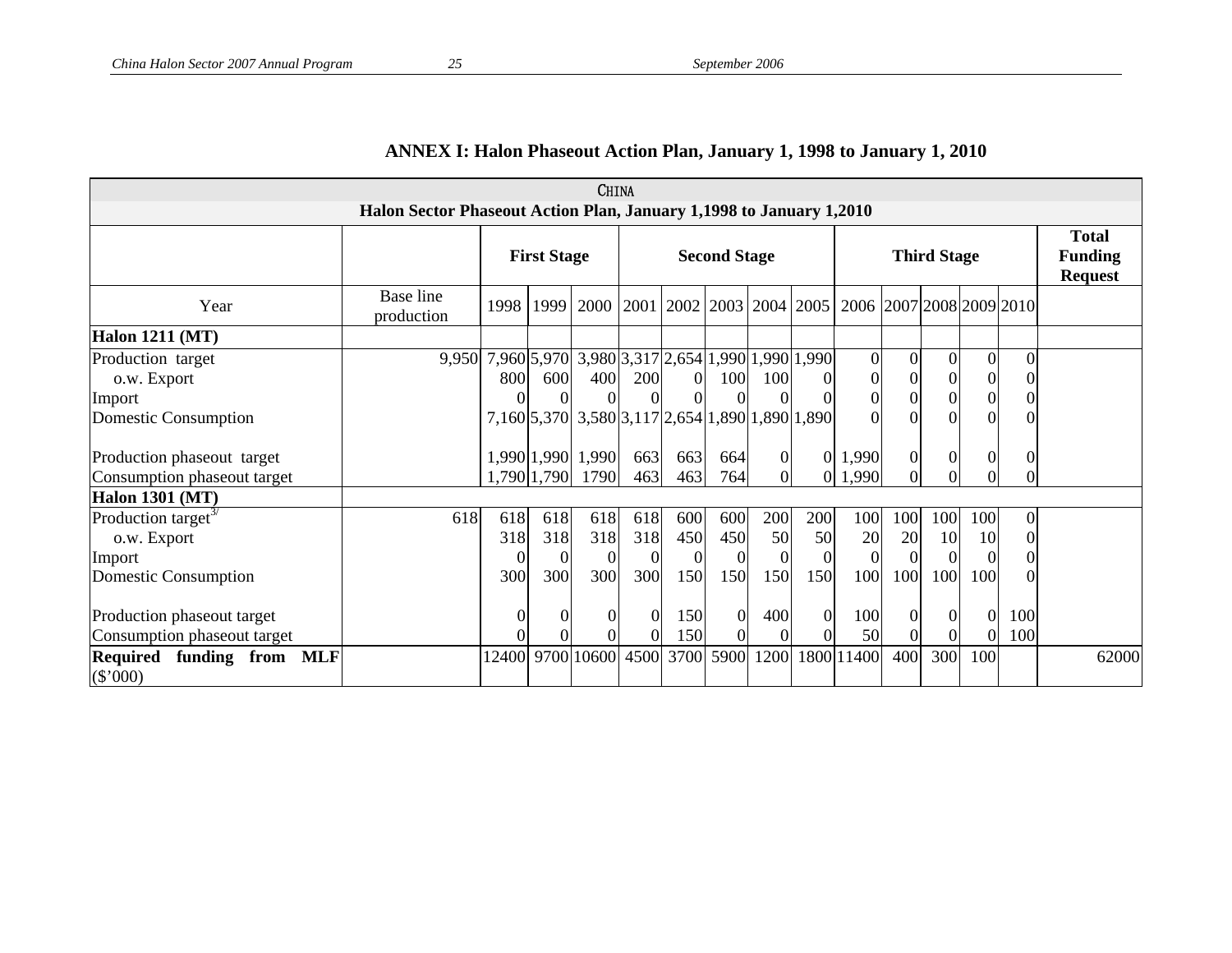## **ANNEX II Closures of halon production**

## **A. 1998 Annual Program**

## *Table 1: Closure of Halon 1211 Plants with 1998 Production Quotas*

| Name of plant                                        | <b>Halon</b><br>phaseout<br>(MT) | <b>Closure</b><br>date | Implementation<br>status                                                            | <b>Remarks</b>   |
|------------------------------------------------------|----------------------------------|------------------------|-------------------------------------------------------------------------------------|------------------|
| 1. Zhedong No. 1 Chemical Plant                      | 347                              | January 1,<br>1998     | Project completed.<br>Equipment dismantled<br>completely                            | Plant closure    |
| 2. Zhejiang Dongyang No. 2 Chemical<br>Plant         | 1.004                            | January 1,<br>1998     | Project completed<br>dismantled<br>Equipment<br>completely                          | Plant closure    |
| 3. Zhejiang Xiaoshan Fire-fighting<br>Chemical Plant | 387                              | January 1,<br>1998     | Project completed<br>Equipment for one<br>production plant<br>dismantled completely | Partial closure. |
| 4. Foshan Electro-Chemical General<br>Plant          | 300                              | January 1,<br>1998     | Project completed.                                                                  | Partial closure. |
| <b>Total</b>                                         | 2,038                            |                        |                                                                                     |                  |

#### *Table 2: Closure of Halon 1211 plants not assigned 1998 production quotas*

| Name of the plant             | Halon<br>phaseout<br>(MT) | <b>Year of stop</b><br>production | Implementation<br>status | <b>Remarks</b>     |
|-------------------------------|---------------------------|-----------------------------------|--------------------------|--------------------|
| 1. Dalian Fire-extinguishing  | 165.9                     | 1997                              | Project completed and    | Dismantling and    |
| <b>Agent Plant</b>            |                           |                                   | dismantled<br>equipment  | destruction of     |
|                               |                           |                                   | completely               | equipment verified |
| 2. Zigong Fijian Chemical     | 54.0                      | 1997                              | Project completed and    | Dismantling and    |
| Plant                         |                           |                                   | dismantled<br>equipment  | destruction of     |
|                               |                           |                                   | completely               | equipment verified |
| 3. Guangdong Don guan Fire-   | 320.0                     | 1997                              | Project completed and    | Dismantling and    |
| fighting Equipment Plant      |                           |                                   | dismantled<br>equipment  | destruction of     |
|                               |                           |                                   | completely               | equipment verified |
| 4. Guangxi Bihar Ocean        | 40.0                      | 1997                              | Project completed and    | Dismantling and    |
| Chemical Plant                |                           |                                   | dismantled<br>equipment  | destruction of     |
|                               |                           |                                   | completely               | equipment verified |
| 5. Wenling Salt Farm Chemical | 70.5                      | 1997                              | Project completed and    | Dismantling and    |
| Plant                         |                           |                                   | dismantled<br>equipment  | destruction of     |
|                               |                           |                                   | completely               | equipment verified |
| Total                         | 650.4                     |                                   |                          |                    |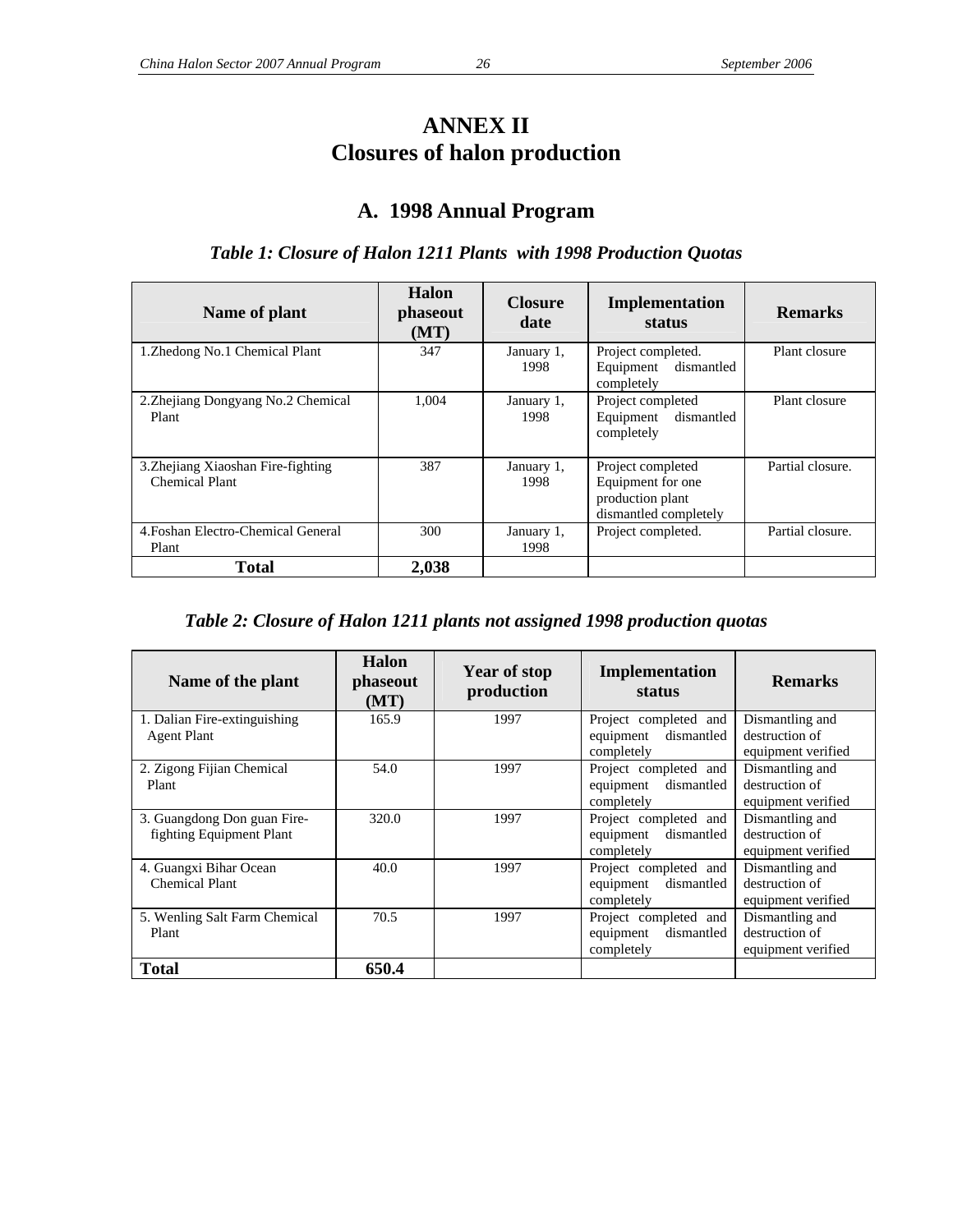| Name of the plant                                                  | Halon<br>phaseout<br>(MT) | Closure date    | Implementation<br>status                                    | <b>Remarks</b>   |
|--------------------------------------------------------------------|---------------------------|-----------------|-------------------------------------------------------------|------------------|
| 1. Zhejiang Xiaoshan Fire-fighting<br>Chemical Plant               | 400                       | January 1, 1999 | Project completed and<br>equipment dismantled<br>completely | Plant closure    |
| 2. Shandong Haihua Group Shouguang<br>Fire-fighting Chemical Plant | 500                       | January 1, 1999 | Project completed<br>Reactor pipes<br>dismantled            | Partial closure. |
| 3. Wuxian Chemical Plant                                           | 388                       | January 1, 1999 | Project completed<br>Reactor pipes<br>dismantled            | Partial closure. |
| 4. Zhejiang Dongyang Chemical<br>Plant                             | 654                       | January 1, 1999 | Project completed<br>Reactor pipes<br>dismantled            | Partial closure. |
| <b>Total</b> (Quotas sold back to Gvt.)                            | 1,942                     |                 |                                                             |                  |

## **B. 1999 Annual Program**

## **C. 2000 Annual Program**

| Name of the plant                                                  | Halon<br>phaseout<br>(MT) | <b>Closure date</b>    | Implementation<br>status             | <b>Remarks</b>         |
|--------------------------------------------------------------------|---------------------------|------------------------|--------------------------------------|------------------------|
| 1. Zhejiang Dongyang Chemical<br>Plant                             | 779                       | <b>January 1, 2000</b> | Production based on<br>reduced quota | <b>Ouota</b> reduction |
| 2. Shandong Haihua Group Shouguang<br>Fire-fighting Chemical Plant | 451                       | January 1, 2000        | Production based on<br>reduced quota | <b>Ouota</b> reduction |
| 3. Wuxian Chemical Plant                                           | 170                       | January 1, 2000        | Production based on<br>reduced quota | Quota reduction        |
| 4. Zhejiang fire-fighting Chemical Plant                           | 130                       | January 1, 2000        | Producing basing on<br>reduced quota | <b>Ouota</b> reduction |
| 5. Foshan electro-chem. general plant                              | 381                       | <b>January 1, 2000</b> | Production based on<br>reduced quota | <b>Ouota</b> reduction |
| 6. Zhejiang chemical research institute                            | 79                        | January 1, 2000        | Production based on<br>reduced quota | <b>Ouota</b> reduction |
| <b>Total</b> (Quotas sold back to Gvt.)                            | 1,990                     |                        |                                      |                        |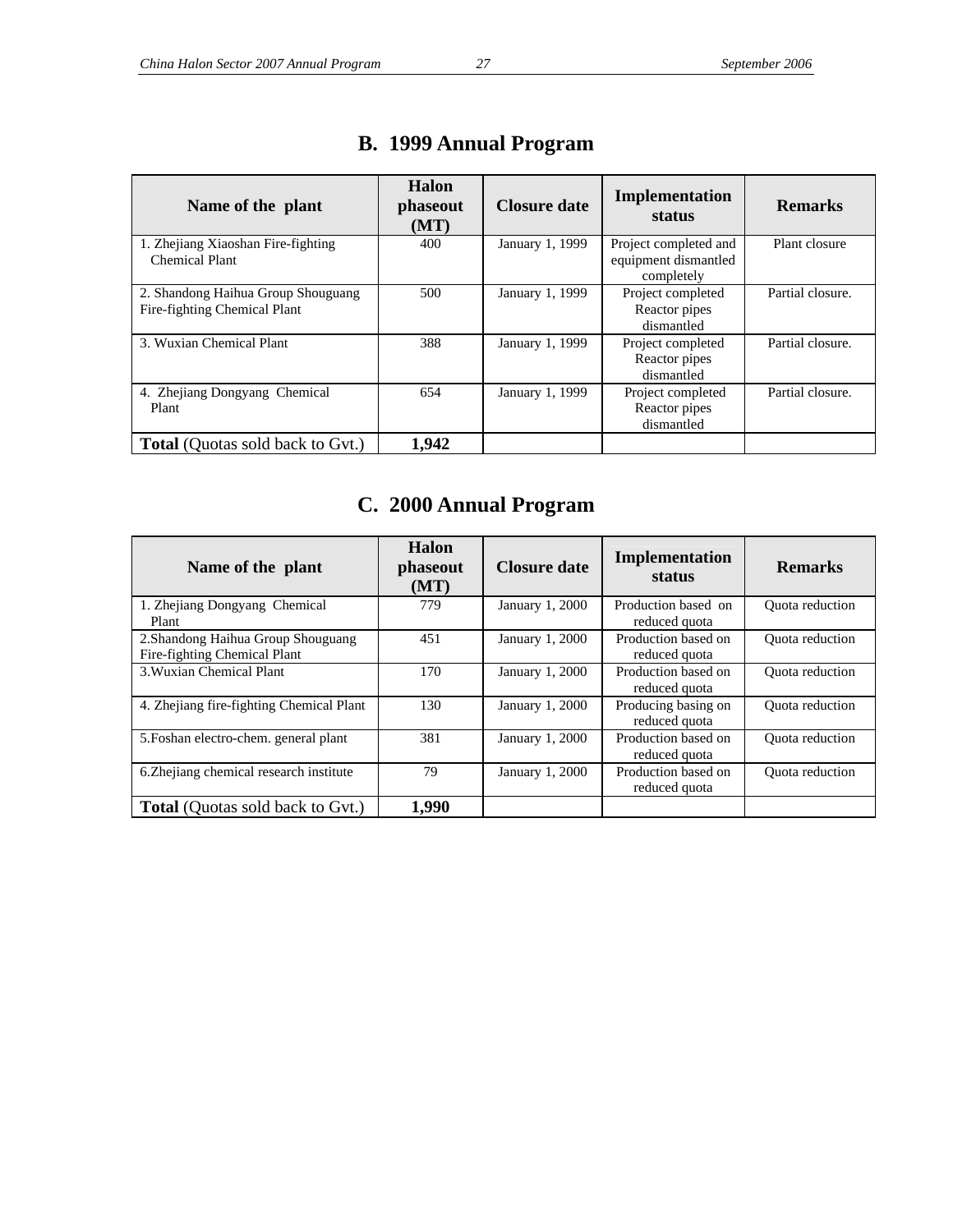| Name of the plant                        | Halon<br><i>phaseout</i><br>(MT) | <b>Closure</b><br>date | Implementation<br>status                                                                                                     | <b>Remarks</b> |
|------------------------------------------|----------------------------------|------------------------|------------------------------------------------------------------------------------------------------------------------------|----------------|
| 1. Wuxian Chemical Plant                 | 330                              | January 1, 2001        | Project completed and<br>equipment dismantled<br>completely                                                                  | Plant closure. |
| 2. Zhejiang fire-fighting Chemical Plant | 250                              | January 1, 2001        | Project completed and<br>equipment dismantled<br>completely                                                                  | Plant closure. |
| 3. Zhejiang chemical research institute  | 150                              | January 1, 2001        | Production quota for Halon<br>1211 cancelled and<br>production line adjusted to<br>disable ability to produce<br>halon 1211. | Plant closure. |
| <b>Total</b> (Quotas sold back to Gvt.)  | 730                              |                        |                                                                                                                              |                |

## **D. 2001 Annual Program**

## **E. 2002 Annual Program**

| Name of the plant                       | <b>Halon</b><br>phaseout<br>(MT) | <b>Closure</b><br>date | Implementation<br>status                                                 | <b>Remarks</b>         |
|-----------------------------------------|----------------------------------|------------------------|--------------------------------------------------------------------------|------------------------|
| 1. Foshan electro-chem general plant    | 780<br>(halon 1211)              | January 1, 2002        | Project<br>completed<br>and<br>dismantled<br>equipment<br>completely     | Plant closure.         |
| 2. Zhejiang chemical research institute | 18<br>(halon 1301)               | January 1, 2002        | Production based on the<br>halon<br>1301<br>reduced<br>production quota. | <b>Ouota</b> reduction |

## **F. 2003 Annual Program**

| Name of the plant                  | Halon<br>phaseout<br>(MT) | <b>Closure</b><br>date | Implementation<br>status  | <b>Remarks</b>         |
|------------------------------------|---------------------------|------------------------|---------------------------|------------------------|
| 1. Zhejiang Dongyang Chemical      | 240                       | January 1, 2003        | Production based on the   | <b>Ouota</b> reduction |
| Plant                              |                           |                        | reduced production quota. |                        |
| 2. Shandong Haihua Group Shouguang | 240                       | January 1, 2003        | Production based on the   | <b>Ouota</b> reduction |
| Fire-fighting Chemical Plant       |                           |                        | reduced production quota. |                        |
| <b>Total</b>                       | 480                       |                        |                           |                        |

## **G. 2004 Annual Program**

| Name of the plant                       | <b>Halon</b><br>phaseout<br>(MT) | <b>Closure</b><br>date | Implementation<br>status                                                 | <b>Remarks</b>  |
|-----------------------------------------|----------------------------------|------------------------|--------------------------------------------------------------------------|-----------------|
| 1. Zhejiang chemical research institute | 400<br>(halon 1301)              | January 1, 2004        | Production based on the<br>1301<br>halon<br>reduced<br>production quota. | Quota reduction |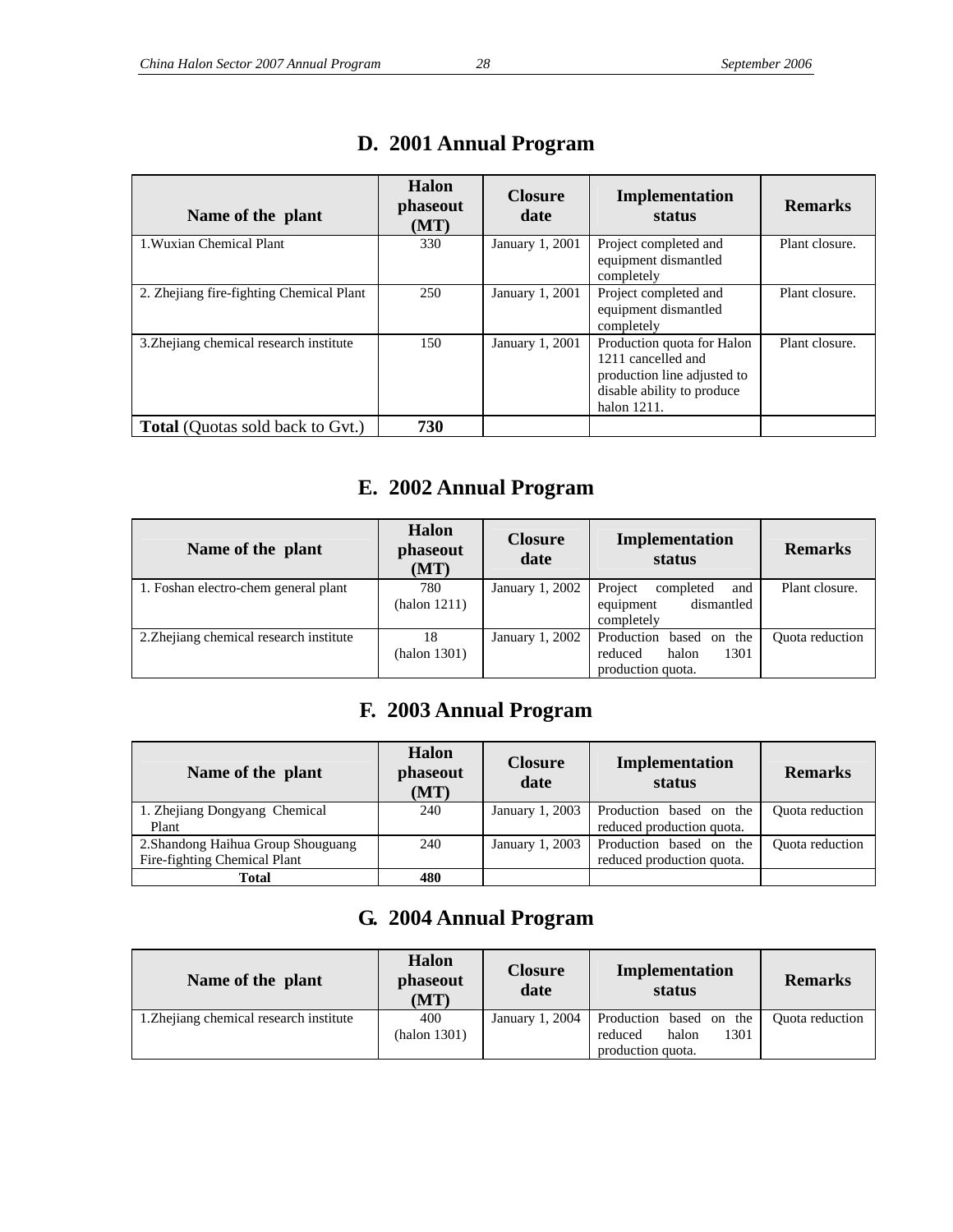| Name of the plant                                                  | Halon<br>phaseout<br>(MT) | <b>Closure</b><br>date | Implementation<br>status                                                 | <b>Remarks</b>  |
|--------------------------------------------------------------------|---------------------------|------------------------|--------------------------------------------------------------------------|-----------------|
| 1. Zhejiang Dongyang Chemical<br>Plant                             | 1320                      | January 1, 2006        | Project<br>and<br>completed<br>dismantled<br>equipment                   | Plant closure.  |
|                                                                    |                           |                        | completely                                                               |                 |
| 2. Shandong Haihua Group Shouguang<br>Fire-fighting Chemical Plant | 670                       | January 1, 2006        | Project<br>and<br>completed<br>dismantled<br>equipment<br>completely     | Plant closure.  |
| <b>Total</b>                                                       | 1990                      |                        |                                                                          |                 |
| 1. Zhejiang chemical research institute                            | 100<br>(halon 1301)       | January 1, 2006        | Production based on the<br>1301<br>halon<br>reduced<br>production quota. | Quota reduction |

## **H. 200**6 **Annual Program**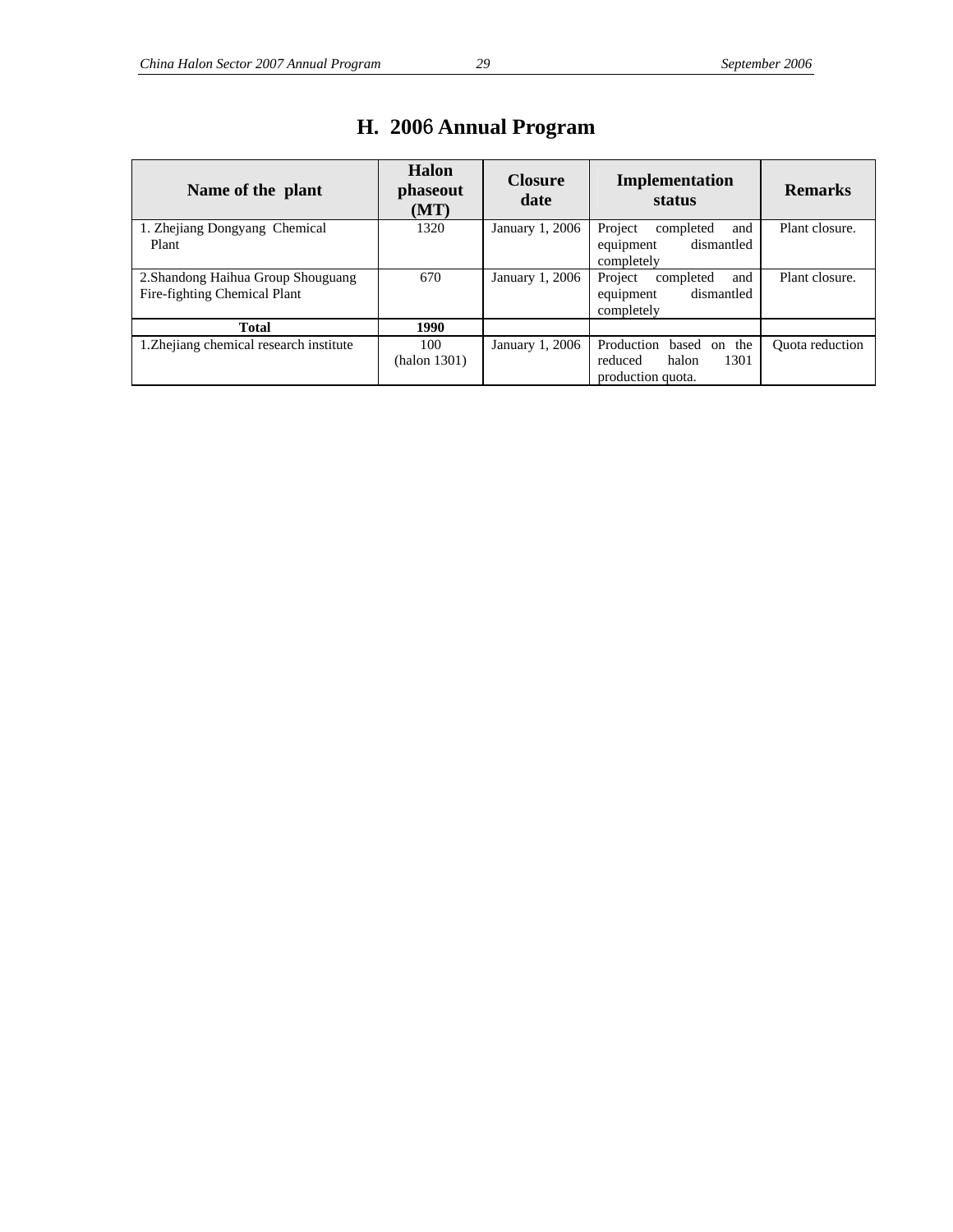## **ANNEX III Phaseout Activities of Halon Extinguisher Manufacturers**

| Name of the<br>manufacturer                                   | Project<br>starting<br>date | <b>Phaseout</b><br>amount<br>(MT) | Implementation<br><b>Status</b>        | <b>Complet</b><br>ion date# | <b>Remarks</b> |
|---------------------------------------------------------------|-----------------------------|-----------------------------------|----------------------------------------|-----------------------------|----------------|
| 1.Zhejiang Xiangshan No.1<br>Fire-fighting Equipment<br>Plant | 1998.03.14                  | 223.0                             | Project completed and<br>commissioned. | 1999.12.21                  | Closure        |
| 2.Zhejiang Yiwu Fire-fighting<br><b>Extinguisher Plant</b>    | 1998.03.14                  | 162.2                             | Project completed and<br>commissioned. | 1999.06.24                  | Closure        |
| 3. Changzhou Fire-fighting<br><b>Equipment Plant</b>          | 1998.03.14                  | 47.5                              | Project completed and<br>Commissioned  | 1999.12.26                  | Conversion     |
| 4. Dalian Jinzhou Fire-fighting<br><b>Equipment Plant</b>     | 1998.03.14                  | 105.7                             | Project completed and<br>Commissioned  | 2000.01.05                  | Conversion     |
| 5.Guangxi Wuzhou Fire-<br>fighting Equipment Plant            | 1998.03.14                  | 52.4                              | Project completed and<br>Commissioned  | 2000.01.06                  | Conversion     |
| 6.Guangzhou Zhujiang Fire-<br>fighting Equipment Plant        | 1998.03.14                  | 138.4                             | Project completed and<br>Commissioned  | 2000.01.04                  | Conversion     |
| 7.Jiangxi No.1 Fire-fighting<br><b>Equipment Plant</b>        | 1998.03.14                  | 220.8                             | Project completed and<br>Commissioned  | 2000.01.07                  | Conversion     |
| 8. Nanjing Heli Fire-fighting<br><b>Equipment Plant</b>       | 1998.03.14                  | 146.4                             | Project completed and<br>Commissioned  | 1999.12.27                  | Conversion     |
| 9. Ningxia Yongning Fire-<br>fighting Equipment Plant         | 1998.03.14                  | 23.0                              | Project completed and<br>Commissioned  | 2000.01.08                  | Conversion     |
| 10. Panyu Shengjie Fire-<br>fighting Equipment Plant          | 1998.03.14                  | 435.1                             | Project completed and<br>Commissioned  | 2000.01.05                  | Conversion     |
| 11.Shanghai Haishen Fire-<br>fighting Equipment Plant         | 1998.03.14                  | 149.6                             | Project completed and<br>Commissioned  | 1999.12.23                  | Conversion     |
| 12.Shanghai Punan Fire-<br>fighting Equipment Plant           | 1998.03.14                  | 268.4                             | Project completed and<br>Commissioned  | 1999.12.24                  | Conversion     |
| 13.Shanghai Qingpu Fire-<br>fighting Equipment Plant          | 1998.03.14                  | 169.9                             | Project completed and<br>Commissioned  | 1999.12.25                  | Conversion     |
| 14. Shenyang Fire-fighting<br><b>Equipment Plant</b>          | 1998.03.14                  | 153.7                             | Project completed and<br>Commissioned  | 2000.01.07                  | Conversion     |
| 15.Xiangshan Fire-fighting<br><b>Equipment Plant</b>          | 1998.03.14                  | 270.6                             | Project completed and<br>Commissioned  | 1999.12.23                  | Conversion     |
| Total (Average halon 1211<br>consumption 1995 to 1997):       |                             | 2,566.7                           |                                        |                             |                |

## **A. 1998 Annual Program**

#: **Completion date** means the date of commissioning the project by SEPA.

#### **B. 1999 Annual Program**

| Name of the<br>manufacturer      | Project<br>starting<br>date | <b>Phaseout</b><br>amount<br>(MT) | Implementation<br><b>Status</b> | <b>Completion</b><br>date | <b>Remarks</b> |
|----------------------------------|-----------------------------|-----------------------------------|---------------------------------|---------------------------|----------------|
| 1. Zhejiang Dongyang Fire-       | 1999.03.16                  | 131.88                            | Project complete and            | 1999.12.24                | Closure        |
| fighting Equipment Plant         |                             |                                   | commissioned.                   |                           |                |
| 2. Shanghai Global Fire-fighting | 1999.03.16                  | 32.66                             | Project complete and            | 1999.12.22                | Closure        |
| <b>Extinguisher Plant</b>        |                             |                                   | commissioned.                   |                           |                |
| 3. Helongjiang Fire-fighting     | 1999.03.16                  | 23.4                              | Project completed and           | 2001.03.23                | Conversion     |
| <b>Equipment Plant</b>           |                             |                                   | commissioned.                   |                           |                |
| 4. Guangzhou Fire-fighting       | 1999.03.16                  | 83.431                            | Project completed and           | 2001.04.18                | Conversion     |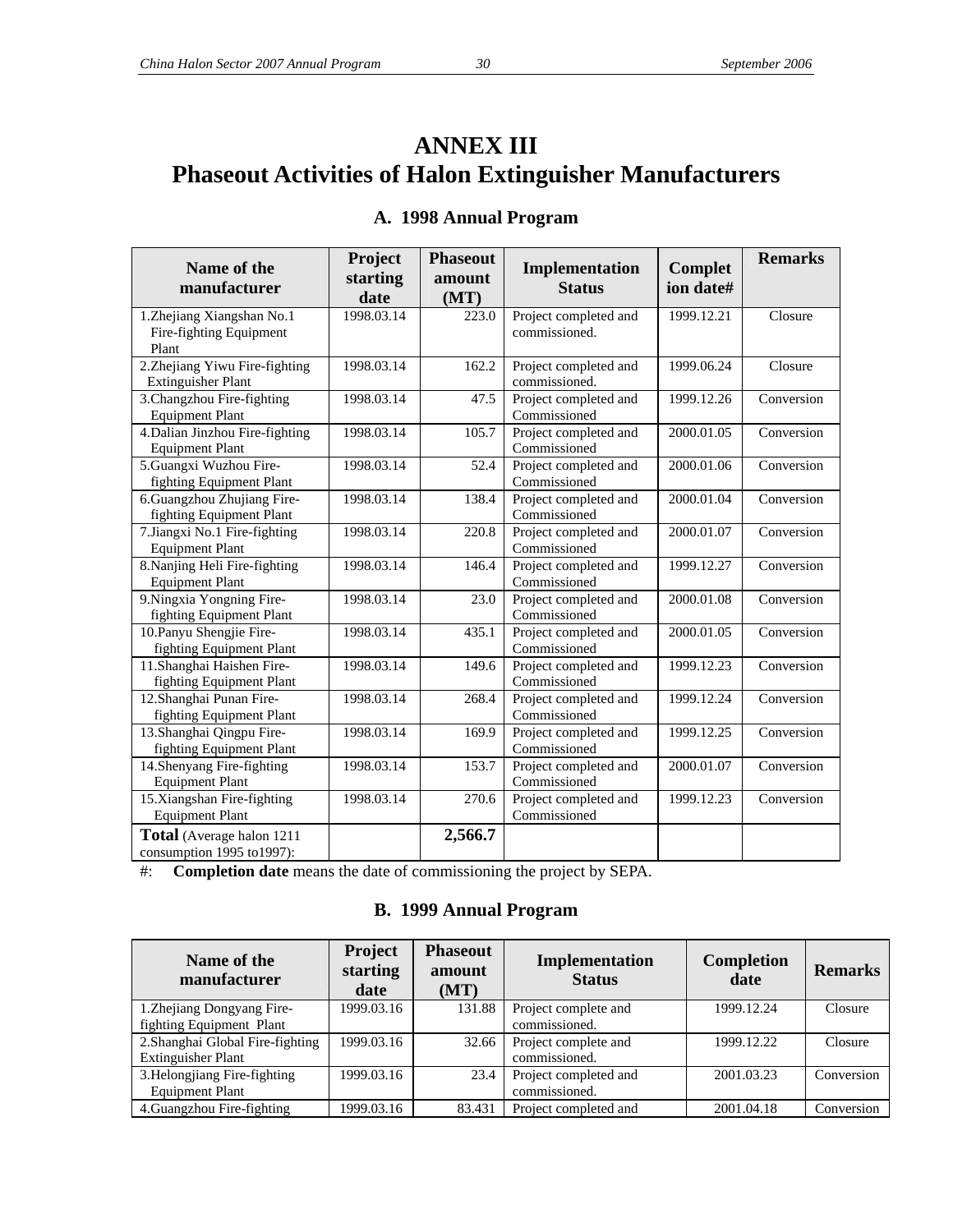| <b>Equipment Plant</b>           |            |          | commissioned.         |            |            |
|----------------------------------|------------|----------|-----------------------|------------|------------|
| 5. Jiangsu Taixin Fire-fighting  | 1999.03.16 | 336.6    | Project completed and | 2001.03.01 | Conversion |
| <b>Equipment Plant</b>           |            |          | commissioned.         |            |            |
| 6. Chongqing Zhendan Fire-       | 1999.03.16 | 60.77    | Project completed and | 2001.03.12 | Conversion |
| fighting Equipment Plant         |            |          | commissioned.         |            |            |
| 7. Heilongjiang Shangzhi Fire-   | 1999.03.16 | 78.4     | Project completed and | 2001.02.24 | Conversion |
| fighting Equipment Plant         |            |          | commissioned.         |            |            |
| 8. Hubei jiangling Fire-fighting | 1999.03.16 | 194.78   | Project completed and | 2001.02.26 | Conversion |
| <b>Equipment Plant</b>           |            |          | commissioned.         |            |            |
| 9. Shandong Weifang Fire-        | 1999.03.16 | 153.116  | Project completed and | 2001.04.25 | Conversion |
| fighting Equipment Plant         |            |          | commissioned.         |            |            |
| 10. Shunde Fire-fighting         | 1999.03.16 | 192.72   | Project completed and | 2001.04.19 | Conversion |
| <b>Equipment Plant</b>           |            |          | commissioned.         |            |            |
| Total (Average halon 1211        |            | 1287.734 |                       |            |            |
| consumption 1995 to 1997):       |            |          |                       |            |            |

## **C. 2000 Annual Program**

| Name of the<br>manufacturer                                 | Project<br>starting<br>date | <b>Phaseout</b><br>amount<br>(MT) | Implementation<br><b>Status</b>        | Completion<br>date | <b>Remarks</b> |
|-------------------------------------------------------------|-----------------------------|-----------------------------------|----------------------------------------|--------------------|----------------|
| 1.Guangzhou Baiyun luoyang<br>Fire-fighting Equipment Plant | 2000.02.24                  | 183.608                           | Project complete and<br>commissioned.  | 2000.12.23         | Closure        |
| 2. Zhejiang Linhai Fire-fighting<br><b>Equipment Plant</b>  | 2000.02.24                  | 57.5                              | Project complete and<br>commissioned.  | 2000.12.09         | Closure        |
| 3. Anhui Bengbu Fire-fighting<br><b>Equipment Plant</b>     | 2000.02.24                  | 142.124                           | Project complete and<br>commissioned.  | 2000.12.06         | Closure        |
| 4. Suzhou Fire-fighting<br><b>Equipment Plant</b>           | 2000.02.24                  | 14.2677                           | Project completed and<br>commissioned. | 2001.07.30         | Conversion     |
| 5.Shanghai No. 4 Fire-fighting<br><b>Equipment Plant</b>    | 2000.02.24                  | 74.762                            | Project completed and<br>commissioned  | 2001.07.29         | Conversion     |
| 6. Lianyungang Tianyi Fire-<br>fighting Equipment Plant     | 2000.02.24                  | 52.35                             | Project complete and<br>commissioned.  | 2001.08.01         | Conversion     |
| 7. Tianjin Tanggu Fire-fighting<br><b>Equipment Plant</b>   | 2000.02.24                  | 45.64                             | Project completed and<br>commissioned. | 2001.09.21         | Conversion     |
| 8.Zhejiang Wananda Fire-<br>fighting Equipment Plant        | 2000.02.24                  | 56.5                              | Project complete and<br>commissioned.  | 2001.07.28         | Conversion     |
| 9.Zhenzhou Huanghe Fire-<br>fighting Equipment Plant        | 2000.02.24                  | 25.153                            | Project complete and<br>commissioned.  | 2001.10.28         | Conversion     |
| 10. Nanjing Honghu Fire-<br>fighting Equipment Plant        | 2000.02.24                  | 81.818                            | Project complete and<br>commissioned.  | 2001.07.31         | Conversion     |
| 11.Zhuhai Zhuzhou Fire-<br>fighting Equipment Plant         | 2000.02.24                  | 80                                | Project completed and<br>commissioned. | 2001.10.29         | Conversion     |
| 12. Fujian Changle Fire-fighting<br><b>Equipment Plant</b>  | 2000.02.24                  | 284.2                             | Project completed and<br>commissioned. | 2001.07.11         | Conversion     |
| Total (Average halon 1211<br>consumption 1995 to 1997):     |                             | 1097.923                          |                                        |                    |                |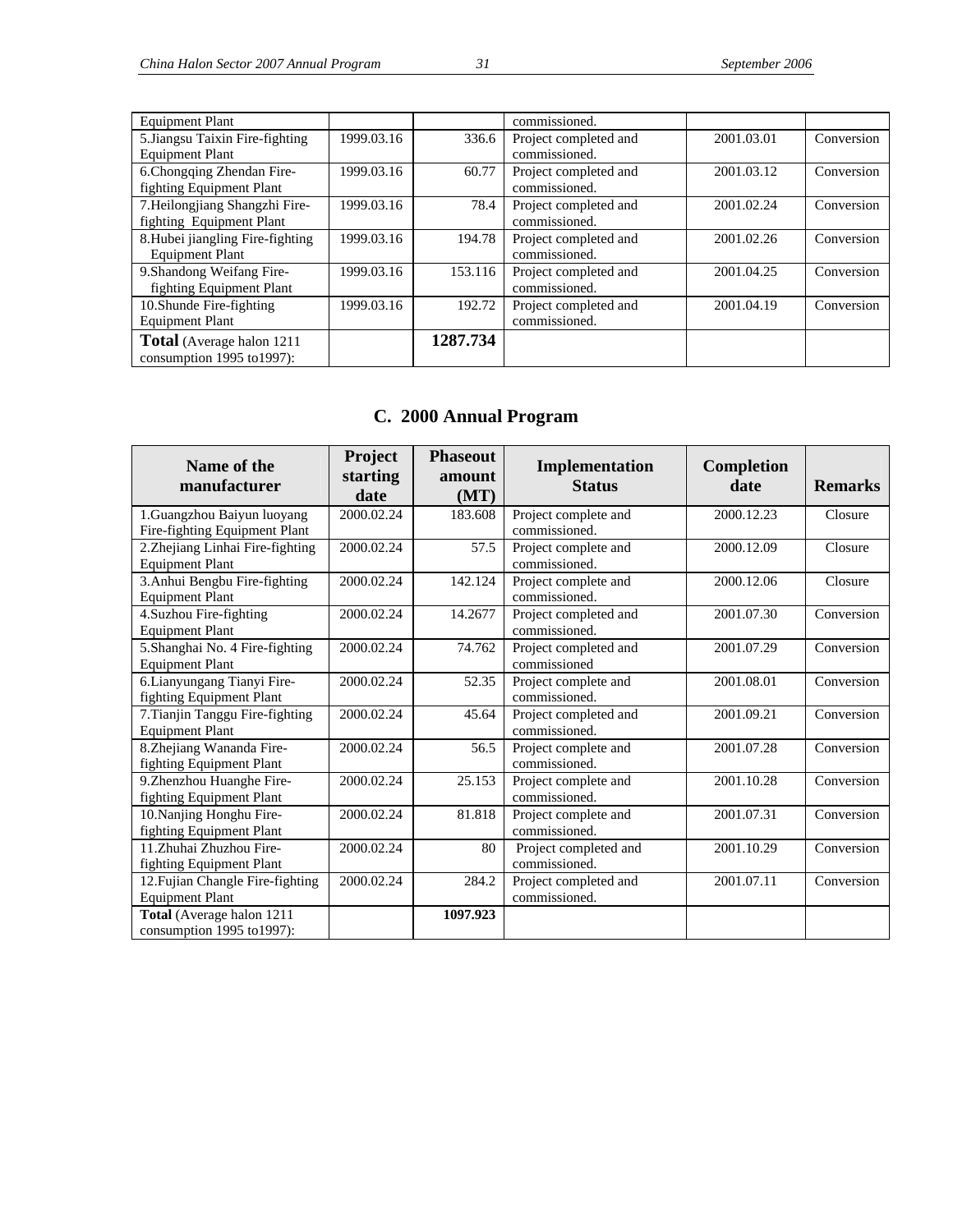| Name of the manufacturer                                            | Project<br>starting<br>date | <b>Phaseout</b><br>amount<br>(MT) | <b>Implementation Status</b>          | <b>Planned</b><br>completion<br>date | <b>Remarks</b> |
|---------------------------------------------------------------------|-----------------------------|-----------------------------------|---------------------------------------|--------------------------------------|----------------|
| 1. Fuzhou fire-fighting<br>equipment plant                          | 2001.07.10                  | 22.52                             | Project complete and<br>commissioned. | 2002.12.04                           | Closure        |
| 2. Zhenjiang fire-fighting<br>equipment plant                       | 2001.07.10                  | 17.463                            | Project complete and<br>commissioned. | 2002.09.17                           | Conversion     |
| 3. Nanjing jiangpu fire-fighting<br>equipment plant                 | 2001.07.10                  | 84                                | Project complete and<br>commissioned. | 2002.09.16                           | Conversion     |
| 4. Jiangsan fire-fighting<br>equipment co.                          | 2001.07.10                  | 41                                | Project complete and<br>commissioned. | 2002.12.03                           | Conversion     |
| 5. Wuhan jiangan fire-fighting<br>equipment plant                   | 2001.07.10                  | 16.8                              | Project complete and<br>commissioned. | 2002.11.13                           | Conversion     |
| <b>Total</b> (Average halon 1211)<br>consumption $1995$ to $1997$ : |                             | 181.783                           |                                       |                                      |                |

#### **D. 2001 Annual Program**

## **E. 2002 Annual Program**

| Name of the manufacturer                                     | Project<br>starting | <b>Phaseout</b><br>amount | <b>Implementation Status</b>          | Completion<br>date | <b>Remarks</b> |
|--------------------------------------------------------------|---------------------|---------------------------|---------------------------------------|--------------------|----------------|
|                                                              | date                | (MT)                      |                                       |                    |                |
| 1. Ningbo Yongjiang Fire                                     | 2002.10.28          | 4.2                       | Project complete and                  | 2003.10.28         | Closure        |
| <b>Equipment Manufacturer</b>                                |                     |                           | commissioned.                         |                    |                |
| 2. Anhui Wuhu Wanjiang Fire<br><b>Equipment Manufacturer</b> | 2002.10.28          | 1.17                      | Project complete and<br>commissioned. | 2003.10.28         | Closure        |
| 3. Haerbin Longquan Fire                                     | 2002.10.28          | 3.42                      | Project complete and                  | 2003.10.28         | Conversion     |
| <b>Tools Manufacturer</b>                                    |                     |                           | commissioned.                         |                    |                |
| 4. Beijing Yanqing Changcheng<br>Fire Equipment Manufacturer | 2002.10.28          | 4.43                      | Project complete and<br>commissioned. | 2003.10.28         | Conversion     |
| 5. Guangdong Shantou Fire                                    | 2002.10.28          | 9.12                      | Project complete and                  | 2003.10.28         | Closure        |
| <b>Equipment Manufacturer</b>                                |                     |                           | commissioned.                         |                    |                |
| 6. Zigong Jianfei Fire                                       | 2002.10.28          | 9.177                     | Project complete and                  | 2003.10.28         | Conversion     |
| Equipment Co. Ltd.                                           |                     |                           | commissioned.                         |                    |                |
| 7. Bengang Fire Equipment<br>Manufacturer                    | 2002.10.28          | 17.77                     | Project complete and<br>commissioned. | 2003.10.28         | Closure        |
| 8. Zhejiang Huzhou Meihua                                    | 2002.10.28          | 16.50                     | Project complete and                  | 2003.10.28         | Closure        |
| Group Co. Fire Equipment                                     |                     |                           | commissioned.                         |                    |                |
| Manufacturer                                                 |                     |                           |                                       |                    |                |
| Equipment<br>Fire<br>Daqin<br>9.                             | 2002.10.28          | 17.63                     | Project complete and                  | 2004.04.28         | Conversion     |
| Manufacturer                                                 |                     |                           | commissioned.                         |                    |                |
| Fire<br>Yinghai<br>Ningbo<br>10.                             | 2002.10.28          | 104.39                    | Project complete and                  | 2004.04.28         | Conversion     |
| Equipment Co. Ltd.                                           |                     |                           | commissioned.                         |                    |                |
| Total (Average halon 1211                                    |                     | 187.807                   |                                       |                    |                |
| consumption $1995$ to $1997$ ):                              |                     |                           |                                       |                    |                |

#### **F. 2003 Annual Program**

| Name of the manufacturer                  | <b>Project</b><br>starting<br>date | <b>Phaseout</b><br>amount<br>(MT) | <b>Implementation Status</b>          | Completion<br>date | <b>Remarks</b> |
|-------------------------------------------|------------------------------------|-----------------------------------|---------------------------------------|--------------------|----------------|
| 1. Haerbin Fire Equipment<br>Manufacturer | 2003.11.04                         | 6.07                              | Project complete and<br>commissioned. | 2005.06.08         | Conversion     |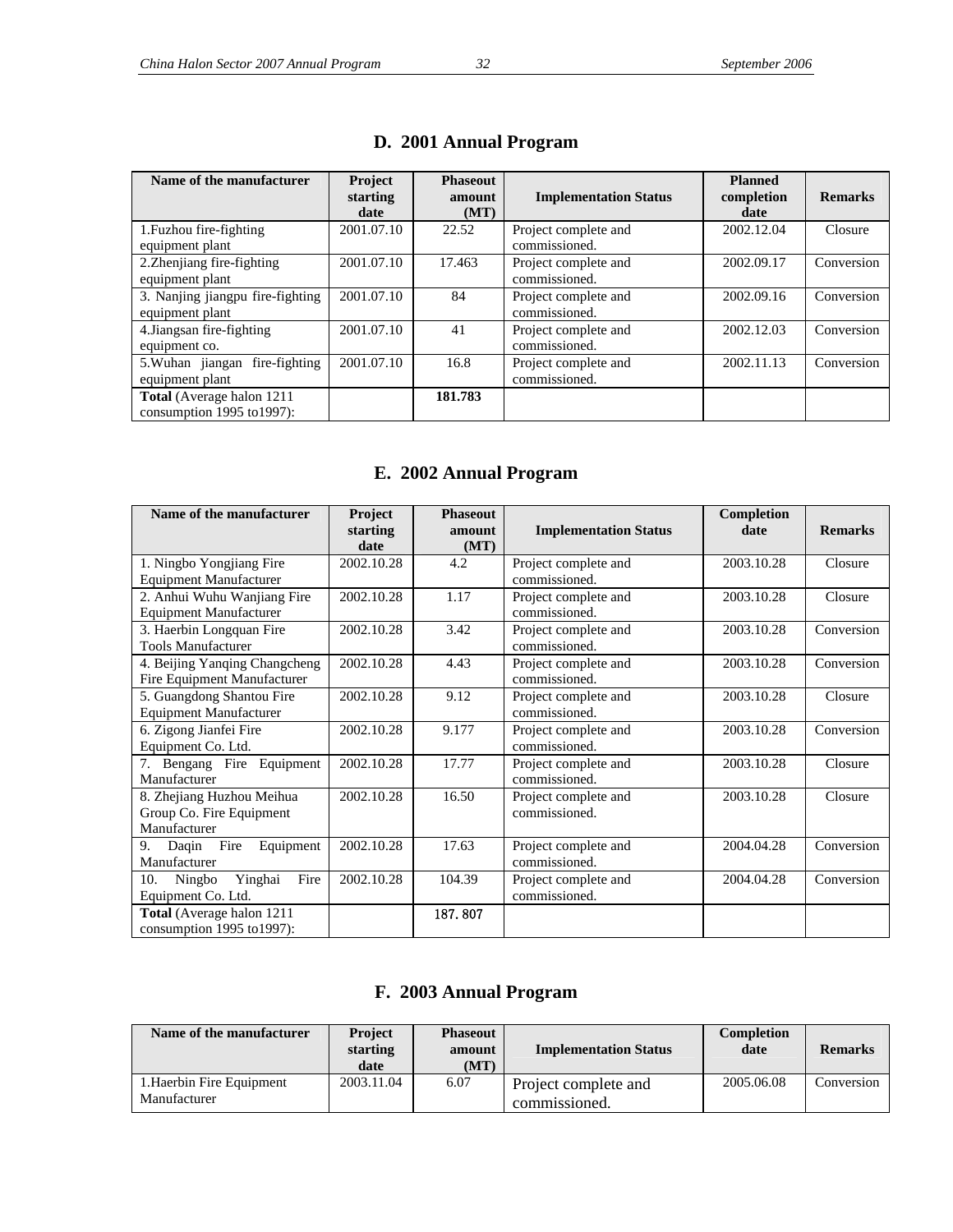| 2. Jizhou City Wulu Fire<br><b>Equipment Manufacturer</b>    | 2003.11.04 | 5.43    | Project complete and<br>commissioned. | 2005.06.08 | Conversion |
|--------------------------------------------------------------|------------|---------|---------------------------------------|------------|------------|
| 3. Leqing City Donghai Fire<br><b>Equipment Manufacturer</b> | 2003.11.04 | 1.36    | Project complete and<br>commissioned. | 2005.06.08 | Closure    |
| 4. Kunming City Fire<br><b>Equipment Manufacturer</b>        | 2003.11.04 | 38.87   | Project complete and<br>commissioned. | 2005.04.20 | Conversion |
| 5. Zhejiang Jindun Fire<br>Equipment Co'; Ltd.               | 2003.11.04 | 48.674  | Project complete and<br>commissioned. | 2005.03.30 | Conversion |
| 6. Hongzhou Fire Equipment<br>Manufacturer                   | 2003.11.04 | 313.2   | Project complete and<br>commissioned. | 2005.03.29 | Conversion |
| Total (Average halon 1211<br>consumption 1995 to 1997):      |            | 413.604 |                                       |            |            |

## **G. 2004 Annual Program**

| Name of the manufacturer                                    | Project<br>starting<br>date | <b>Phaseout</b><br>amount<br>(MT) | <b>Implementation Status</b>          | Completion<br>date | <b>Remarks</b> |
|-------------------------------------------------------------|-----------------------------|-----------------------------------|---------------------------------------|--------------------|----------------|
| 1. Ningbo Fire Equipment Co.,<br>Ltd.                       | 2004.11.11                  | 108.52                            | Project complete and<br>commissioned. | 2005.12.8          | Conversion     |
| 2. Shenyang No. 2 Fire<br><b>Equipment Manufacturer</b>     | 2004.11.11                  | $\Omega$                          | Project complete and<br>commissioned. | 2006.2.15          | Conversion     |
| 3. Zhejiang Qingyuan Fire<br><b>Equipment Manufacturer</b>  | 2004.11.11                  | 10.24                             | Project complete and<br>commissioned. | 2006.2.15          | Conversion     |
| Total (Average halon 1211<br>consumption $1995$ to $1997$ : |                             | 118.76                            |                                       |                    |                |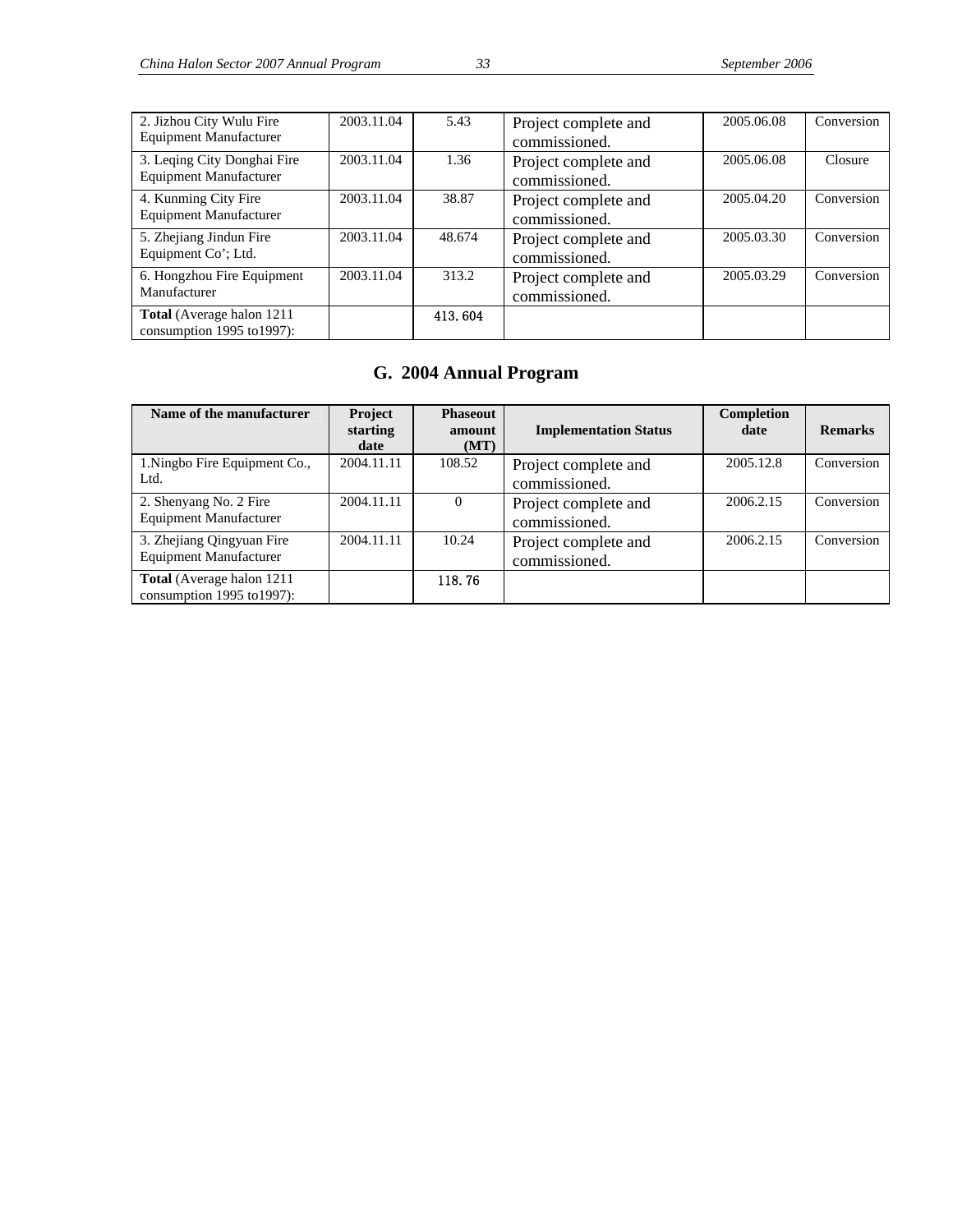## **ANNEX IV Phaseout Activities of Halon System Manufacturers**

| Name of the<br>manufacturer    | <b>Project</b><br>starting<br>date | <b>Phaseout</b><br>amount<br>(MT) | <b>Implementation Status</b> | <b>Completion</b><br>date | <b>Remarks</b> |
|--------------------------------|------------------------------------|-----------------------------------|------------------------------|---------------------------|----------------|
| 1. Ningbo Sanyou Fire-fighting | 1998.03.14                         | 50                                | Project completed and        | 1999.12.24                | Conversion     |
| Equipment Ltd.                 |                                    |                                   | Commissioned                 |                           |                |

#### **A. 1998 Annual Program**

#### **B. 1999 Annual Program**

| Name of the<br>manufacturer | <b>Project</b><br>starting<br>date | <b>Phaseout</b><br>amount<br>(MT) | <b>Implementation Status</b> | Completion<br>date | <b>Remarks</b> |
|-----------------------------|------------------------------------|-----------------------------------|------------------------------|--------------------|----------------|
| 1. Guangzhou Fire-fighting  | 1999.03.16                         | 29.697                            | Project completed and        | 2001.04.19         |                |
| <b>Equipment Plant</b>      |                                    |                                   | commissioned.                |                    | Conversion     |

#### **C. 2000 Annual Program**

| Name of the<br>manufacturer | Project<br>starting<br>date | <b>Phaseout</b><br>amount<br>(MT) | <b>Implementation Status</b> | <b>Completion</b><br>date | <b>Remarks</b> |
|-----------------------------|-----------------------------|-----------------------------------|------------------------------|---------------------------|----------------|
| . Zhuhai Zhuzhou Fire-      | 2000.02.24                  | 40.5                              | Project completed and        | 2001.10.29                | Conversion     |
| fighting Equipment Plant    |                             |                                   | commissioned.                |                           |                |

#### **D. 2001 Annual Program**

| Name of the<br>manufacturer   | <b>Project</b><br>starting<br>date | <b>Phaseout</b><br>amount<br>(MT) | <b>Implementation Status</b>          | Completion<br>date | <b>Remarks</b> |
|-------------------------------|------------------------------------|-----------------------------------|---------------------------------------|--------------------|----------------|
| 1. Jiangxi ship's valve plant | 2001.07.10                         | 40                                | Project complete and<br>commissioned. | 2002.11.14         | Conversion     |

#### **E. 2003 Annual Program**

| Name of the<br>manufacturer<br>1. Chendu Engine Company            | <b>Project</b><br>starting<br>date<br>2003.10.30 | <b>Phaseout</b><br>amount<br>(MT)<br>15.913 | <b>Implementation Status</b>                    | Completion<br>date<br>2005.04.08 | <b>Remarks</b><br>Conversion |
|--------------------------------------------------------------------|--------------------------------------------------|---------------------------------------------|-------------------------------------------------|----------------------------------|------------------------------|
| Chenghua Fire Equipment Plant                                      |                                                  |                                             | Project complete and<br>commissioned.           |                                  |                              |
| 2. Tianjin Shengda Sercurity<br>Science Industry Company           | 2003.10.30                                       | 9.23                                        | Project complete and<br>commissioned.           | 2005.04.29                       | Conversion                   |
| Fire<br>City Yuan<br>3.Foshan<br><b>Equipment Plant</b>            | 2003.10.30                                       | 11.821                                      | Terminated and license was<br>withdrawn by MPS. |                                  | Conversion                   |
| 4. Guangzhou City Yuanhua<br>Electrical Appliance General<br>Plant | 2003.10.30                                       | 46.026                                      | Project complete and<br>commissioned.           | 2005.04.18                       | Conversion                   |
| Tianjin Fire<br>Equipment<br>5.<br><b>General Plant</b>            | 2003.10.30                                       | 16.06                                       | Project complete and<br>commissioned.           | 2005.04.28                       | Conversion                   |
| 6. Tianjin Minan Fire Co., Ltd.                                    | 2003.10.30                                       | 18                                          | Project complete and<br>commissioned.           | 2005.04.28                       | Conversion                   |
| 7. Nanjing Fire Equipment Co.,<br>Ltd.                             | 2003.10.30                                       | 77.48                                       | Project complete and                            | 2005.03.28                       | Conversion                   |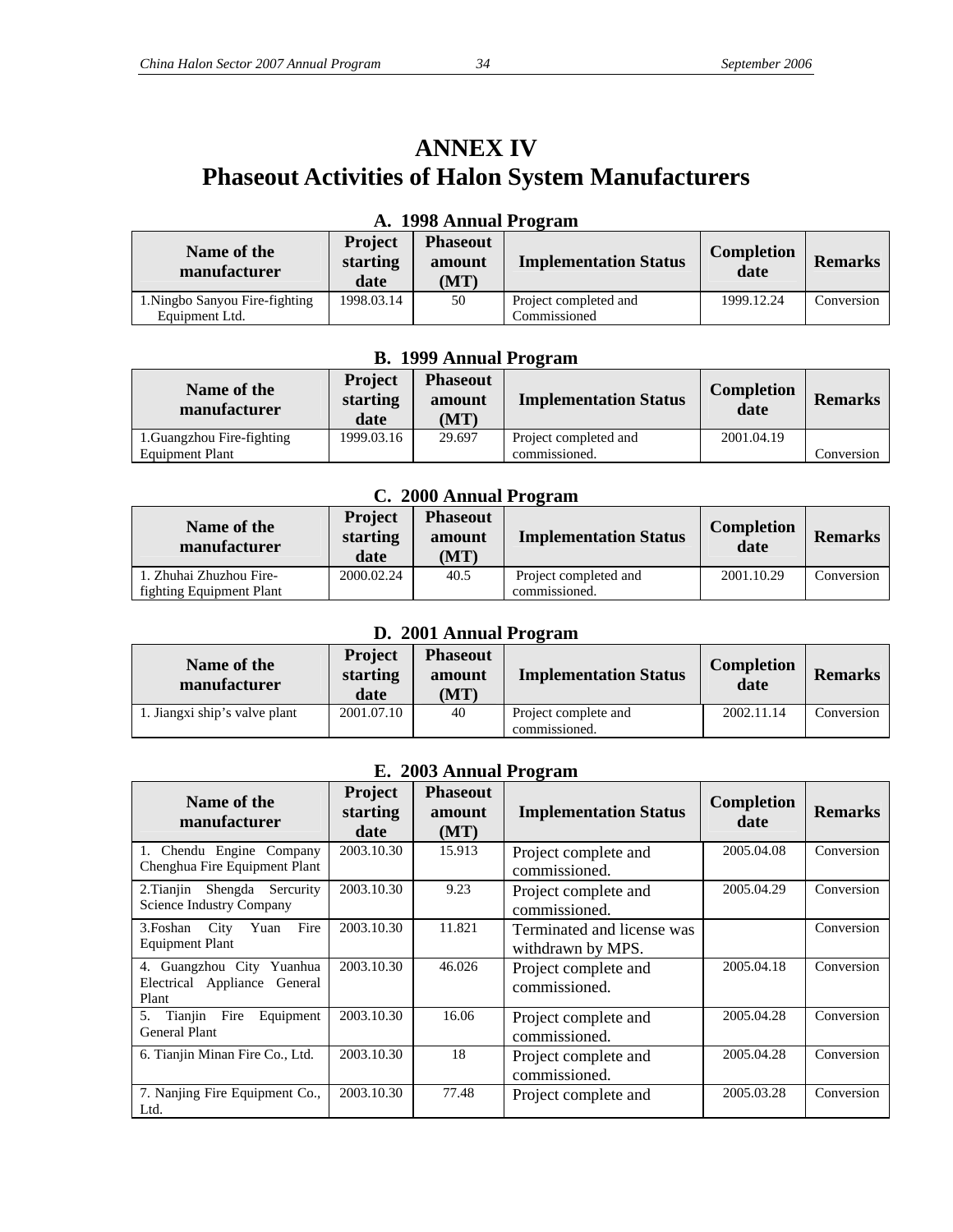|                                   |            |         | commissioned.              |            |            |
|-----------------------------------|------------|---------|----------------------------|------------|------------|
| 8. Xi'an Nucleus Equipment        | 2003.10.30 | 27.503  | Project complete and       | 2005.04.10 | Conversion |
| Co., Ltd. Weishi Fire Company     |            |         | commissioned.              |            |            |
| Baoji Fire<br>Equipment<br>9.     | 2003.10.30 | 1.12    | Terminated and license was |            | Conversion |
| <b>General Plant</b>              |            |         | withdrawn by MPS.          |            |            |
| <b>Total</b> (Average halon 1211) |            | 223.153 |                            |            |            |
| consumption $1995$ to $1997$ ):   |            |         |                            |            |            |

## **F. 2004 Annual Program**

| Name of the<br>manufacturer                            | <b>Project</b><br>starting<br>date | <b>Phaseout</b><br>amount<br>(MT) | <b>Implementation Status</b>          | <b>Completion</b><br>date | <b>Remarks</b> |
|--------------------------------------------------------|------------------------------------|-----------------------------------|---------------------------------------|---------------------------|----------------|
| 1. Fujian Changle Minguang<br>Fire Equipment Co., Ltd. | 2004.11.11                         | 73.21                             | Project complete and<br>commissioned. | 2005.12.9                 | Conversion     |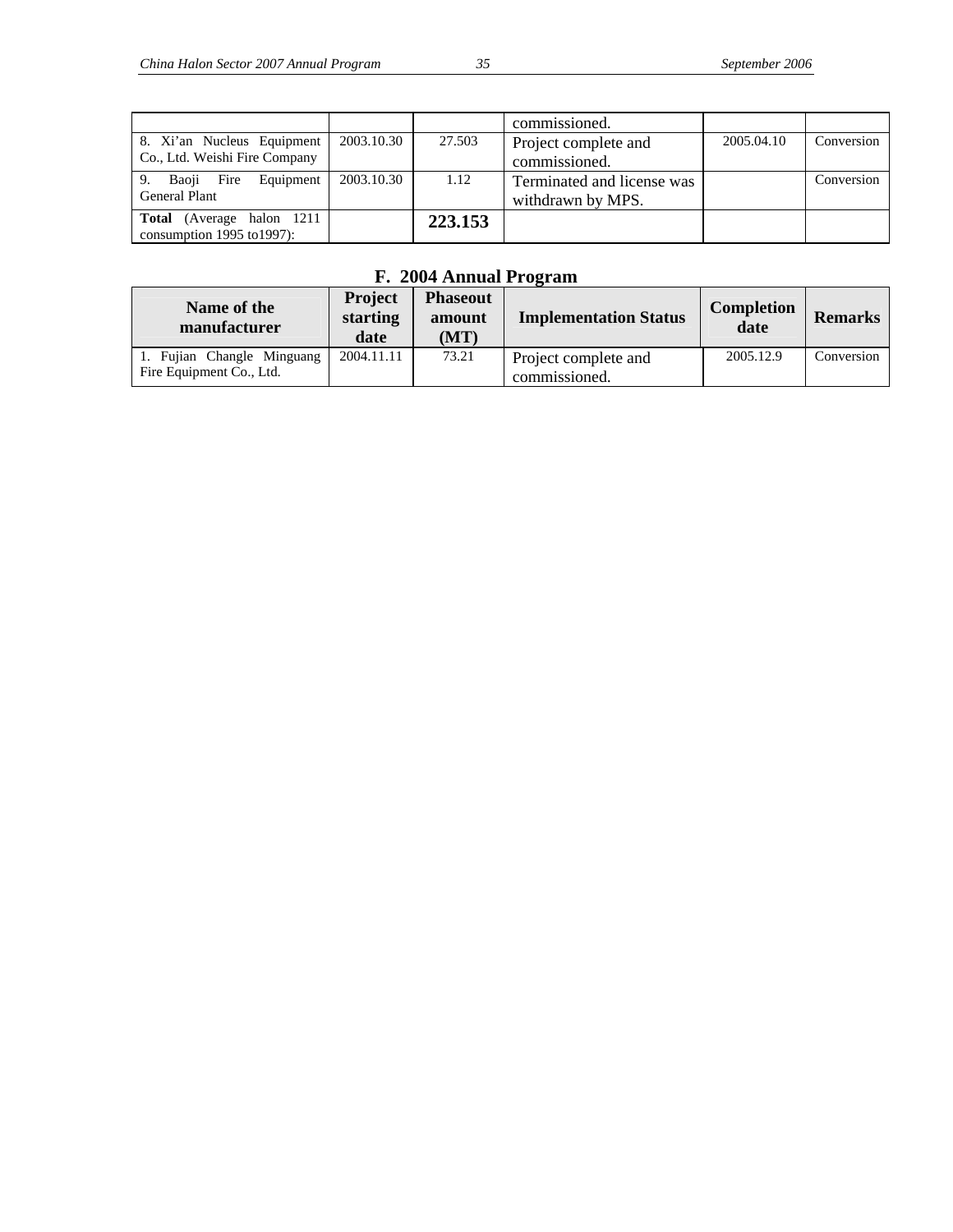## **ANNEX V Technical Assistance Activities**

| <b>Name of TA</b>            | Implementing              | <b>Contract</b> | Implementation                                 | Completion  | <b>Remarks</b> |
|------------------------------|---------------------------|-----------------|------------------------------------------------|-------------|----------------|
| <b>Projects</b>              | <b>Agencies</b>           | Date            | <b>Status</b>                                  | <b>Date</b> |                |
| 1. HAL-98-TA-1               | <b>Beijing University</b> | 1998.09.28      | Completed and                                  | 1999.11.30  | Completed      |
| Export/Import study          |                           |                 | commissioned                                   |             |                |
| 2. HAL-98-TA-2               | <b>Tianjin Fire</b>       | 1998.04.28      | Completed and                                  | 2001.6.30   | Completed      |
| <b>Revision of Standards</b> | Research Institute        |                 | commissioned                                   |             |                |
| for ABC Powder               |                           |                 |                                                |             |                |
| 3. HAL-98-TA-3               | <b>Tianjin Fire</b>       | 1998.04.28      | Completed and                                  | 2002.09.28  | Completed      |
| Design Codes for             | <b>Research Institute</b> |                 | commissioned                                   |             |                |
| <b>Gaseous Fire</b>          |                           |                 |                                                |             |                |
| Extinguishing Systems        |                           |                 |                                                |             |                |
| 4. HAL-98-TA-4               | <b>Tianjin Fire</b>       | 1998.04.28      | Completed and                                  | 2001.6.30   | Completed      |
| Standards for                | <b>Research Institute</b> |                 | commissioned                                   |             |                |
| <b>Components of Gaseous</b> |                           |                 |                                                |             |                |
| Fire Extinguishing           |                           |                 |                                                |             |                |
| Systems                      |                           |                 |                                                |             |                |
| 5. HAL-98-TA-5               | Shanghai Fire             | 1998.04.28      | Completed and                                  | 1999.12.31  | Completed      |
| Halon Management Plan-       | Research Institute        |                 | commissioned                                   |             |                |
| <b>Overall Management</b>    |                           |                 |                                                |             |                |
| $6. HAL-98-TA-6$             | Shanghai Fire             | 1998.04.28      | Completed and                                  | 2000.12.07  | Completed      |
| Halon Management Plan-       | <b>Research Institute</b> |                 | commissioned                                   |             |                |
| Training Courses and         |                           |                 |                                                |             |                |
| Propaganda Materials         |                           |                 |                                                |             |                |
| 7. HAL-98-TA-7               | Shanghai Fire             | 1998.04.28      | Completed and                                  | 1999.10.31  | Completed      |
| Halon Management Plan-       | <b>Fighting Bureau</b>    |                 | commissioned                                   |             |                |
| Provincial Promotions        |                           |                 |                                                |             |                |
| and Demonstration            |                           |                 |                                                |             |                |
| Centers                      |                           |                 |                                                |             |                |
| 8. HAL-98-TA-8               | <b>Guangdong Fire</b>     | 1998.04.28      | Completed and                                  | 1999.08.31  | Completed      |
| Halon Management Plan-       | <b>Fighting Bureau</b>    |                 | commissioned                                   |             |                |
| <b>Provincial Promotions</b> |                           |                 |                                                |             |                |
| and Demonstration            |                           |                 |                                                |             |                |
| Centers                      |                           |                 |                                                |             |                |
| 9. HAL-98-TA-9               | Qinghua                   | 1998.04.28      | Completed and                                  | 1998.09.28  | Completed      |
| Development of halon         | University                |                 | commissioned                                   |             |                |
| Management Database          |                           |                 |                                                |             |                |
| and Data collection          |                           |                 |                                                |             |                |
| System                       |                           |                 |                                                |             |                |
| 10. HAL-98-TA-10             | Qinghua                   | 1998.04.28      | Completed and MIS                              | 1998.04.02  | Completed      |
| Management Information       | University                |                 | accepted by SEPA                               |             |                |
| System                       |                           |                 |                                                |             |                |
| 11.Training                  | <b>SEPA</b>               |                 | Four training workshops<br>have been conducted | 1998.12.10  | Completed      |

## **A. 1998 Annual Program**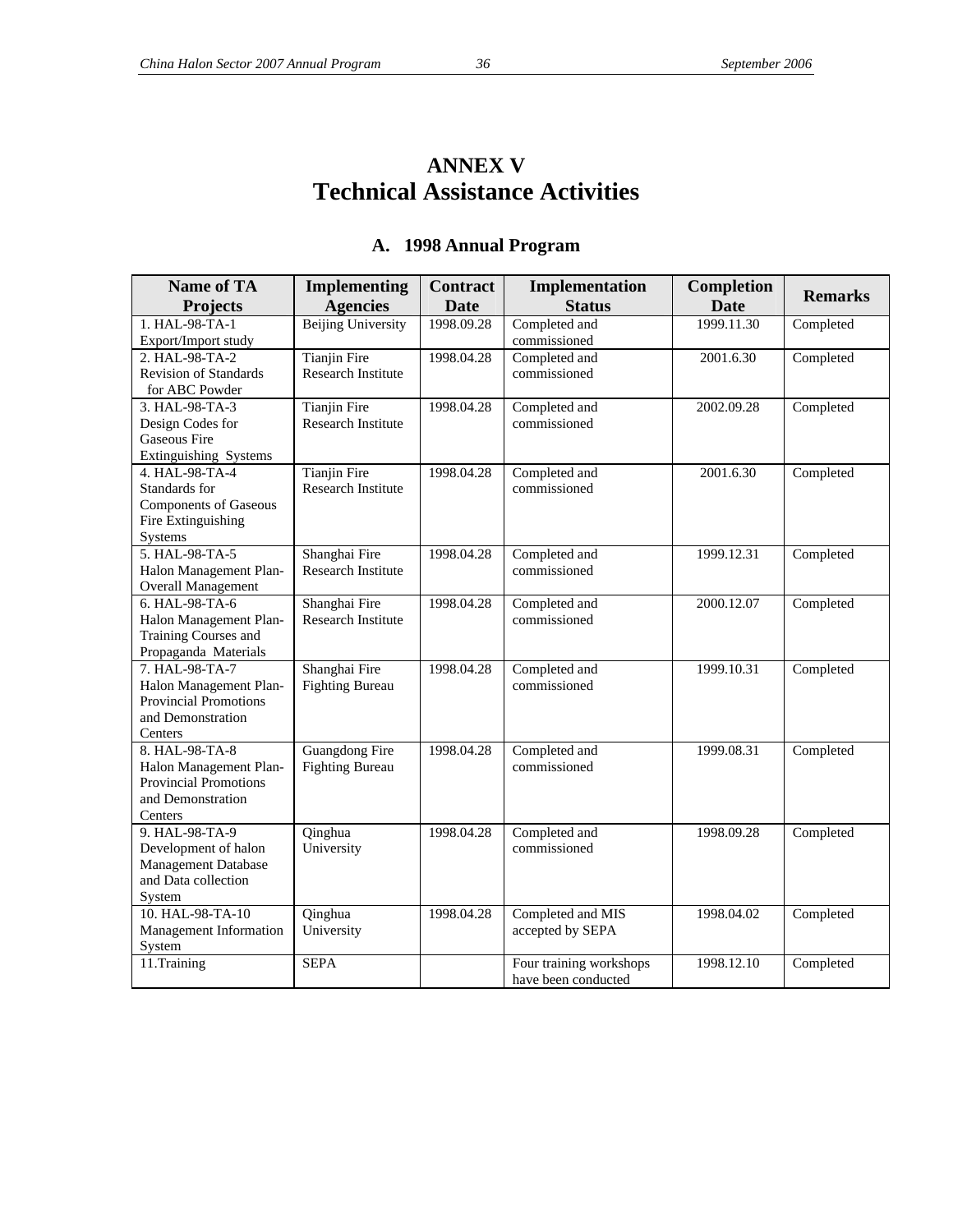| <b>Name of TA</b><br><b>Projects</b>                                                                         | <b>Implementing</b><br><b>Agencies</b>           | <b>Contract</b><br>Date | <b>Implementation Status</b>                                                                                                                                                                                                                                                                                                | Completion<br>Date | <b>Remarks</b> |
|--------------------------------------------------------------------------------------------------------------|--------------------------------------------------|-------------------------|-----------------------------------------------------------------------------------------------------------------------------------------------------------------------------------------------------------------------------------------------------------------------------------------------------------------------------|--------------------|----------------|
| 1. HAL-99-TA-1<br>Revision of national<br>standard for $CO2$ fire<br>extinguishing agent                     | <b>Tianjin Fire</b><br>Research Institute        | 1999.11.10              | 1) Test equipment has been installed;<br>2) Information on similar international<br>standards collected & reviewed.<br>3) Project completed and<br>commissioned                                                                                                                                                             | 2002.06.01         | Completed      |
| 2. HAL-99-TA-2<br>Study on test method and<br>test equipment for $CO2$<br>fire extinguishing agent           | <b>Tianjin Fire</b><br><b>Research Institute</b> | 1999.11.10              | 1) Test equipment has been installed;<br>2) Information on similar international<br>standards collected & reviewed.<br>3) Project completed and<br>commissioned                                                                                                                                                             | 2002.06.01         | Completed      |
| 3. HAL-99-TA-3<br>Revision of the design<br>code of CO <sub>2</sub> fire<br>extinguishing systems            | <b>Tianjin Fire</b><br>Research Institute        | 1999.11.10              | 1) Test equipment has been installed;<br>2) Information on similar international<br>standards collected & reviewed.<br>3) Project completed and<br>commissioned                                                                                                                                                             | 2002.06.01         | Completed      |
| 4. HAL-99-TA-4<br>Formulation of national<br>standard for HFC227<br>agent                                    | <b>Tianjin Fire</b><br><b>Research Institute</b> | 1999.11.10              | Project completed and commissioned                                                                                                                                                                                                                                                                                          | 2002.06.01         | Completed      |
| 5. HAL-99-TA-5<br>Study on the standard and<br>test method of $CO2$<br>extinguishers with light<br>cylinders | Shanghai Fire<br>Research Institute              | 1999.11.10              | PCR submitted, Project completed and<br>commissioned                                                                                                                                                                                                                                                                        | 2002.06.01         | Completed      |
| 6. HAL-99-TA-6<br>Study on the scope of use<br>of $CO2$ extinguishers                                        | Shanghai Fire<br><b>Research Institute</b>       | 1999.11.10              | PCR submitted,<br>Project completed and commissioned                                                                                                                                                                                                                                                                        | 2002.06.01         | Completed      |
| 7. HAL-99-TA-7<br>Study on the disposal<br>standard for Halon 1211<br>extinguishers                          | Shanghai Fire<br>Research Institute              | 1999.11.10              | Project completed and commissioned                                                                                                                                                                                                                                                                                          | 2002.06.01         | Completed      |
| 8. HAL-99-TA-8<br>Halon management plan-<br>--establishment of<br>demonstration centers                      | <b>Beijing Fire</b><br><b>Fighting Bureau</b>    | 1999.11.10              | 1) The demonstration center has been<br>established and are now in operation<br>1) A series of local policies have been<br>formulated and issued.<br>2) Halon consumption survey has<br>been carried out.<br>3) Propaganda has been launched on<br>newspaper, magazines and TV<br>5) Project completed and<br>commissioned. | 2001.10.10         | Completed      |
| 9. HAL-99-TA-9<br>Policy study of<br>demonstrative halon bank                                                | Guangdong Fire<br><b>Fighting Bureau</b>         | 1999.11.10              | 1) International Information on halon<br>bank policies have been collected<br>and reviewed;<br>2) The framework of Guangdong<br>demonstrative halon bank has been<br>formulated.<br>3) Recycle and reclaim procedure has<br>been studying and testing.<br>4) Project completed and<br>commissioned                          | 2001.10.10         | Completed      |
| 10.Trianing                                                                                                  | <b>SEPA</b>                                      |                         | Four training workshops have been<br>conducted activities completed                                                                                                                                                                                                                                                         | 1999.31.12         | Completed      |

## **B. 1999 Annual Program**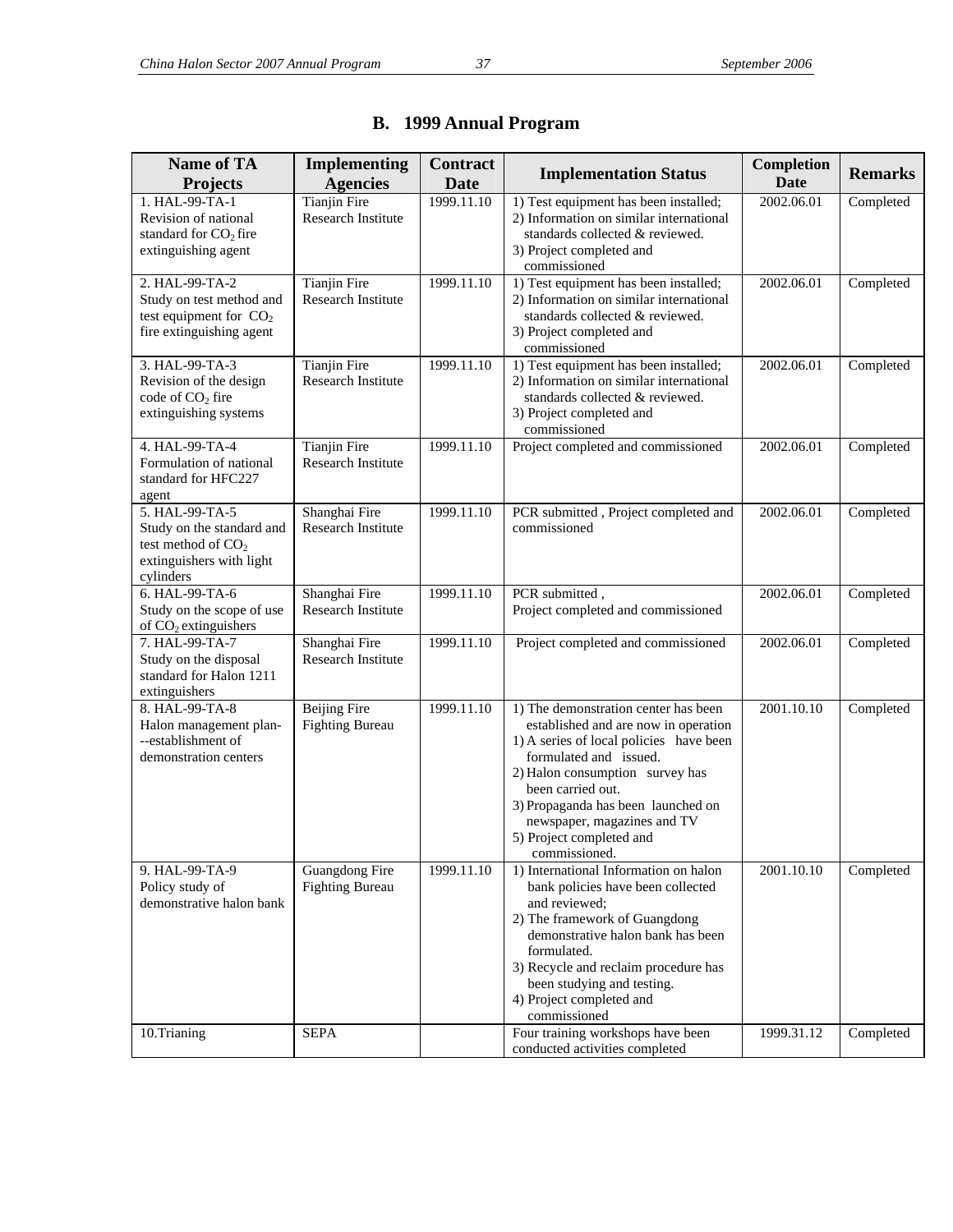| <b>Name of TA</b>            | <b>Implementing</b>       | <b>Contract</b> |                              | <b>Completion</b> |                |
|------------------------------|---------------------------|-----------------|------------------------------|-------------------|----------------|
| <b>Projects</b>              | <b>Agencies</b>           | <b>Date</b>     | <b>Implementation Status</b> | <b>Date</b>       | <b>Remarks</b> |
| 1. HAL-00-TA-1               |                           |                 |                              |                   |                |
| Design code for Water        |                           |                 |                              |                   | Cancelled      |
| Mist Fire extinguishing      |                           |                 |                              |                   |                |
| System                       |                           |                 |                              |                   |                |
| 2. HAL-00-TA-2               |                           |                 |                              |                   | Cancelled      |
| Performance test             |                           |                 |                              |                   | (Postpone to   |
| Method of Components         |                           |                 |                              |                   | 2004)          |
| for Water Mist Fire          |                           |                 |                              |                   |                |
| <b>Extinguishing Systems</b> |                           |                 |                              |                   |                |
| 3. HAL-00-TA-3               | Shanghai Aozhen           | 2000.10.15      | The book was finished,       | 2000.12.31        | Completed.     |
| Propaganda for Halon         | Technology                |                 | published and handed out to  |                   |                |
| Sector Approach and          | Development               |                 | relevant parties.            |                   |                |
| <b>Halon Alternative</b>     | Company                   |                 | Project completed and        |                   |                |
| Technology                   |                           |                 | commissioned                 |                   |                |
| 4. HAL-00-TA-4               |                           |                 |                              |                   | Cancelled      |
| Design Code for Dry          |                           |                 |                              |                   | (Postpone to   |
| Powder Fire                  |                           |                 |                              |                   | 2004)          |
| <b>Extinguishing System</b>  |                           |                 |                              |                   |                |
| 5. HAL-00-TA-5               | Shanghai Fire             | Oct. 2001       | Completed and commissioned   | 2003.12.31        | Completed      |
| Tests equipment for          | <b>Research Institute</b> |                 |                              |                   |                |
| light weight CO2             |                           |                 |                              |                   |                |
| Cylinders                    |                           |                 |                              |                   |                |
| 6. HAL-00-TA-6               |                           |                 |                              |                   |                |
| Future requirements for      |                           |                 |                              |                   | Cancelled      |
| essential uses, Special      |                           |                 |                              |                   |                |
| places<br>7. HAL-00-TA-7     |                           |                 |                              |                   |                |
| Standards for Mechanic       |                           |                 |                              |                   | Cancelled      |
| foam extinguishers           |                           |                 |                              |                   |                |
| 8. HAL-00-TA-8               |                           |                 |                              |                   |                |
| Standards for portable       |                           |                 |                              |                   | Cancelled      |
| dry powder                   |                           |                 |                              |                   |                |
| extinguishers                |                           |                 |                              |                   |                |
| 9. HAL-00-TA-9               |                           |                 |                              |                   |                |
| Nitrogen system              |                           |                 |                              |                   | Cancelled      |
|                              |                           |                 |                              |                   |                |
| 10. Training                 | <b>DIA</b>                |                 | Four training workshops were | Within 2000       | Completed      |
|                              |                           |                 | carried out                  |                   |                |

## **C. 2000 Annual Program**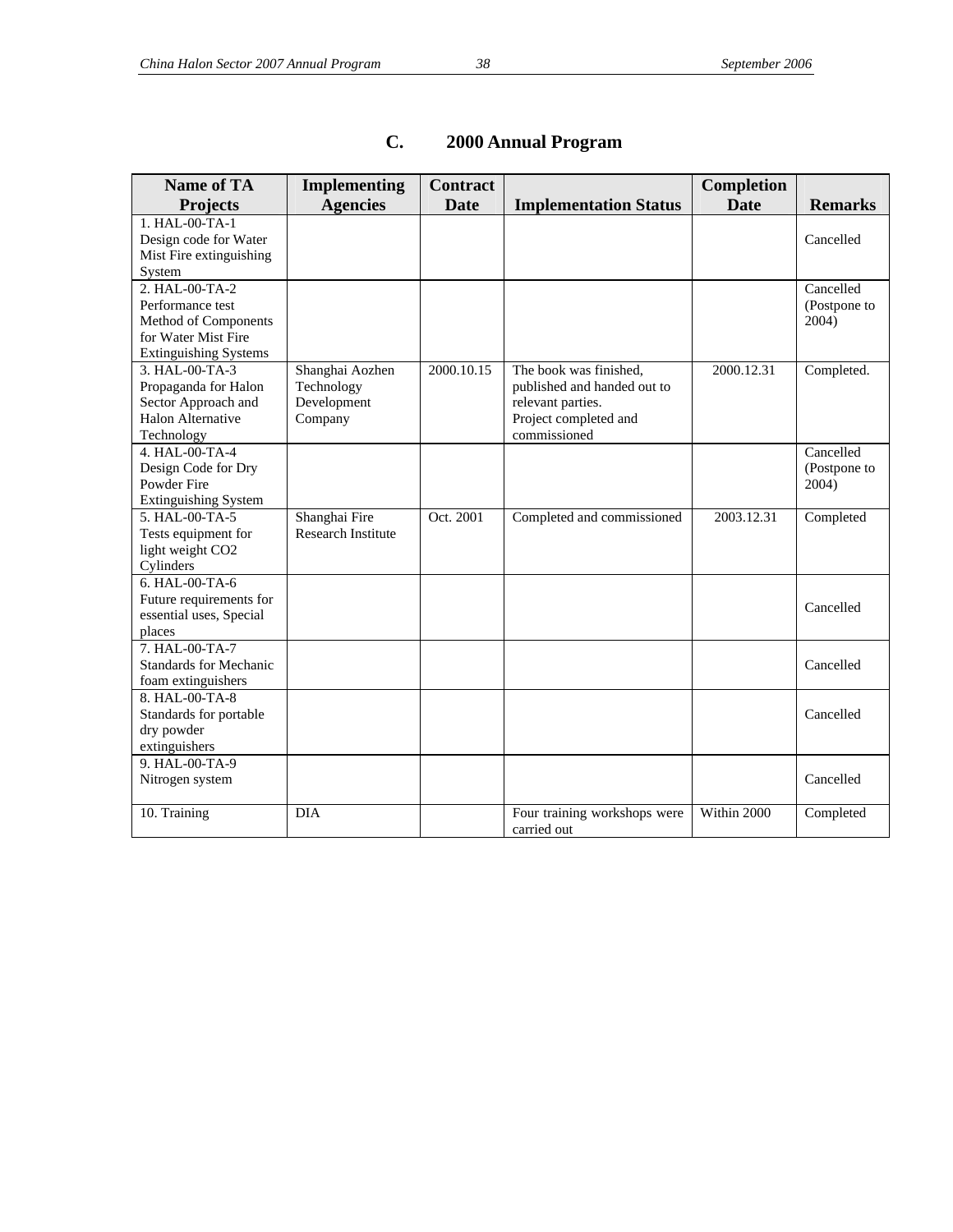| Name of TA<br><b>Projects</b>                                                                                               | <b>Implementing</b><br><b>Agencies</b>                       | <b>Contract</b><br><b>Date</b> | <b>Implementation Status</b>              | <b>Completion</b><br><b>Date</b> | <b>Remarks</b> |
|-----------------------------------------------------------------------------------------------------------------------------|--------------------------------------------------------------|--------------------------------|-------------------------------------------|----------------------------------|----------------|
| 1. HAL-01-TA-1<br><b>Formulating Design</b><br>Code for Mist Water<br>Fire Extinguishing<br>System                          |                                                              |                                |                                           |                                  | Cancelled      |
| $2. HAI - 01-TA - 2$<br><b>Revision of Design</b><br>Code for Installation of<br>Fire Extinguishers for<br><b>Buildings</b> |                                                              |                                |                                           |                                  | Cancelled      |
| $3. HAL-01-TA-3$<br>Feasibility Study on<br>Substitutes for Halon<br><b>Fixed Fire</b><br><b>Extinguishing Systems</b>      |                                                              |                                |                                           |                                  | Cancelled      |
| 4. HAL- $01$ -TA-44.<br><b>Studies of Market</b><br>Prospect for Closure<br>Enterprises                                     | Seven enterprises<br>were chosen to<br>carry out the project | 2001.4.10                      | Completed                                 | December<br>2002                 | Completed      |
| 5. Training                                                                                                                 | <b>DIA</b>                                                   |                                | Four training courses were<br>carried out | 2001.12.31                       | Completed      |

## **D. 2001 Annual Program**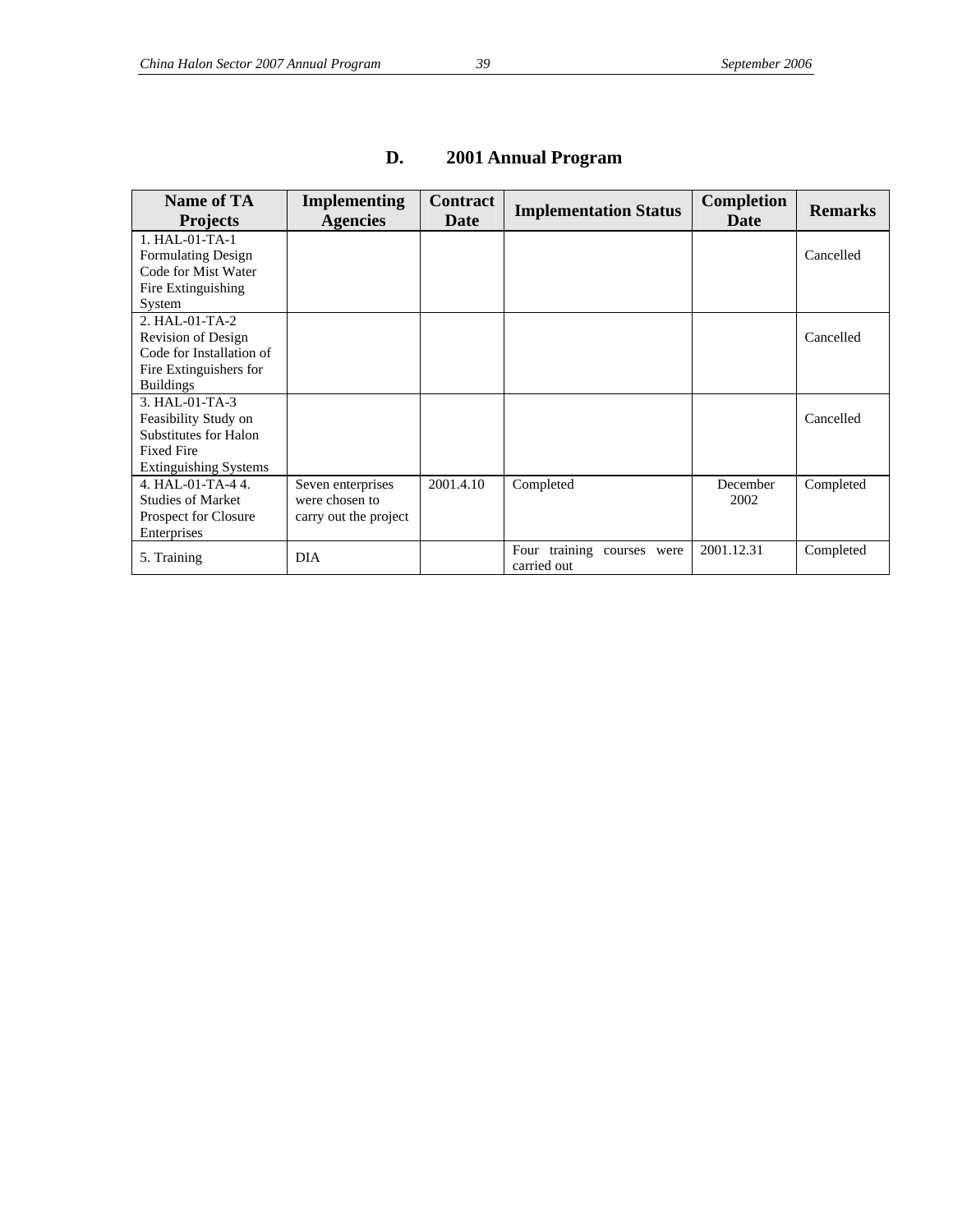| <b>Name of TA</b>                                                                                                                                                      | Implementin<br>g Agencies                        | <b>Contract</b><br>Date | <b>Implementation Status</b>                                                                                                                                                             | Planned/<br>Completi | <b>Remarks</b> |
|------------------------------------------------------------------------------------------------------------------------------------------------------------------------|--------------------------------------------------|-------------------------|------------------------------------------------------------------------------------------------------------------------------------------------------------------------------------------|----------------------|----------------|
| <b>Projects</b>                                                                                                                                                        |                                                  |                         |                                                                                                                                                                                          | on Date              |                |
| 1. HAL-02-TA-1<br>Study on Evaluation<br>Method of Engineering<br>Application of Inert<br>Gases Fire-fighting<br>System                                                | <b>Tianjin Fire</b><br>Research Institute        | 2003.9.30               | 1. Contract signed in Sep. 2003<br>2. the project implementing plan was<br>revised in Nov. 2004<br>3. Completed testing system design,<br>equipment purchased ,installed and<br>adjusted | 2007-02-29           | Ongoing        |
| 2. HAL-02-TA-2<br><b>Evaluation Method of</b><br><b>Engineering Application</b><br>of Heptfluoride Propane<br>Fire-fighting System                                     | <b>Tianjin Fire</b><br><b>Research Institute</b> | 2003.9.30               | 1. Contract signed in Sep. 2003<br>2. the project implementing plan was<br>revised in Nov. 2004<br>3. established data collecting system,<br>purchased equipment                         | 2007-04-30           | Ongoing        |
| 3. HAL-02-TA-3<br>National Standard<br><b>Formulation for General</b><br>Specifications of Low-<br>pressure Carbon<br>Dioxide Fire-fighting<br><b>System and Parts</b> | Tianjin Fire<br><b>Research Institute</b>        | 2002.12.31              | Completed and commissioned                                                                                                                                                               | 2005-4-28            | Completed      |
| 4.HAL-02-TA-4<br>Study on the Testing<br>Equipment and<br>Technology of Aerosol<br>Fire Extinguishing<br>Agent                                                         | <b>Tianjin Fire</b><br><b>Research Institute</b> | 2002.12.31              | Completed and commissioned                                                                                                                                                               | 2004-12-31           | Completed      |
| 5. HAL-02-TA-5<br><b>Standard Formulation</b><br>for Aerosol Fire<br><b>Extinguishing Agent</b>                                                                        | <b>Tianjin Fire</b><br><b>Research Institute</b> | 2002.12.31              | Completed and commissioned                                                                                                                                                               | 2004-10-31           | Completed      |
| 6. HAL-02-TA-6<br><b>Study on Testing</b><br>Equipment and<br>Technology of<br>Heptfluorid Propane<br>Fire Extinguishing<br>Agent                                      | <b>Tianjin Fire</b><br><b>Research Institute</b> | 2002.12.31              | Completed and commissioned                                                                                                                                                               | 2004-10-31           | Completed      |
| 7. HAL-02-TA-7<br><b>National Standards</b><br>Formulation for Inert<br>Gas Fire Extinguishing<br>Agent                                                                | <b>Tianjin Fire</b><br><b>Research Institute</b> | 2002.12.31              | Completed and commissioned                                                                                                                                                               | 2005-4-28            | Completed      |
| 8. HAL-02-TA-8<br>Study on the Testing<br>Equipment and<br>Technology of Inert Gas<br>Fire Extinguishing<br>Agent                                                      | <b>Tianjin Fire</b><br>Research Institute        | 2002.12.31              | Completed and commissioned                                                                                                                                                               | 2004-10-31           | Completed      |
| 9. HAL-02-TA-9<br>Liaoning Halon<br>Management Plan                                                                                                                    | <b>Liaoning Fire</b><br><b>Bureau</b>            | 2002.11.06              | Completed and commissioned                                                                                                                                                               | 2005-5-20            | Completed      |
| 10. HAL-02-TA-10<br>Performance Audit 2001                                                                                                                             | <b>CNAO</b>                                      |                         | Performance audit was conducted<br>in April-June, 2002                                                                                                                                   | 2002.10,31           | Completed      |
| 11. Training                                                                                                                                                           | $\rm DIA$                                        |                         | three training courses were carried<br>out                                                                                                                                               | 2002.12.31           | Completed      |

## **E. 2002 Annual Program**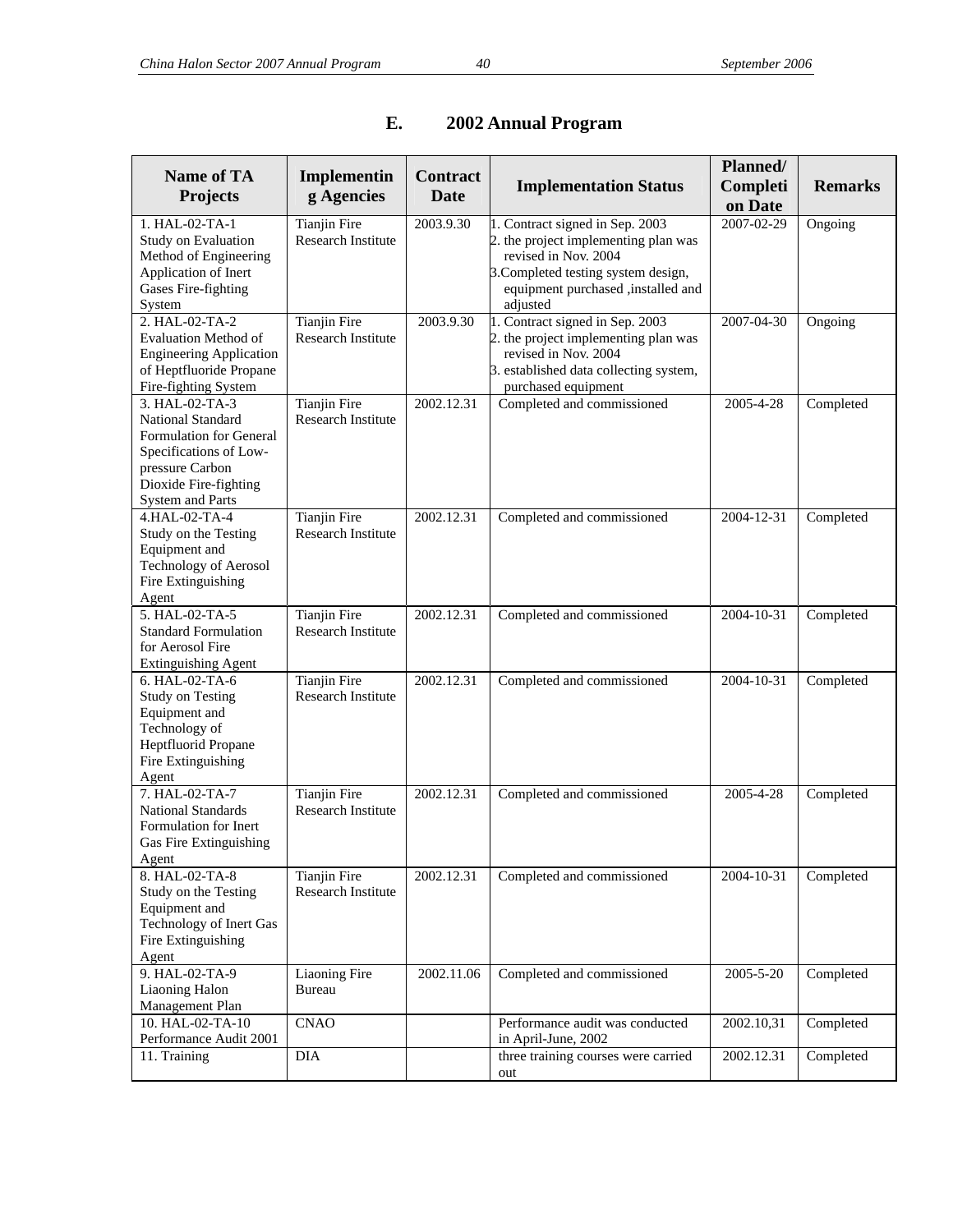| Name of TA<br><b>Projects</b>                                                                                      | Implementing<br><b>Agencies</b>           | <b>Contract</b><br>Date | <b>Implementation Status</b>                                                                                                                    | Planned/<br><b>Completion</b><br><b>Date</b> | <b>Remarks</b> |
|--------------------------------------------------------------------------------------------------------------------|-------------------------------------------|-------------------------|-------------------------------------------------------------------------------------------------------------------------------------------------|----------------------------------------------|----------------|
| $1. HAI - 03 - TA - 1$<br>Standard of "General<br>Specifications of<br><b>Aerosol Fire</b><br>Extinguishing        | Tianjin Fire<br><b>Research Institute</b> | 2003.12                 | 1. collect information<br>2. established test method and<br>conducted tests<br>3. the standard was finished<br>and reviewed.                    | 2006.12                                      | ongoing        |
| Equipment"<br>2. HAL-03-TA-2<br>Testing Equipment and<br>Technology for Aerosol<br>Fire Extinguishing<br>Equipment | Tianjin Fire<br><b>Research Institute</b> | 2003.12                 | 3. PCR is reviewed by PMO<br>1. collect information<br>2. established testing<br>equipment<br>3. carried out tests<br>4. PCR is reviewed by PMO | 2006.12                                      | ongoing        |
| 3. HAL-03-TA-3<br>Performance Audit 2002                                                                           | <b>CNAO</b>                               | 2003.03                 | Performance audit was<br>conducted from March-June,<br>2003                                                                                     | 2003.09                                      | completed      |
| 4. Training                                                                                                        | <b>DIA</b>                                |                         | Two training courses have<br>been carried out in the second<br>half of 2003                                                                     | 2003.12.31                                   | completed      |

## **F. 2003 Annual Program**

## **G. 2004 Annual Program**

| Name of TA<br><b>Projects</b>                                                                                                                         | <b>Implementing</b><br><b>Agencies</b>    | <b>Contract</b><br><b>Date</b> | <b>Implementation Status</b>                                                                                                                                   | <b>Planned/</b><br><b>Completion</b><br>Date | <b>Remarks</b> |
|-------------------------------------------------------------------------------------------------------------------------------------------------------|-------------------------------------------|--------------------------------|----------------------------------------------------------------------------------------------------------------------------------------------------------------|----------------------------------------------|----------------|
| 1.HAL-04-TA-1<br>Standard for<br>Performance<br>Requirements and Test<br>Methods of Components<br>for Water Mist Fire<br><b>Extinguishing Systems</b> | Tianjin Fire<br><b>Research Institute</b> | $2005 - 3 - 31$                | 1. The contract was signed on<br>March 31, 2005<br>2. collected information<br>drafted the standard<br>3. to be reviewed by sub-<br>committee of fire standard | 2007.04                                      | ongoing        |
| 2. HAL-04-TA-2<br>Design Code for Dry<br>Powder Fire<br><b>Extinguishing Systems</b>                                                                  | <b>Tianjin Fire</b><br>Research Institute | $2005 - 3 - 31$                | 1. The contract was signed on<br>March 31, 2005<br>2. the project is completed<br>and ready for commission.                                                    | 2006.12                                      | ongoing        |
| $3. HAI - 04-TA - 3$<br>Performance Audit 2003                                                                                                        | <b>CNAO</b>                               | 2004.03                        | Performance audit was<br>conducted from March-June,<br>2004                                                                                                    | 2004.09                                      | completed      |
| 4. Training                                                                                                                                           | <b>DIA</b>                                |                                | Two training workshops will<br>carried out in the second half<br>of 2004, one in the early of<br>2005                                                          |                                              | completed      |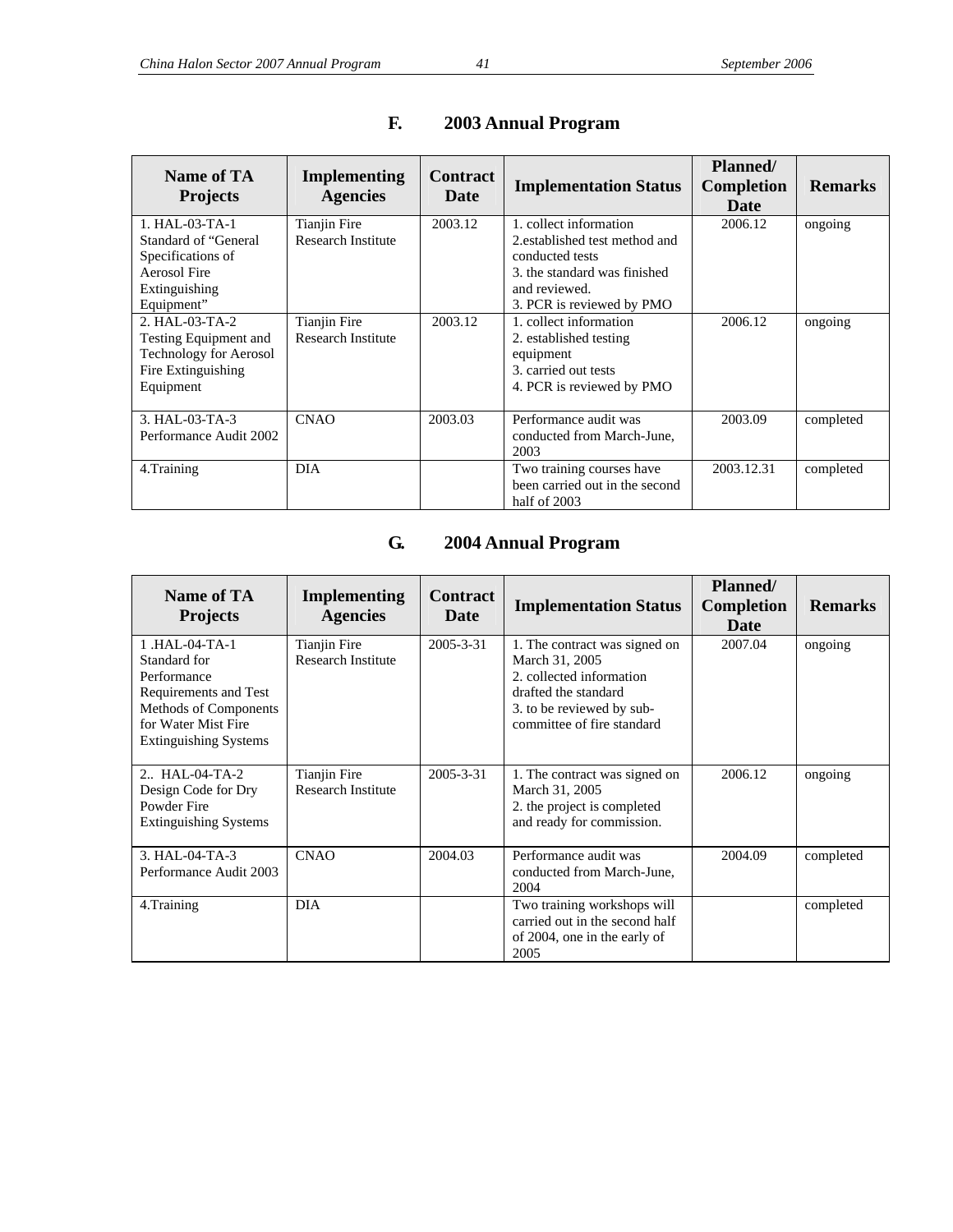| Name of TA<br><b>Projects</b>                                                                                           | <b>Implementing</b><br><b>Agencies</b>       | <b>Contract</b><br><b>Date</b> | <b>Implementation Status</b>                                         | <b>Planned/</b><br><b>Completion</b><br>Date | <b>Remarks</b>                                                             |
|-------------------------------------------------------------------------------------------------------------------------|----------------------------------------------|--------------------------------|----------------------------------------------------------------------|----------------------------------------------|----------------------------------------------------------------------------|
| 1.HAL-05-TA-1<br>Verification of the<br>actual production of<br>$CO2$ extinguisher of<br>2005                           | Shanghai Fire<br>Institute                   | 2005.12.31                     | The survey was completed<br>and the PCR is under review<br>by PMO.   | 2006.12                                      | ongoing                                                                    |
| 2. HAL-05-TA-2<br>Research on assessing<br>halons' essential usages                                                     | Select qualified<br>consultant by<br>bidding |                                | the project is under bidding.                                        | 24 months<br>after contract<br>signed        | Contract to<br>be signed<br>by the end of<br>2006.                         |
| 3. HAL-05-TA-3<br>Establishment the<br>management and<br>Monitoring mechanism<br>of Guangdong halon<br>recycling center |                                              |                                |                                                                      |                                              | Cancelled<br>and changed<br>to operation<br>of<br>Guangdong<br>halon bank. |
| 4. HAL-05-TA-4<br>Survey on producers of<br>halon 1301 system                                                           |                                              |                                |                                                                      |                                              | Completed.                                                                 |
| 5. HAL-05-TA-5<br>Performance Audit 2004                                                                                | <b>CNAO</b>                                  | 2005.03                        | Performance audit was<br>conducted from March-June,<br>2004          | $2005 - 7 - 20$                              | completed                                                                  |
| 6.Training                                                                                                              | <b>CNAO</b>                                  |                                | Audit performance training<br>was carried out in April 4-6,<br>2005. | 2005.04                                      | completed                                                                  |

## **H. 2005 Annual Program**

## **I. 2006 Annual Program**

| <b>Name of TA Projects</b>                                                                                                               | Implementin<br>g Agencies                          | <b>Contract</b><br>Date | Implementation<br><b>Status</b>                                                                                     | <b>Planned</b><br><b>Completion</b><br><b>Date</b> | <b>Remarks</b> |
|------------------------------------------------------------------------------------------------------------------------------------------|----------------------------------------------------|-------------------------|---------------------------------------------------------------------------------------------------------------------|----------------------------------------------------|----------------|
| 1. Study on Testing<br>technology and testing                                                                                            | Selected by<br>bidding.                            |                         | TOR is under preparation.                                                                                           |                                                    |                |
| equipment for superfine dry<br>powder extinguishing agent                                                                                |                                                    |                         |                                                                                                                     |                                                    |                |
| 2. The market admittance<br>standard for gaseous<br>extinguishing system (fire<br>product type approval standard<br>for gaseous systems) | Selected by<br>bidding.                            |                         | TOR is under preparation.                                                                                           |                                                    |                |
| 3. Study on the condition<br>evaluation method and the<br>requirement of disposal<br>technology for halon system                         | Selected by<br>bidding.                            |                         | TOR is under preparation.                                                                                           |                                                    |                |
| 4. Investigation and<br>Verification on feedstock<br>application of halon 1301                                                           | Prof. Hu Jianxin<br>was selected as<br>consultant. | 2006.07                 | The contract for consultants'<br>sevice was signed on July<br>26, 2006.                                             | 2006.12                                            | Ongoing        |
| 5. HAL-06-TA-1<br>Performance Audit 2005                                                                                                 | <b>CNAO</b>                                        | 2006.03                 | Performance audit was<br>carried out from March to<br>June, 2006                                                    | 2006.07                                            | completed      |
| $6. HAI-06-TA-2$<br>Training                                                                                                             | <b>CNAO</b><br><b>CNCCC</b>                        |                         | 1. Audit training was carried<br>out in March 15-16, 2006;<br>2. Enterprises training was<br>held in September 2006 | 1.2006.03<br>2.2006.09                             | completed.     |